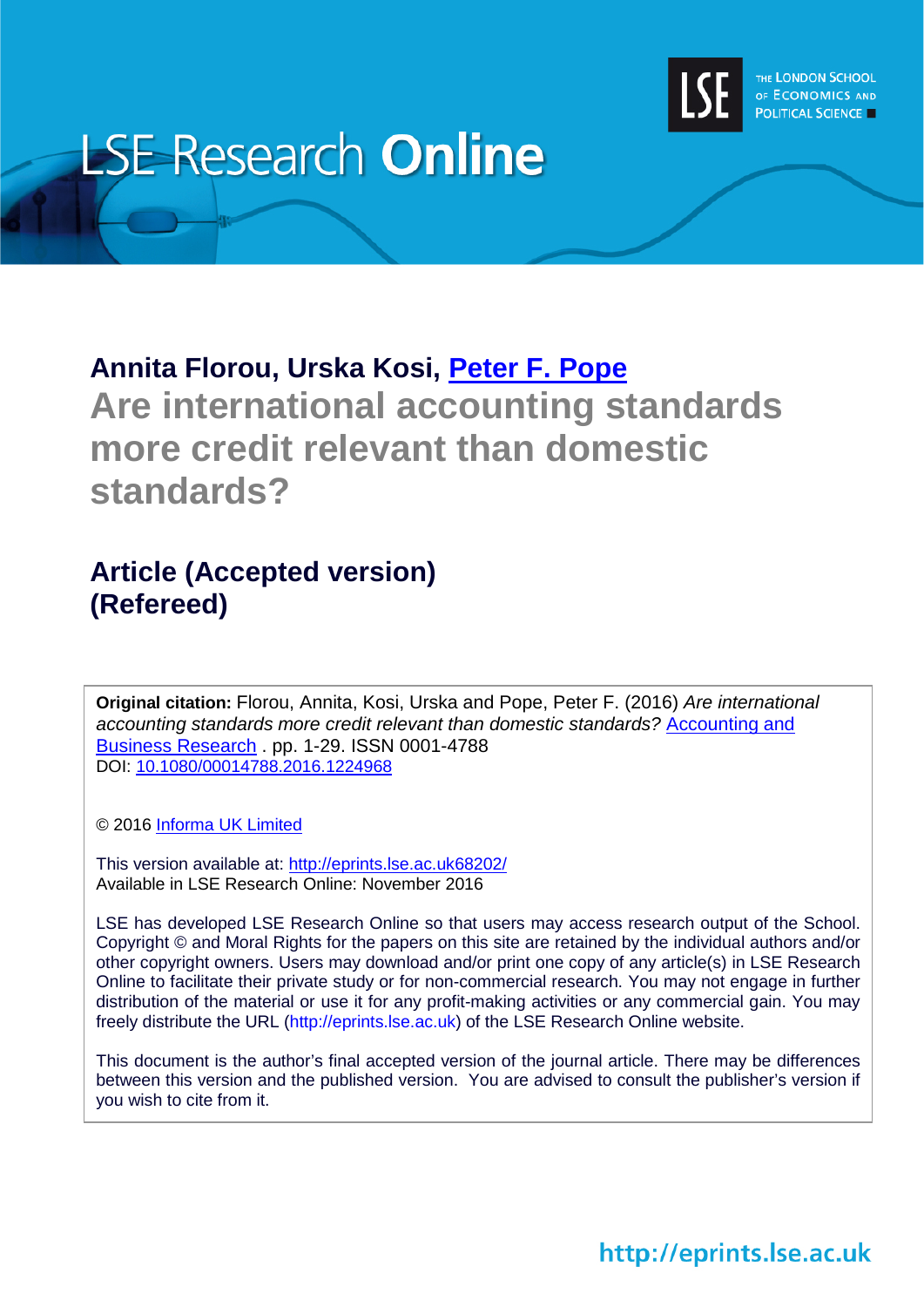# **Are International Accounting Standards more Credit Relevant than Domestic Standards?**

#### **Annita Florou**

*King's College London Department of Management Franklin-Wilkins Building 150 Stamford Street London SE1 8WA Tel: [+44\(0\)20](tel:+44(0)20) 7848 4169 Email: [annita.florou@kcl.ac.uk](mailto:annita.florou@kcl.ac.uk)*

#### **Urska Kosi**

*Vienna University of Economics and Business Institute of Accounting and Auditing Welthandelsplatz 1 1020 Vienna Austria Tel: +43(0)1 31336 5691 Email: [urska.kosi@wu.ac.at](mailto:urska.kosi@wu.ac.at)*

**Peter F. Pope** *London School of Economics and Political Science Department of Accounting 25 Houghton Street London WC2A 2AE Tel: +44(0)20 7849 4925 Email: [p.pope@lse.ac.uk](mailto:p.pope@lse.ac.uk)*

July 2016

<u>.</u>

Corresponding author. We appreciate comments from Sreedhar Bharath, Darren Henderson, Mark Schaffer, Steve Stillman, Marco Trombetta, Florin Vasvari and participants at research workshops at WHU – Otto Beisheim School of Management, ESSEC and Humboldt University Berlin, the AAA 2010 Annual Meeting, the VIII Workshop on Empirical Research in Financial Accounting, the 33<sup>rd</sup> EAA Annual Congress and the 2012 International Accounting Section Midyear Meeting. This work was supported by the EC-funded INTACCT programme - The European IFRS Revolution: Compliance, Consequences and Policy Lessons under Grant Contract No. MRTN-CT-2006-035850.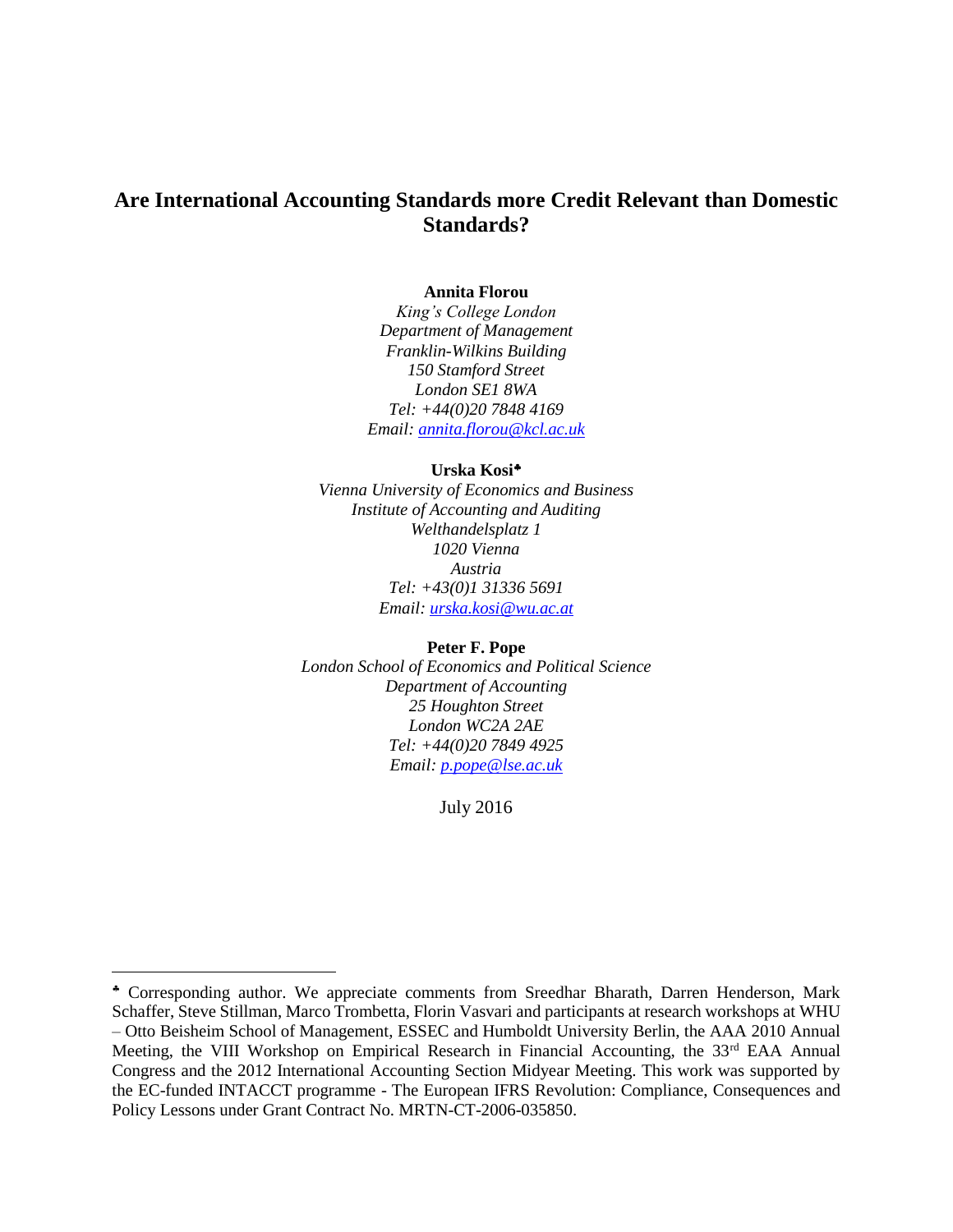# **Are International Accounting Standards more Credit Relevant than Domestic Standards?**

#### **ABSTRACT**

We examine whether the credit relevance of financial statements, defined as the ability of accounting numbers to explain credit ratings, is higher after firms are required to report under International Financial Reporting Standards (IFRS). We find an improvement in credit relevance for firms in seventeen countries after mandatory IFRS reporting is introduced in 2005; this increase is higher than that reported for a matched sample of US firms. The increase in credit relevance is particularly pronounced for higher risk speculative-grade issuers, where accounting information is predicted to be more important; and for IFRS adopters with large first-time reconciliations, where the impact of IFRS is expected to be greater. These tests provide reassurance that the overall enhancement in estimated credit relevance is driven by accounting changes related to IFRS adoption. Our results suggest that credit rating analysts' views of economic fundamentals are more closely aligned with IFRS numbers, and that analysts anticipate at least some of the effects of the IFRS transition.

**Keywords:** *IFRS; debt markets; credit ratings; credit relevance.*

**JEL Classifications:** *G15, G33, K20, M41, M48.*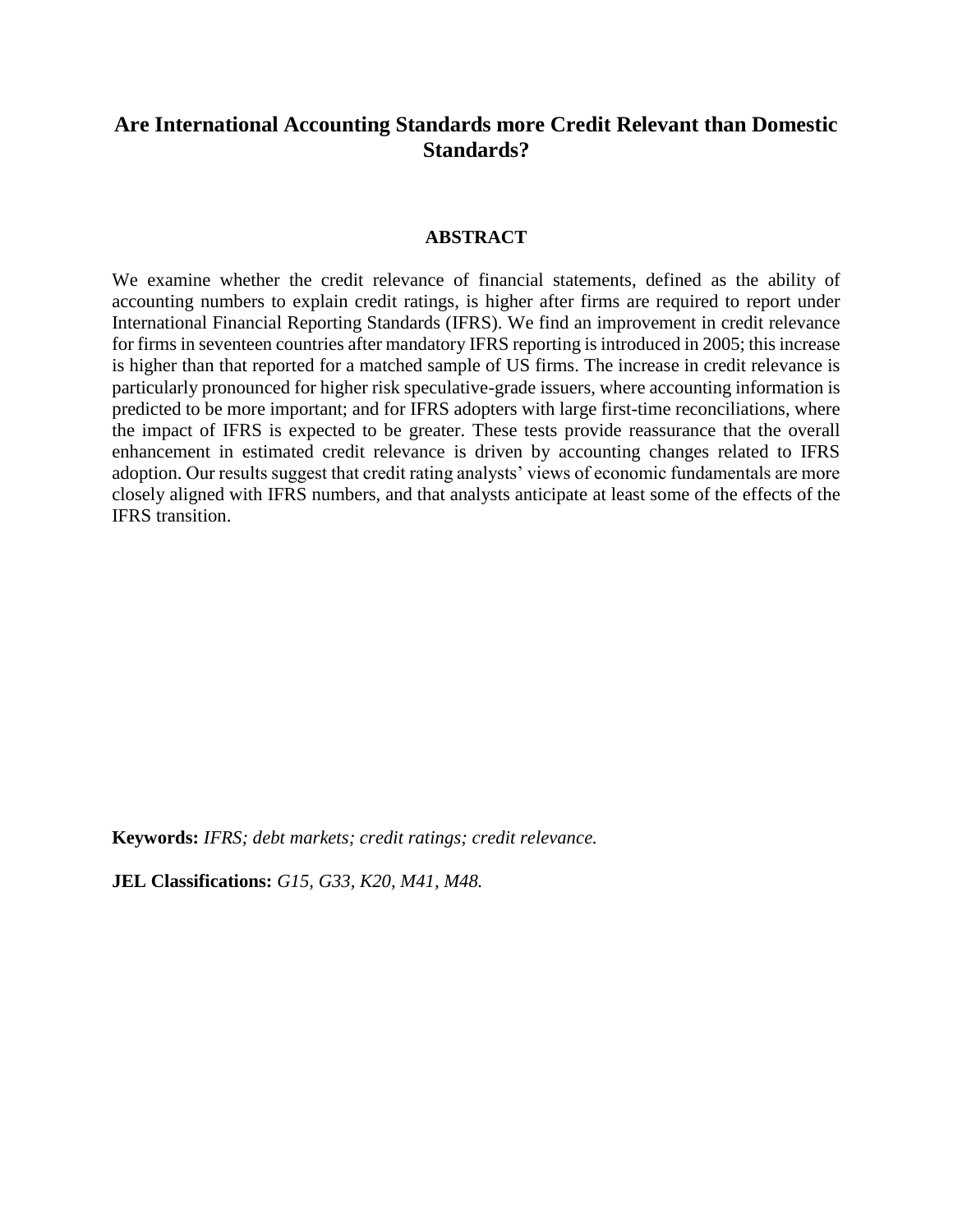#### **1. Introduction**

<u>.</u>

Debt markets are a more important source of new capital for companies than equity markets (Henderson et al. 2006); and accounting standard setters recognize that creditors are an important financial statement user group (e.g. International Accounting Standards Board  $2015$ ).<sup>1</sup> Yet comparatively little is known about how well financial statements address creditors' needs, especially in the international context. Research confirms that US GAAP information is important in the credit rating process (Blume et al. 1998, Hann et al. 2007) and in bond pricing (Easton et al. 2009). But recent requirements for firms in many countries to report under IFRS have not been evaluated from a credit market perspective, with most studies on the relevance of IFRS accounting numbers focusing on the equity market perspective (e.g. Barth et al. 2008, Barth et al. 2012). Since creditors' decisions and information needs differ from those of equity investors (Holthausen and Watts 2001, Hann et al. 2007), evidence that IFRS is relevant to equity markets does not imply relevance for creditors.

In this paper we compare the credit relevance of financial statement numbers prepared under IFRS and under domestic accounting standards for a sample of firms that are required to switch to IFRS reporting in 2005. We follow Hann et al. (2007) in defining credit relevance as the ability of accounting numbers to explain credit analysts' ratings. We show that IFRS financial statements capture information used by rating analysts better than financial statements prepared under domestic standards. Our results also suggest that credit rating analysts understand the

<sup>1</sup> For example, during the 2000-2011 period, the average European country's corporate debt market was three times the size of its equity market; the balance between private sector debt and equity in other non-EU countries over the same period was comparable. In particular, over 2000-2011 the total amount of debt in the EU was 193 percent (as a percentage of GDP), whereas the total value of all shares listed on European stock markets was 59 percent. Similarly, the total amount of US corporate debt over the same period was 323 percent as opposed to the total market capitalization of stocks which was 126 percent (for further details see World Bank, Global Financial Development Database).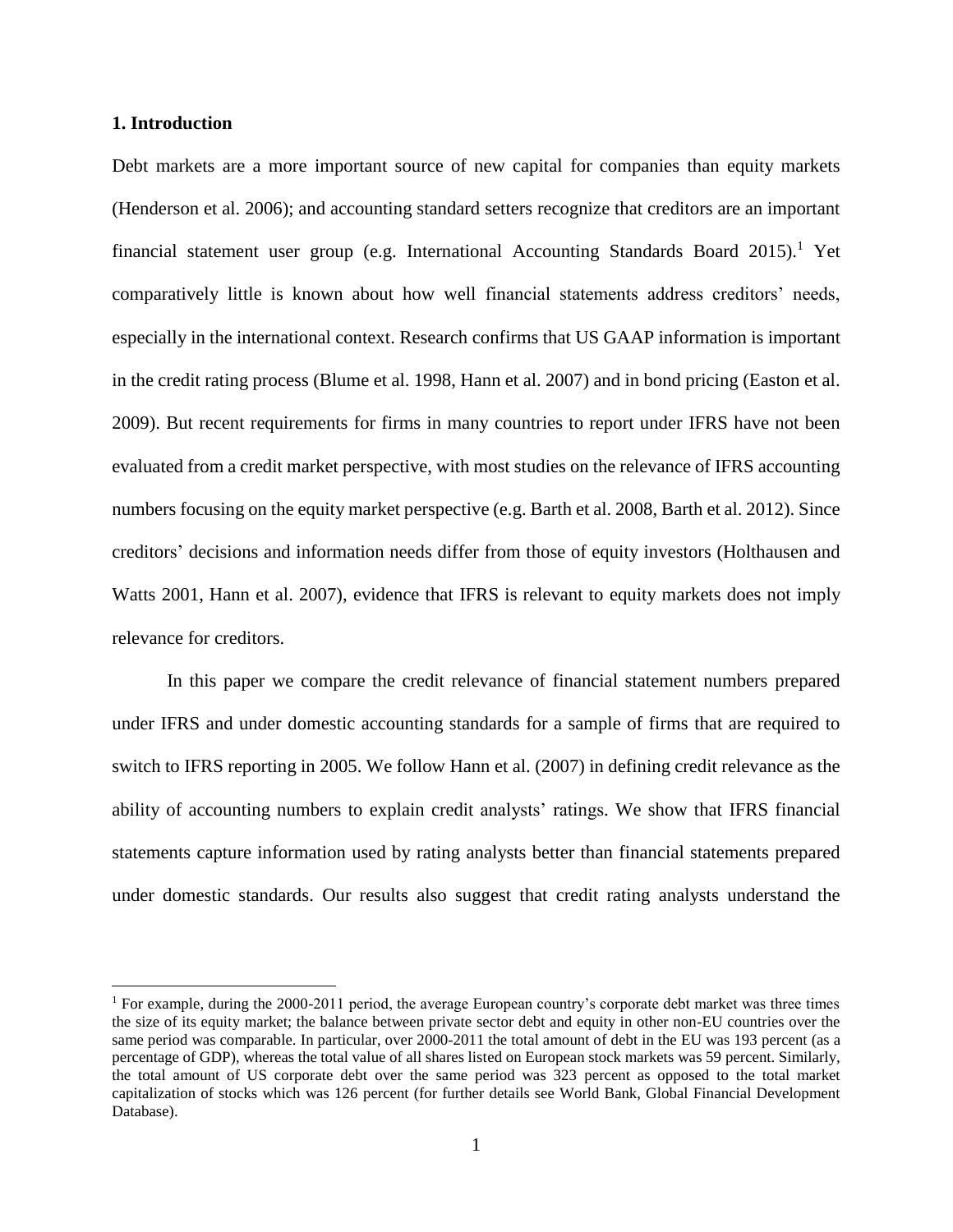limitations of domestic accounting standards and anticipate some of the changes resulting from IFRS adoption.

Because general purpose financial reporting standards can require standard setters to tradeoff the interests of different user groups, there is a degree of ambiguity concerning the relevance of IFRS to creditors. On the one hand, some IFRS requirements are expected to enhance the information available to creditors, e.g. the recognition of previously unrecognized pension deficits under IAS 19 provides more information on effective debt obligations; and impairment accounting under IAS 36 leads to more timely loss recognition (Ball et al. 2008). On the other hand, IFRS requires or permits fair valuation of many assets and liabilities and this might be inconsistent with creditors' needs if it results in the recognition of economic gains before realization occurs or to the understatement of the carrying value of debt relative to contractual obligations. While such accounting treatments are argued by some to be consistent with equity investors' needs, they undermine the usefulness of financial statements to creditors (Schipper 2005, Ball et al. 2008). Additionally, IFRS often requires preparers to exercise a high degree of judgment and estimation, producing less verifiable and less reliable accounting numbers and creating opportunities for opportunistic manipulation of financial statements (Ball et al. 2015); for example, firms that choose the fair value measurement basis for their non-financial assets under IAS 16 provide potentially less reliable asset values and therefore less credit relevant information. In light of such doubts about whether IFRS enhances the usefulness of financial statements for creditors, the question of how the credit relevance of financial statements changes in the switch from domestic accounting standards to IFRS is essentially an empirical issue.

Our analysis is based on an international sample of firms from seventeen countries which mandated IFRS for the first time in 2005 and for which long-term issuer credit ratings are available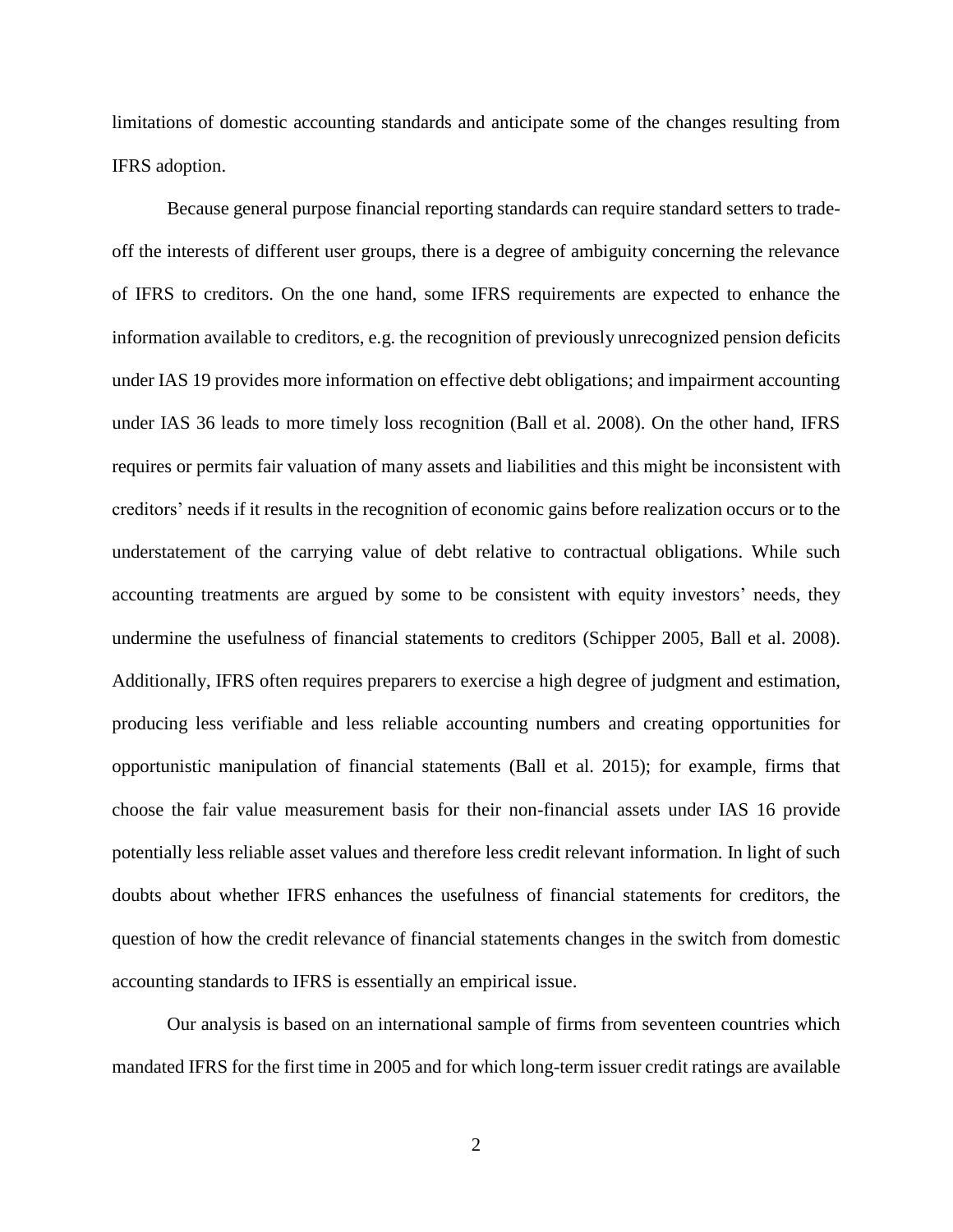from Standard & Poor's (S&P). In line with prior studies we use credit ratings as a surrogate for estimated default risk and employ a model that includes only accounting variables, because our interest is in assessing the ability of accounting fundamentals to capture attributes considered relevant by rating analysts (Blume et al. 1998, Hann et al. 2007, Jorion et al. 2009). As in Hann et al. (2007) we estimate credit relevance using the explanatory power (the pseudo- $R^2$ ) of an accounting-based credit rating model estimated by ordered probit.

In baseline tests we find that the explanatory power of the credit rating model increases by a modest 2.5 percentage points in the post-IFRS adoption period. We also document that the accuracy of probabilistic forecasts of credit ratings for mandatory IFRS adopters improves after the adoption. Next, in line with Barth et al. (2012), we perform comparative analysis using a sample of a contemporaneously matched US firms reporting under US GAAP and show that the increase in credit relevance for IFRS adopting firms is higher than the improvement in credit relevance for their US peers. Inferences remain qualitatively unchanged when we compare IFRS adopters to the full population of US firms with S&P credit ratings. Results remain robust to further analysis, including alternative samples, rating model specifications and credit relevance metrics. We interpret our findings as showing that relative to domestic standards, IFRS financial statement numbers map more closely onto latent attributes assessed by credit analysts.

To improve confidence that our baseline results are capturing effects related to the accounting standards regime change, we conduct two further sets of analysis. First, based on prior research findings that accounting numbers are more relevant to creditors when the likelihood of borrower default is higher (e.g. De Franco et al. 2009), we predict that IFRS-related changes in credit relevance will be higher when firms have higher default risk. Results support this prediction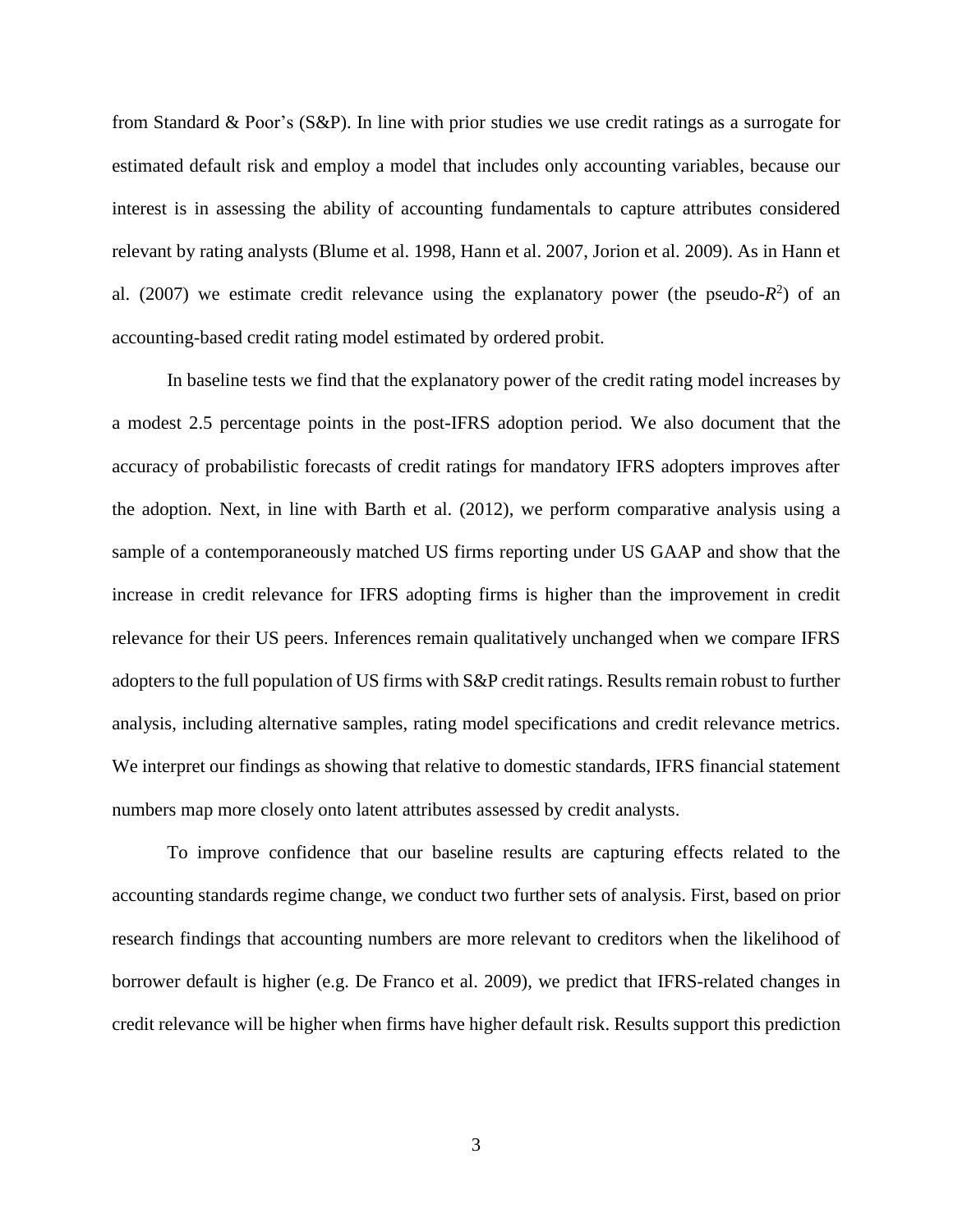– the increase in credit relevance associated with IFRS adoption is twice as high for speculativegrade firms compared to investment-grade firms.

Second, we predict that IFRS-related changes in credit relevance should be greatest when the switch from domestic standards to IFRS results in relatively large changes to the credit ratings model inputs. Similar to Horton et al. (2013) we exploit the requirement under IFRS 1 for firsttime IFRS adopters to restate and reconcile to IFRS the financial statements prepared under domestic accounting standards in the previous year. Based on line item reconciliations between domestic standards and IFRS we develop firm-level measures of the distance between local GAAP and IFRS. Results show that when first-time IFRS reconciliations are small (i.e. when domestic GAAP accounting numbers are relatively close to IFRS numbers) credit relevance in the pre-IFRS period is considerably higher than when reconciliations are large; this finding suggests that financial statements prepared under domestic standards can be relatively successful in capturing the fundamentals of concern to credit rating analysts when firm-level accounting numbers are close to IFRS. We also find that credit relevance increases between the pre-IFRS and the post-IFRS periods only for firms with large first-time IFRS reconciliation differences, i.e. where the expected impact of IFRS adoption is greatest. Finally, when we focus on the IFRS transition year alone, credit ratings are better explained by IFRS-restated accounting numbers than by domestic standard accounting numbers only for issuers where the differences between domestic standards and IFRS are large; this result suggests that credit analysts are able to estimate at least some of the accounting differences associated with IFRS transition and that these differences are considered relevant in credit rating decisions. The analysis based on first-time reconciliations of firms is informative because it demonstrates that changes in credit relevance are associated with de facto accounting changes, assessed from the perspective of the credit analyst.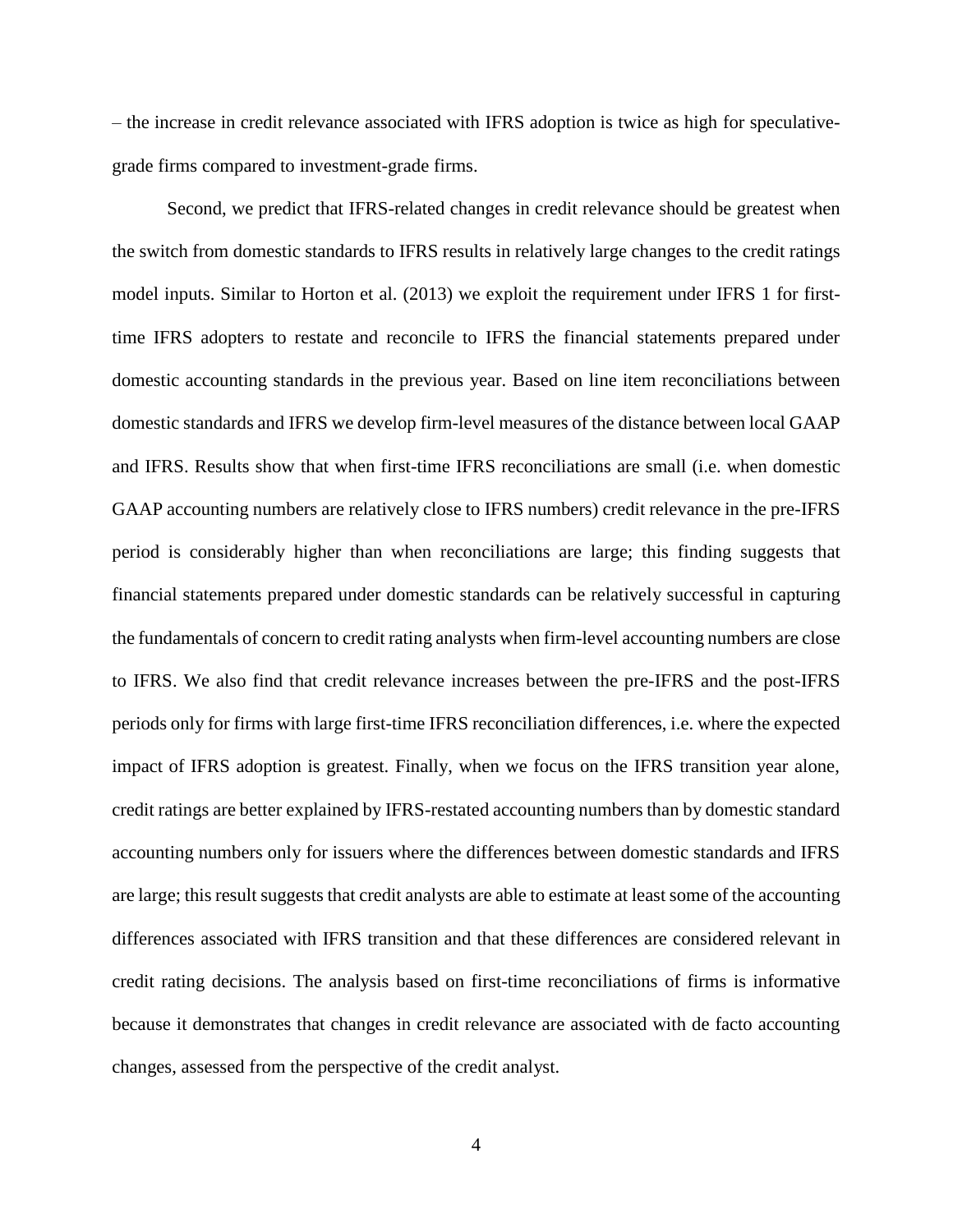Broadly, our study contributes to the growing literature on the consequences of IFRS financial reporting for debt markets by considering changes in the credit relevance of accounting information linked to mandatory IFRS adoption.<sup>2</sup> Our paper is most closely related to the study of Wu and Zhang (2014) who examine changes in the sensitivity of credit ratings to accounting numbers for IFRS adopters; they find that credit ratings are more sensitive to an accounting default factor after mandatory IFRS adoption, but only in countries with strong rule of law. Bhat et al. (2014) conduct a similar analysis relating the sensitivity of credit default swap rates to earnings, book value and leverage; contrary to Wu and Zhang (2014) they find no evidence that mandatory IFRS adoption affects the sensitivity of credit default swaps to accounting earnings. Our research focus differs because credit relevance captures the extent to which financial statement numbers *explain* credit ratings. In contrast, changes in the estimated sensitivity (slope coefficients) in a credit rating (or credit default swap rate) model do not necessarily imply changes in credit relevance.<sup>3</sup> For this reason, we are agnostic about the magnitude and changes of values of slope coefficients and focus on the ability of accounting numbers to explain variation in credit ratings.<sup>4</sup>

Overall, our analysis points to credit rating analysts displaying a degree of accounting sophistication in their decision making (Standard & Poor's 2008, Moody's 2010, Kraft 2015). Our paper suggests that credit rating analysts understand how accounting measurement rules differ across accounting standards regimes and that they do not mechanistically use accounting numbers in determining credit ratings. Based on the assumption that ratings depend on assessment of the

<u>.</u>

<sup>&</sup>lt;sup>2</sup> For studies of the implications of IFRS adoption for financing decisions and debt security valuation, see e.g. Florou and Kosi (2015) and Naranjo et al. (2015); for studies of the consequences of IFRS adoption for debt contracting see Chen et al. (2013), Ball et al. (2015) and Brown (2016).

<sup>&</sup>lt;sup>3</sup> Slope coefficients are a function of the underlying measurement scales of variables as well as the degree to which economic attributes are captured by accounting numbers. For example, if IFRS numbers are a constant multiple of domestic standards numbers, slope coefficients will change by a factor proportional to that multiple. But this does not imply that explanatory power (credit relevance) changes.

<sup>4</sup> Similar to Bhat et al. (2014), in a recent working paper Kraft and Landsman (2014) examine the effects of mandatory IFRS adoption on accounting-based prediction models for CDS spreads.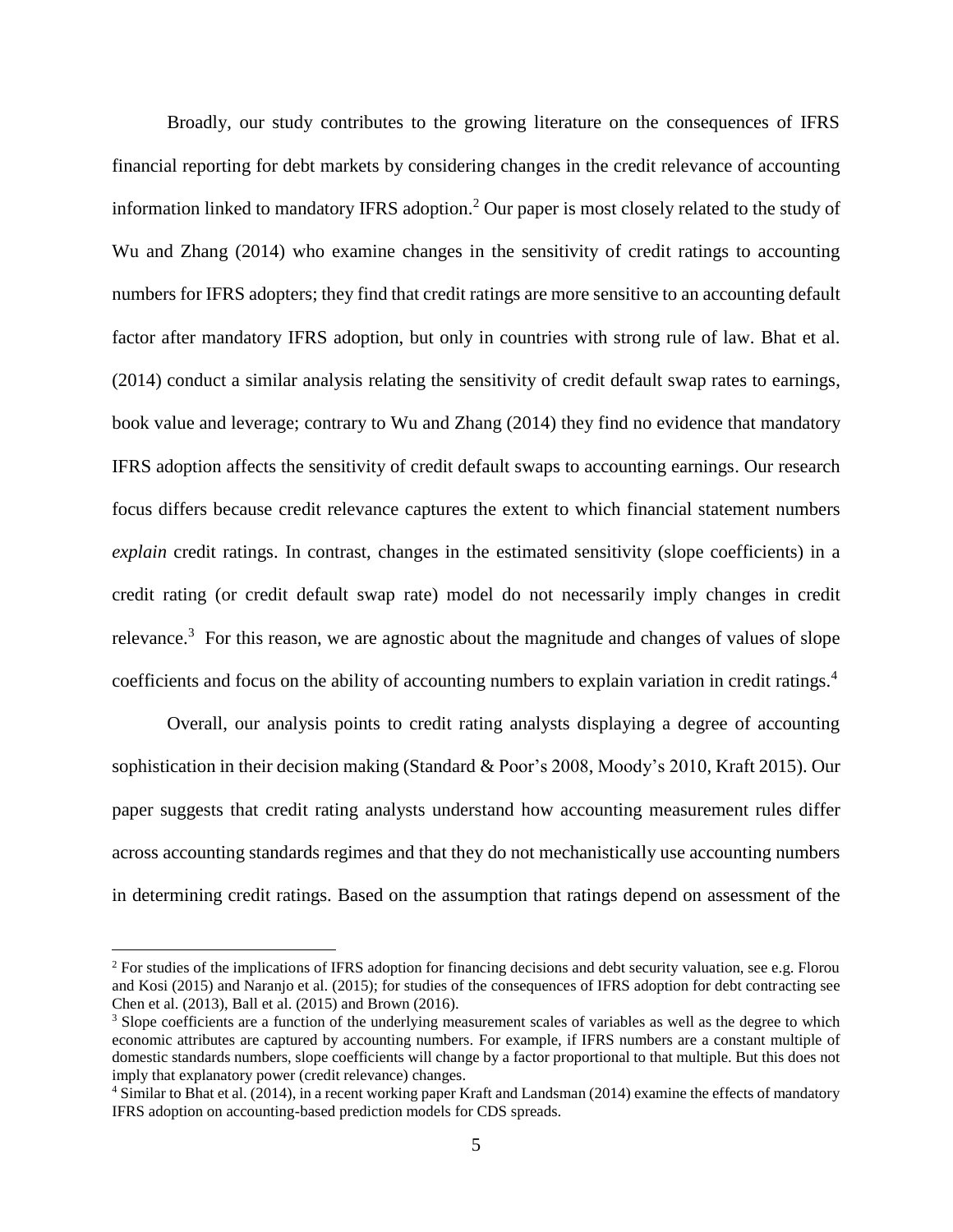economic fundamentals of firms, the evidence we report is consistent with financial statement numbers prepared under IFRS better capturing the economic fundamentals that matter for credit ratings. In view of the importance of credit ratings in the market pricing of debt, our results complement prior results on the decision relevance of IFRS accounting numbers for equity markets obtained by Barth et al. (2008, 2012).

The remainder of the paper is organized as follows. In the next section we provide a brief overview of related literature. Section 3 elaborates on our research design. Section 4 outlines the sample construction and describes the data. In Section 5 we present our empirical findings. Section 6 concludes.

#### **2. Theoretical background and motivation**

#### **2.1.** *IFRS and credit relevance*

Several prior studies document differences between IFRS and domestic accounting standards in respect of both measurement and recognition rules, and in disclosure requirements (e.g. Ding et al. 2007, Bae et al. 2008). IFRS are predicted to improve financial reporting because of more extensive and informative disclosures, better measurement and recognition rules and enhanced comparability (Hail et al. 2010). The potential benefits from IFRS due to enhanced disclosures may be less important to solicited rating analysts because they can mitigate weak public disclosure through access to private information provided directly by issuers (Jorion et al. 2005, Frost 2007, De Franco et al. 2009). Because rating analysts have private access to issuers, we expect that credit relevance effects of IFRS will derive primarily from improved recognition and measurement and improved accounting comparability.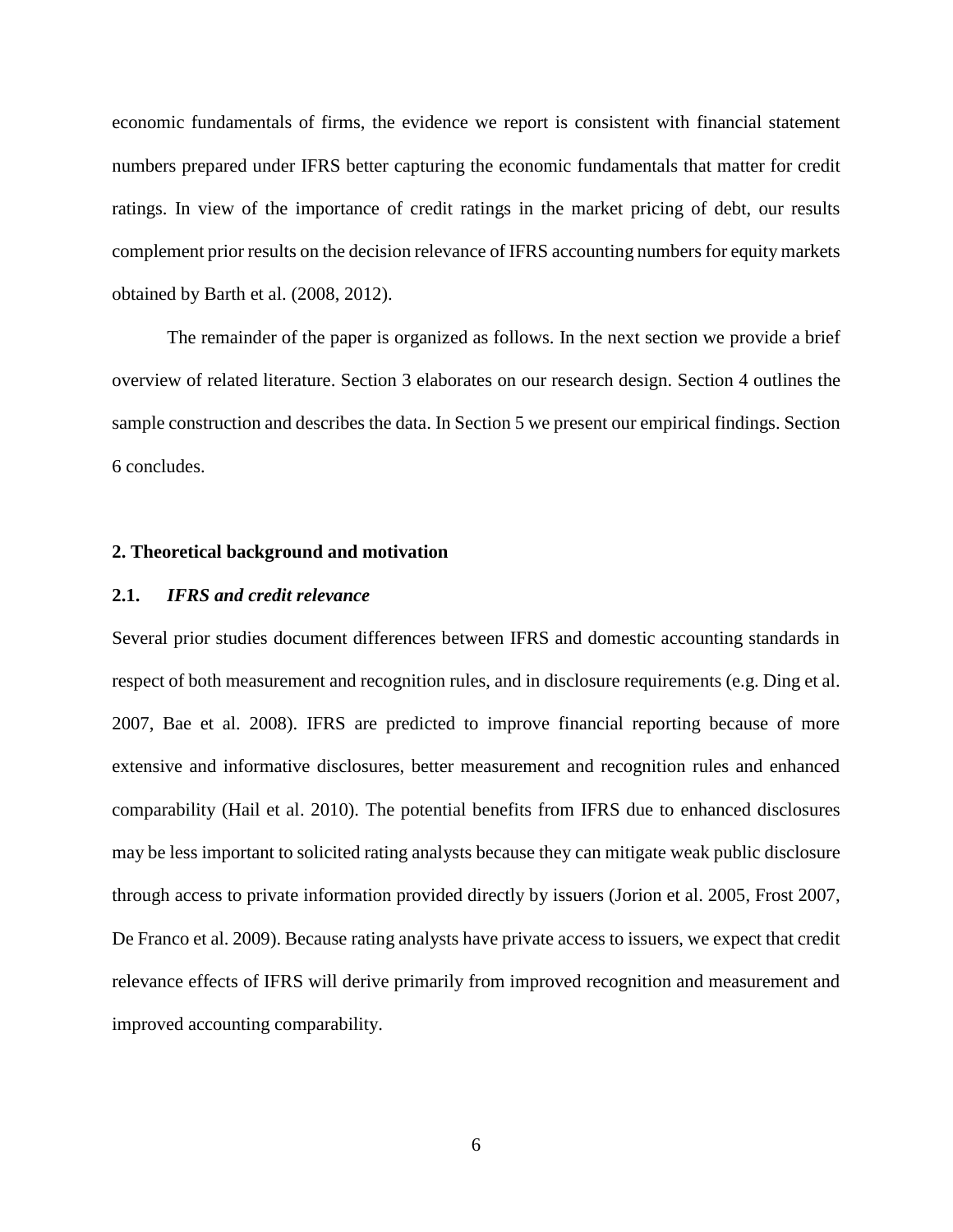Credit ratings are designed to inform debt market participants interested in assessing the ability of borrowers to service future debt obligations. Hence the economic fundamentals of importance to creditors include the future cash flow prospects of a borrower relative to its debt obligations, the risk of a borrower defaulting on its debt obligations and the values of a borrower's assets that could be liquidated to meet debt obligations if future cash flows are insufficient to meet debt obligations. Asset values are also important when debt contracts include collateral provisions (Armstrong et al. 2010). Therefore, financial statements will be useful to creditors and credit rating analysts if they contain information that is useful in the prediction of future cash flows or if they provide reliable estimates of asset and liability values (Watts 2003).

Financial statements prepared under IFRS seek to achieve two important qualitative characteristics affecting the usefulness of accounting numbers to creditors: decision relevance (in forecasting future cash flows and net asset values) and representational faithfulness (International Accounting Standards Board 2015). Fair value accounting methods are an important feature of IFRS that is often motivated by reference to these two characteristics. Fair value accounting is required in accounting for many categories of financial instruments under IFRS 9, and available as an option for other categories of assets and liabilities, including property plant and equipment under IAS 16 and investment property under IAS 39. On the one hand, fair value accounting results in more timely recognition of economic gains and losses in financial statements, resulting in more relevant balance sheet values; on the other hand, it can lead to less informative net income measurement because fair value gains and losses are transitory in nature, reducing the usefulness of net income in forecasting future cash flows and future debt servicing capacity (Ball et al. 2015). Fair value accounting under IFRS 9 can also result in the understatement of the book value of debt relative to its redemption value if a borrower's issued debt is measured at fair value (Schipper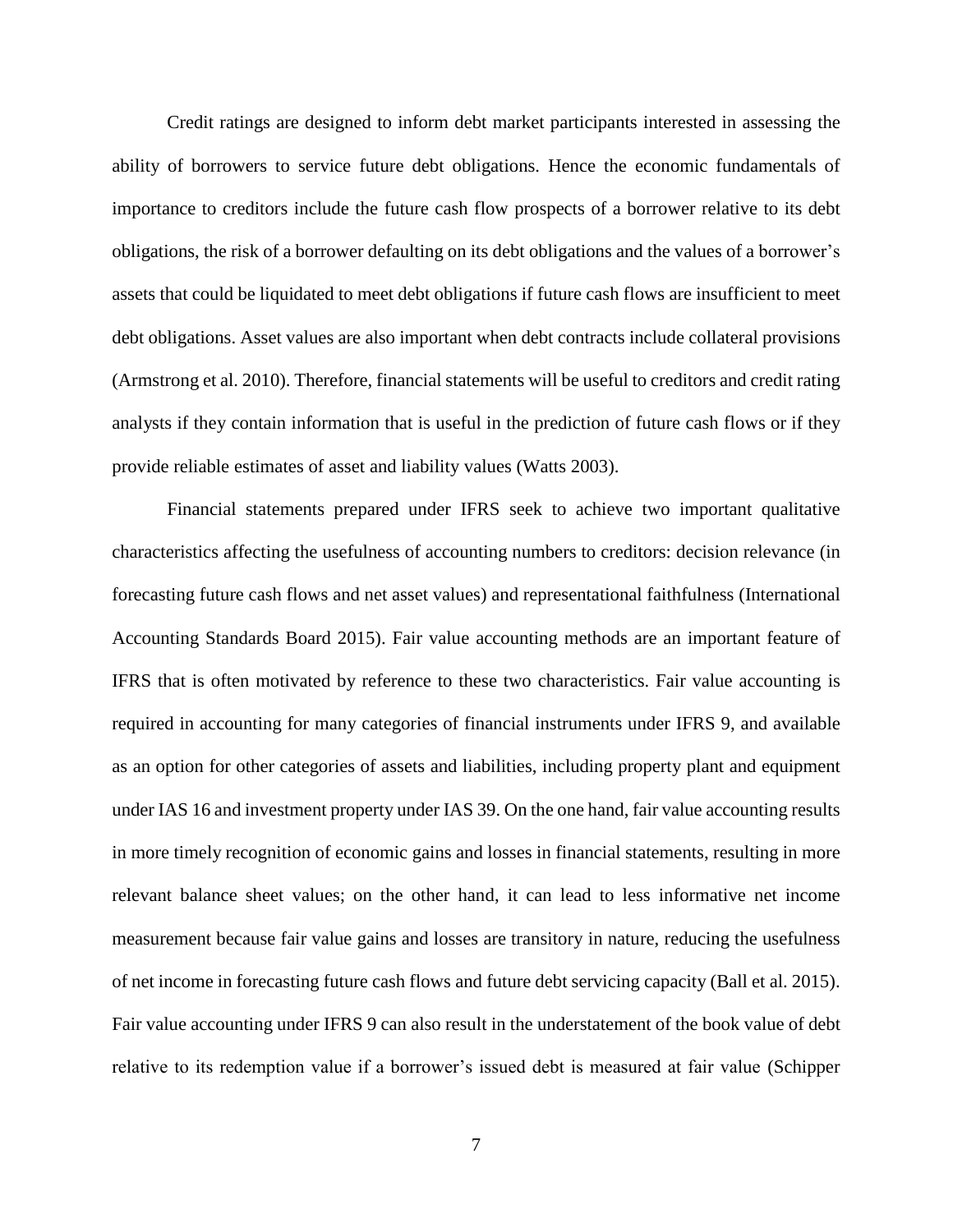2005, Ball et al. 2008). Fair value accounting is also a potential source of concern for creditors because some fair valued balance sheet items can be less useful when based on difficult-to-verify inputs requiring management judgement and estimates as inputs to valuation models used if liquid market prices are not observable (Ball et al. 2015).

Accounting rules governing assets carried at amortized historical cost are less likely to be relevant because carrying values are generally different from economic values. But impairment tests applied under IAS 36 should ensure relatively timely recognition of economic losses and ensure alignment of carrying value with economic value when economic values fall below historical cost carrying amounts. Such asymmetric re-measurement of asset values is relevant to creditors because the values of debt claims are more sensitive to economic losses than to economic gains (Ball et al. 2008). But again, relevance may be compromised because management judgments and estimates are required in the calculation of recoverable amounts.

Harmonised financial reporting under IFRS also aims to produce more comparable financial statements. Potential comparability effects can influence estimated credit relevance in an international setting via two main channels. First, when reporting is under domestic accounting standards, differences in recognition and measurement rules across countries represent a source of country-level idiosyncratic measurement error in accounting numbers relative to the fundamental economic attributes assessed by rating analysts. This measurement error has a negative effect on estimated credit relevance. When all issuers report under IFRS, financial statements should be more comparable across countries, even if they do not capture economic fundamentals perfectly due to measurement and recognition properties of IFRS or cross-country differences in reporting incentives and enforcement. Subject to these qualifications, country-level recognition and measurement effects attributable to local GAAP are eliminated, leading us to expect higher credit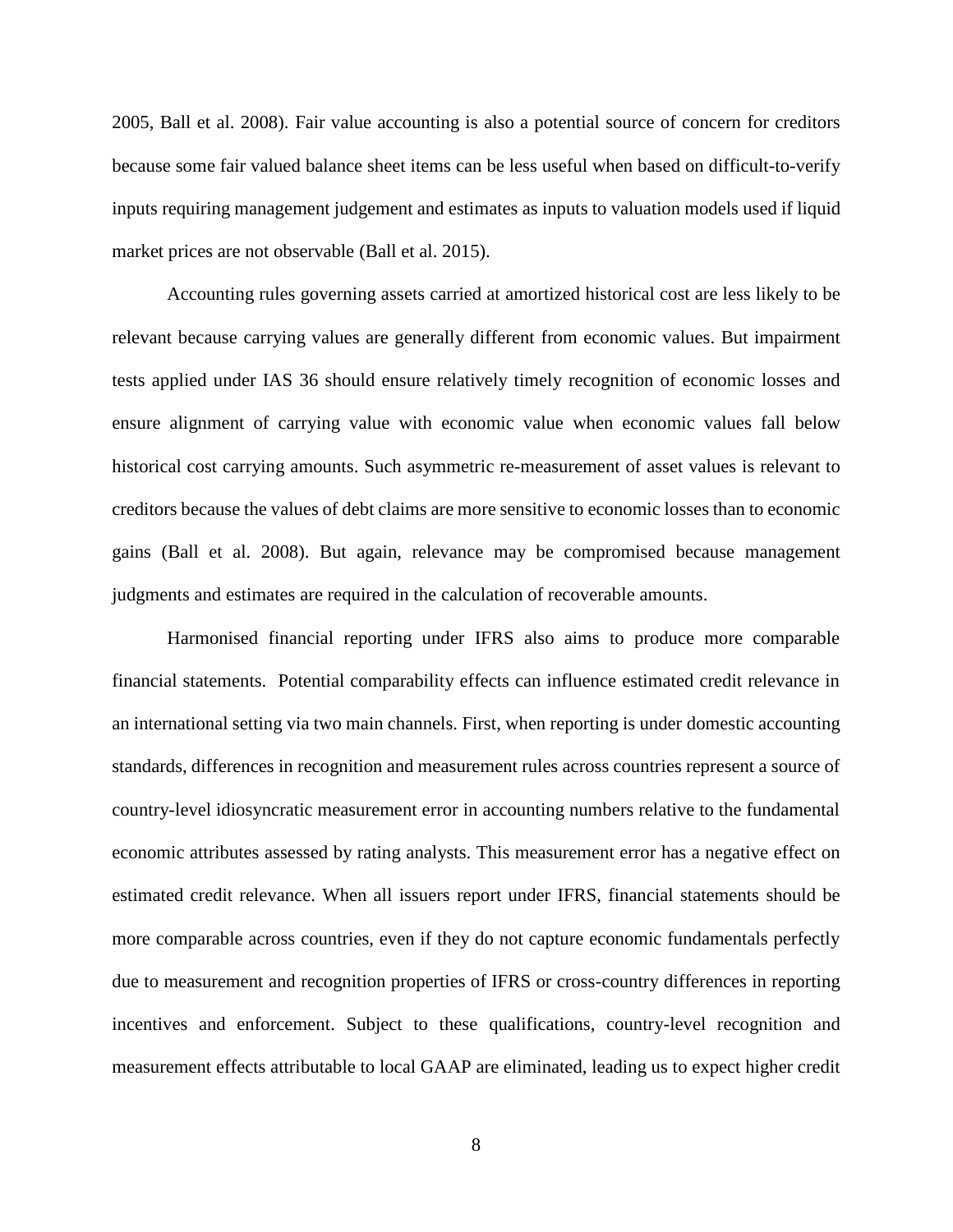relevance under IFRS since accounting numbers should map more closely on to the economic fundamentals on average. The second channel through which comparability effects might influence credit relevance is linked to the importance of peer comparisons in the credit rating process (Standard & Poor's 2008). Country or industry peer comparisons are informative because they contribute to identification of common trends in economic fundamentals, and any expansion in the set of comparable issuers potentially generates richer information on which to make credit rating assessments. This channel for comparability effects suggests that credit ratings could change as a result of enhanced information.

Our empirical tests establish whether financial statement numbers produced under IFRS explain credit ratings better than accounting numbers produced under domestic standards. Credit relevance tests assume that credit ratings reflect analysts' assessments of the likelihood that issuers will default, and if default occurs the expected recovery rate of amounts in arrears. Expectations are conditional on analysts' understanding of the economic position and performance of issuers informed by the public disclosures of issuers, including financial statements, and private communications between credit rating analysts and issuers. IFRS will be more credit relevant than domestic accounting standards if IFRS financial statement numbers capture the economic fundamentals determining credit ratings more reliably than numbers prepared under domestic standards.

Observing increased credit relevance after the adoption of IFRS does not necessarily imply that IFRS adoption causes analysts to revise their assessments of economic fundamentals – hence it does not imply that credit ratings change. The reason for this is that IFRS reporting could effectively bring into the public domain information that was previously obtained by rating analysts through private communications with the borrower (Jorion et al. 2005, Frost 2007, De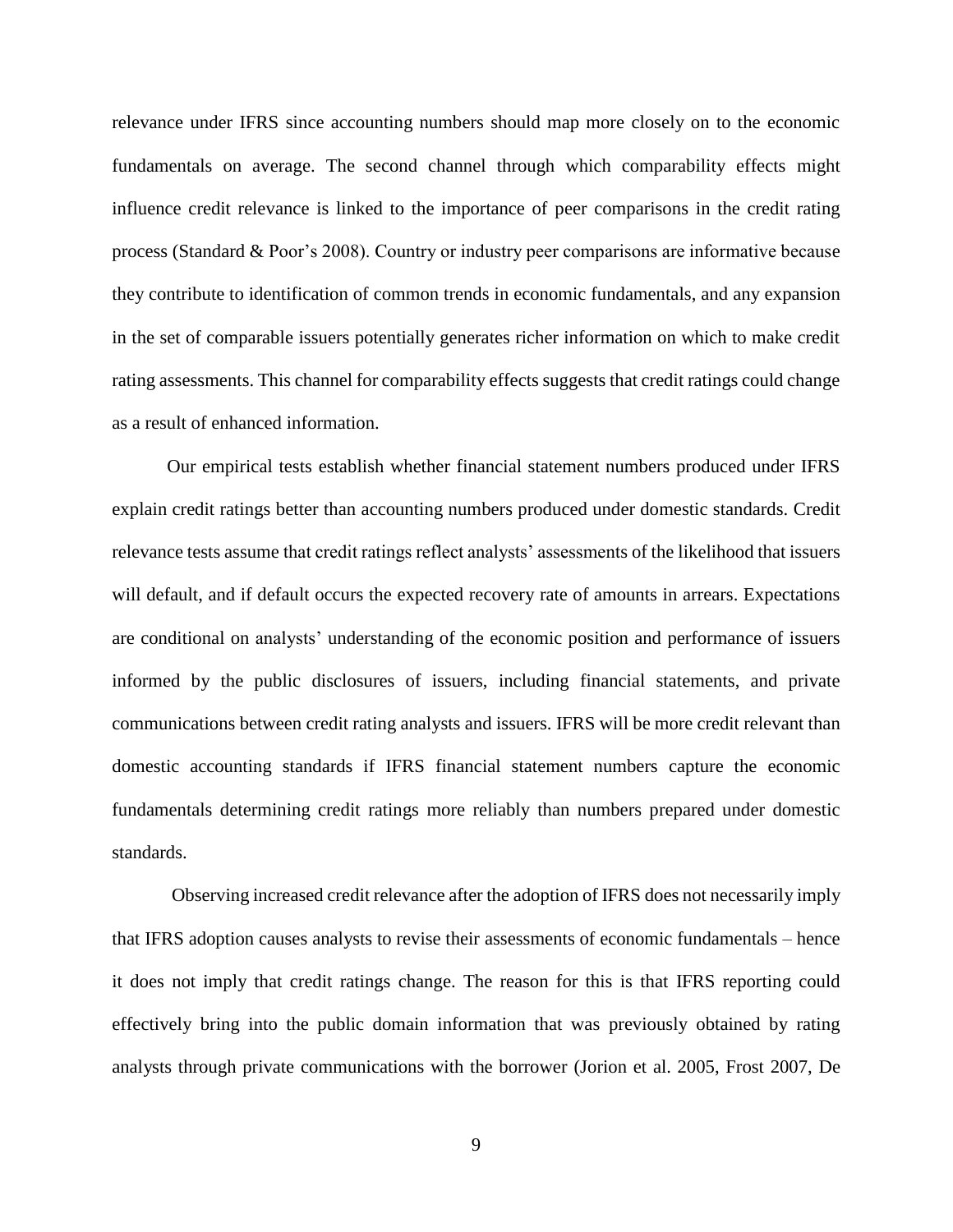Franco et al. 2009). For example, IFRS reporting enhances transparency relating to pension assets, liabilities and deficits in many countries; it is quite likely that prior to IFRS adoption rating analysts obtained pensions-related information through communications with the borrower when domestic accounting standards did not require such disclosures. However, if IFRS adoption does provide new information to rating analysts beyond domestic accounting standards and private communications with borrowers, then this would be a further channel positively affecting credit relevance as well as, potentially, credit ratings.<sup>5</sup>

#### **2.2.** *Proximity to default and credit relevance*

<u>.</u>

Holders of debt securities receive payoffs that are non-linear in the value of firms' assets. When the value of assets is higher than the value of debt obligations, the holders of debt securities receive only the cash flows specified in debt contracts. However, when borrowers default, cash flows to debt holders are less than specified contractually. Consequently the value of debt is less sensitive to positive news than to negative news, leading to debt market demand for accounting information being asymmetric (Ball et al. 2008). Consistent with these arguments, prior research has found that bond price sensitivity to news about firm fundamentals is greatest when default risk is relatively high. For example, Easton et al. (2009) document a larger reaction of bond prices to earnings announcements for speculative-grade bonds; De Franco et al. (2009) provide evidence of greater reaction of bond market trading volume and returns to bond analysts' reports for low-rated bonds; and Givoly et al. (2013) find higher explanatory power of an accounting-based bond returns model for higher yield bonds.

 $<sup>5</sup>$  In a 2004 report anticipating the transition to IFRS reporting in Europe Standard & Poor's stated that they were not</sup> expecting any widespread or significant rating actions due to IFRS adoption (Standard & Poor's 2004).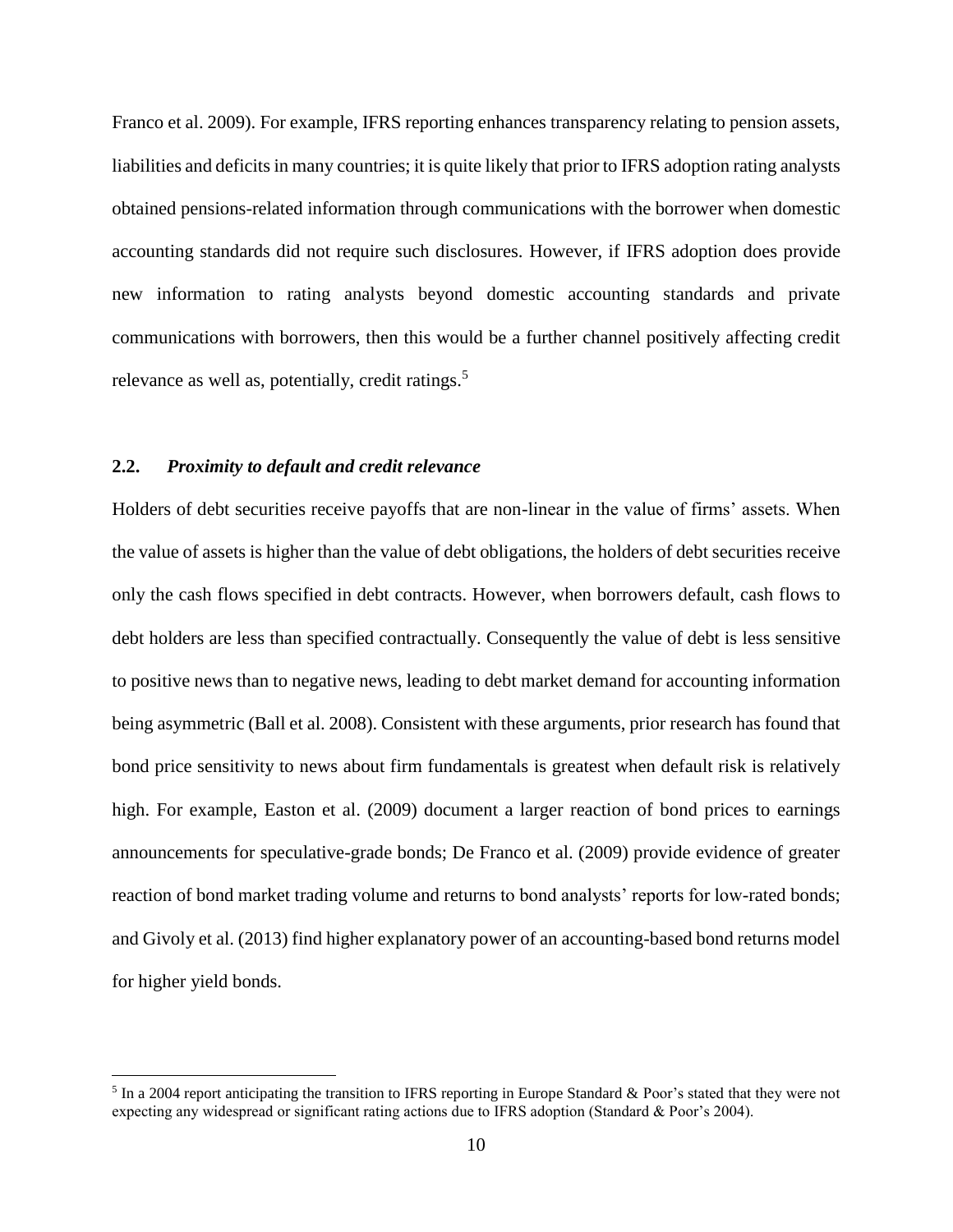In our empirical tests we build on these insights by examining whether changes in the ability of accounting numbers to explain credit ratings across the pre- and post-IFRS periods differs between investment- and speculative-grade firms. If IFRS are more informative and if fundamental accounting factors are more important when the proximity to default is higher, changes in credit relevance associated with IFRS should be higher for speculative-grade firms.

### **2.3.** *Materiality of accounting differences*

IFRS 1 *First-Time Adoption of IFRS* requires firms to reconcile prior year accounting numbers prepared under domestic accounting standards to IFRS when they switch from domestic accounting standards to IFRS. We exploit the first-time reconciliations as firm-level measures of de facto divergence between domestic accounting standards and IFRS assuming that higher divergence will lead to larger firm-specific reconciliations. We make three main predictions relating estimated credit relevance and changes in credit relevance to the magnitude of reconciliations. First, if IFRS financial statements better capture the economic fundamentals underlying credit ratings than domestic accounting standards then estimated credit relevance in the pre-IFRS period should be higher for borrowers with relatively small first-time reconciliations; second, when first-time reconciliations are relatively large, IFRS-restated accounting amounts for the year prior to IFRS adoption should better explain credit ratings in that year than accounting amounts prepared under domestic standards; and third, the increase in the informativeness of financial statements following the switch to IFRS should be higher for firms with larger first-time reconciliations (Brochet et al. 2013, Horton et al. 2013).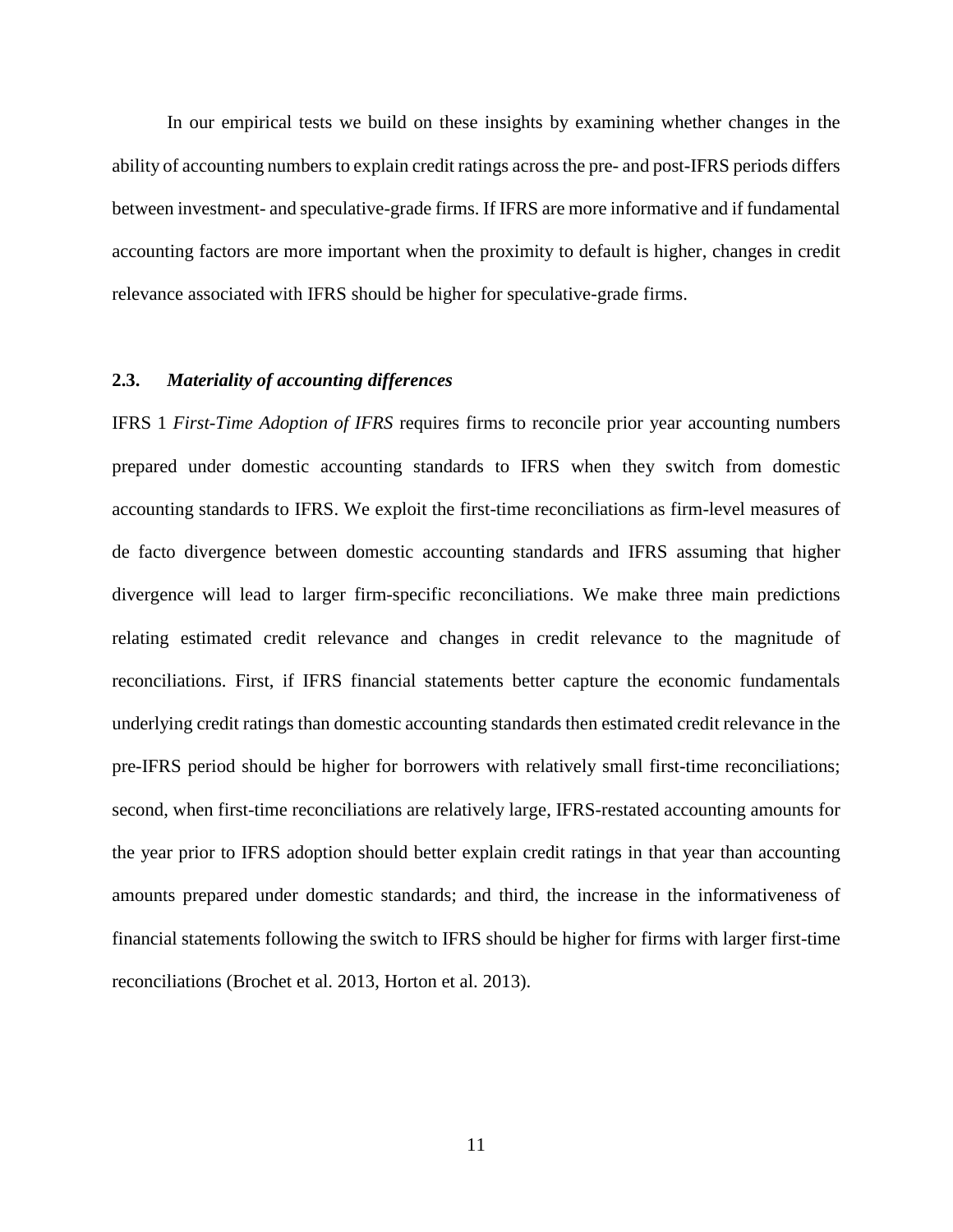#### **3. Research design**

<u>.</u>

#### **3.1.** *Estimating credit relevance*

We follow Hann et al. (2007) and define credit relevance as the ability of financial statement numbers to explain default probabilities, using S&P long-term issuer credit rating as a proxy for default risk. Issuer credit ratings are an adequate proxy for default risk for at least three reasons: (a) they have been shown to be associated with *ex post* payment defaults and bond yields (Liu et al. 1999, Standard & Poor's 2008, Jorion et al. 2009); (b) they are determined by rating agencies' professional assessments of the probability distribution of future cash flows to debt holders (Ashbaugh-Skaife et al. 2006); and (c) in contrast to issue-level credit ratings, they indicate the probability of default for the entire firm regardless of the degree of protection afforded to holders of specific debt instruments (Cheng and Subramanyam 2008).

We employ the following empirical model predicting credit ratings as a function of contemporaneous financial statement numbers (Blume et al. 1998, Ashbaugh-Skaife et al. 2006, Hann et al. 2007, Jorion et al. 2009): 6

$$
Rating = f(IntCov1, IntCov2, IntCov3, IntCov4, ROA, LTD \text{Leverage},
$$

#### *TD Leverage*, *Size*, *CI*, *Loss*) (1)

In line with most prior studies, which collapse multiple ratings into fewer categories (e.g. Ashbaugh-Skaife et al. 2006, Jorion et al. 2009), the dependent variable, *Rating*, is Standard & Poor's long-term issuer credit rating at the end of fiscal year *t*, coded as ordered numerical values from 1 (CC) to 8 (AAA) so that credit ratings assigned higher numerical scores are assessed as

 $6$  Consistent with prior studies (Hann et al. 2007; Jorion et al. 2009) we exclude non-accounting variables (e.g. equity beta and equity volatility). This choice is justified by our research objective of comparing the credit relevance of financial statements prepared under different accounting regimes. However, we assess the robustness of our results to the inclusion of market-based factors in Section 5.2. For earlier research on the determinants of credit ratings see Horrigan (1966), West (1970) and Kaplan and Urwitz (1979).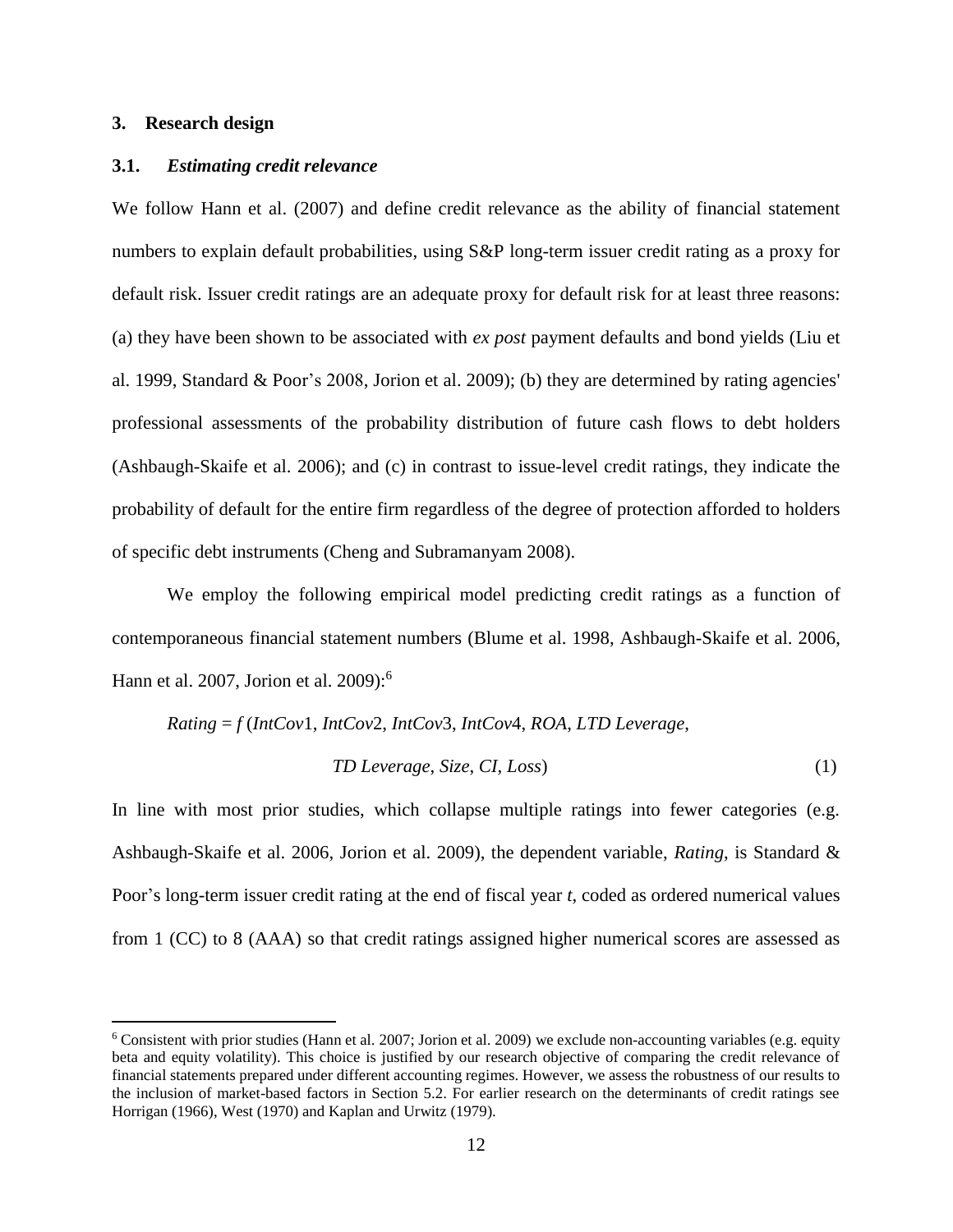having higher credit quality. The explanatory variables are based on published financial statement numbers and have been found to be important in prior research: interest coverage is coded to allow for non-linear effects as proposed by Blume et al. (1998) and Jorion et al. (2009) (*IntCov*1, *IntCov*2, *IntCov*3, *IntCov*4); 7 profitability, measured by return on assets (*ROA*); long-term debt leverage (*LTD Leverage*) and total debt leverage (*TD Leverage*); total assets, a proxy for firm size (*Size*); capital intensity (*CI*); and a loss indicator equal to one if the firm has negative earnings in the current and prior fiscal years, and zero otherwise (*Loss*). Prior research finds that credit ratings are positively related to interest coverage, profitability, firm size and capital intensity; and negatively related to both measures of leverage and to the loss indicator (e.g. Jorion et al. 2009). Detailed variable definitions are provided in Appendix 1.

Since we are interested in predicting discrete ratings probabilities, following prior literature (e.g. Blume et al. 1998, Jorion et al. 2009) we estimate equation (1) using ordered probit models. 8 To mitigate the impact of extreme observations all continuous variables are winsorized at the extreme percentiles.

Based on the approach of Hann et al. (2007) and Jorion et al. (2009) we estimate the explanatory power of equation  $(1)$  with reference to the pseudo- $R^2$  statistic, an overall measure of goodness of fit equal to one in the case of a perfect fit. We follow Ohlson (1980) and Jorion et al. (2009) and employ the McFadden (1974) pseudo- $R^2$  statistic.<sup>9</sup>

<u>.</u>

 $<sup>7</sup>$  Blume et al. (1998) argue that although the relation between the latent variable for credit ratings and interest coverage</sup> is predicted to be positive, the effect should be non-linear. For example, a small change in interest coverage when interest coverage is high is expected to have a negligible effect on credit risk. Consequently, Blume et al. (1998) and Jorion et al. (2009) capture potential non-linear interest coverage effects by recoding interest coverage as four indicator variables, as described in Appendix 1.

<sup>8</sup> Our findings are robust to the employment of OLS as in Hann et al. (2007).

<sup>&</sup>lt;sup>9</sup> Several alternative pseudo- $R^2$  measures have been defined for models with categorical response variables. However, the McFadden (1974) pseudo- $R^2$  is generally accepted as a reasonable measure of goodness of fit analogous to the OLS  $R<sup>2</sup>$  statistic, with values close to one (zero) indicating high (low) ability to explain categorical outcomes. The McFadden (1974) pseudo- $R^2$  is defined as 1-  $LL_M/L_R$ , where  $LL_M$  is the log likelihood of the estimated model and LL<sub>R</sub> is the log likelihood of the restricted intercept-only model. See Hu et al. (2006) for further discussion.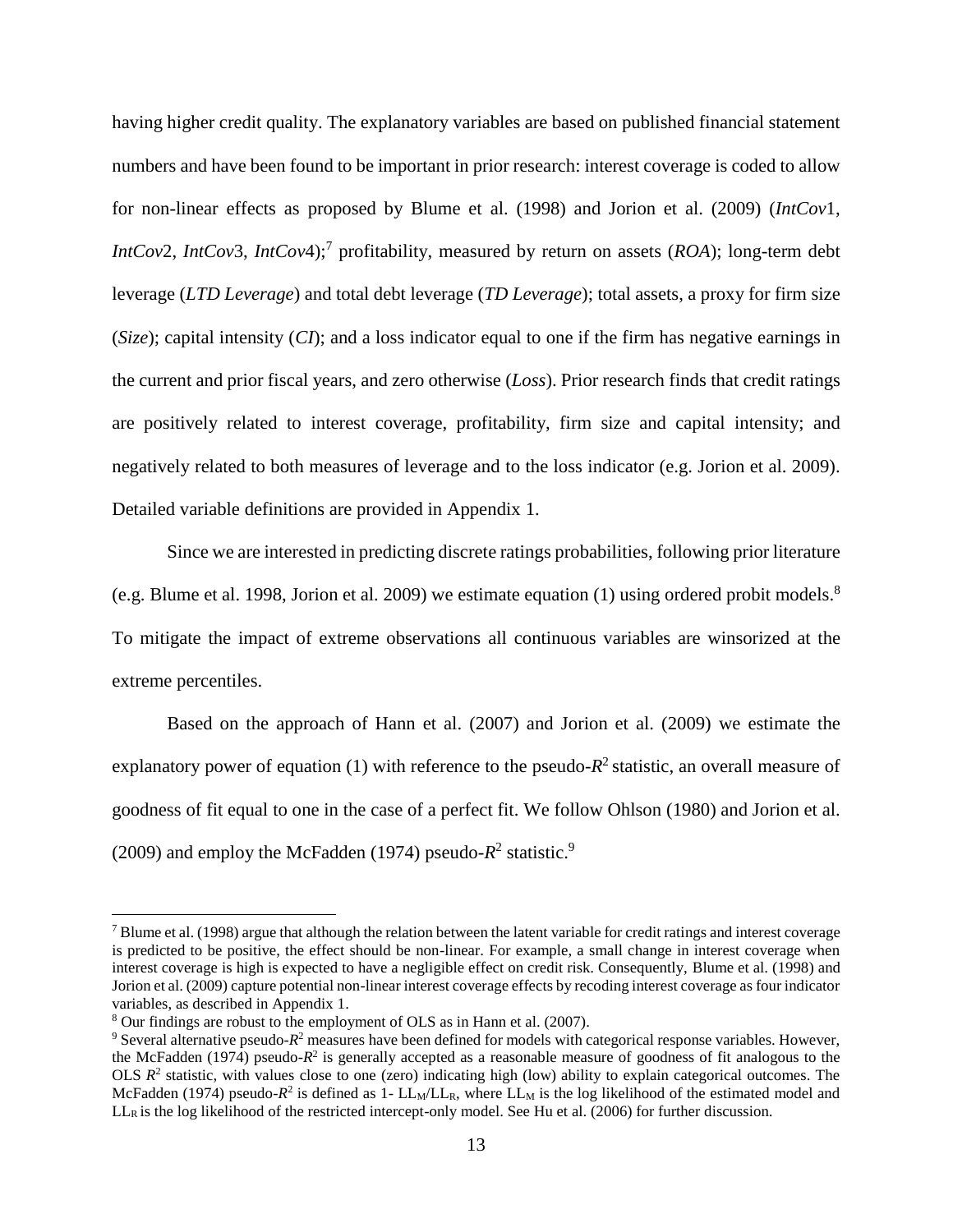### **3.2.** *Comparing credit relevance*

1

As in prior research, we interpret differences in the model's explanatory power between two accounting regimes (or two time periods) as evidence of differences in credit relevance (Hann et al. 2007, Jorion et al. 2009). Specifically, for our primary test of whether the credit relevance of accounting numbers changes in the switch to IFRS from domestic accounting standards, we compare the pseudo- $R^2$  of equation (1) based on a constant sample of mandatory IFRS adopters for which credit ratings are available in both the pre-IFRS (2000-2004) and the post-IFRS (2005- 2009) periods. We perform this comparison for the full IFRS sample and separately for IFRS firms with investment-grade and speculative-grade credit ratings. If IFRS financial statements have higher credit relevance than financial statements prepared under domestic accounting standards then we expect an increase in the explanatory power of the credit rating model from the pre-IFRS period to the post-IFRS period. In this design each IFRS firm serves as its own control, thereby mitigating the potential impact of changes in sample composition over time and allowing us to be more confident that observed changes in credit relevance are attributable to the switch from domestic accounting standards to IFRS.<sup>10</sup> We also predict that any increase in the model's explanatory power is more pronounced for speculative-grade issuers with higher default risk than for investment-grade issuers.

To address possible concerns that estimated changes in credit relevance could be driven by changes in the economic environment of IFRS adopters unrelated to the financial reporting system, we also employ a matched-sample design where the IFRS sample is matched to a sample of US

 $10$  We note that if estimated changes in credit relevance are to be attributed to financial reporting changes, the methodology mapping economic fundamentals into credit ratings should be relatively stable. Indeed, credit rating agencies emphasize the consistency of their rating processes over time and across firms. In line with such claims Jorion et al. (2009) find no evidence suggesting that credit standards have tightened over time. The stability of ratings processes over time helps mitigate concerns that any observed credit relevance changes subsequent to the adoption of IFRS could be attributed to changes in rating practices rather than changes in financial reporting.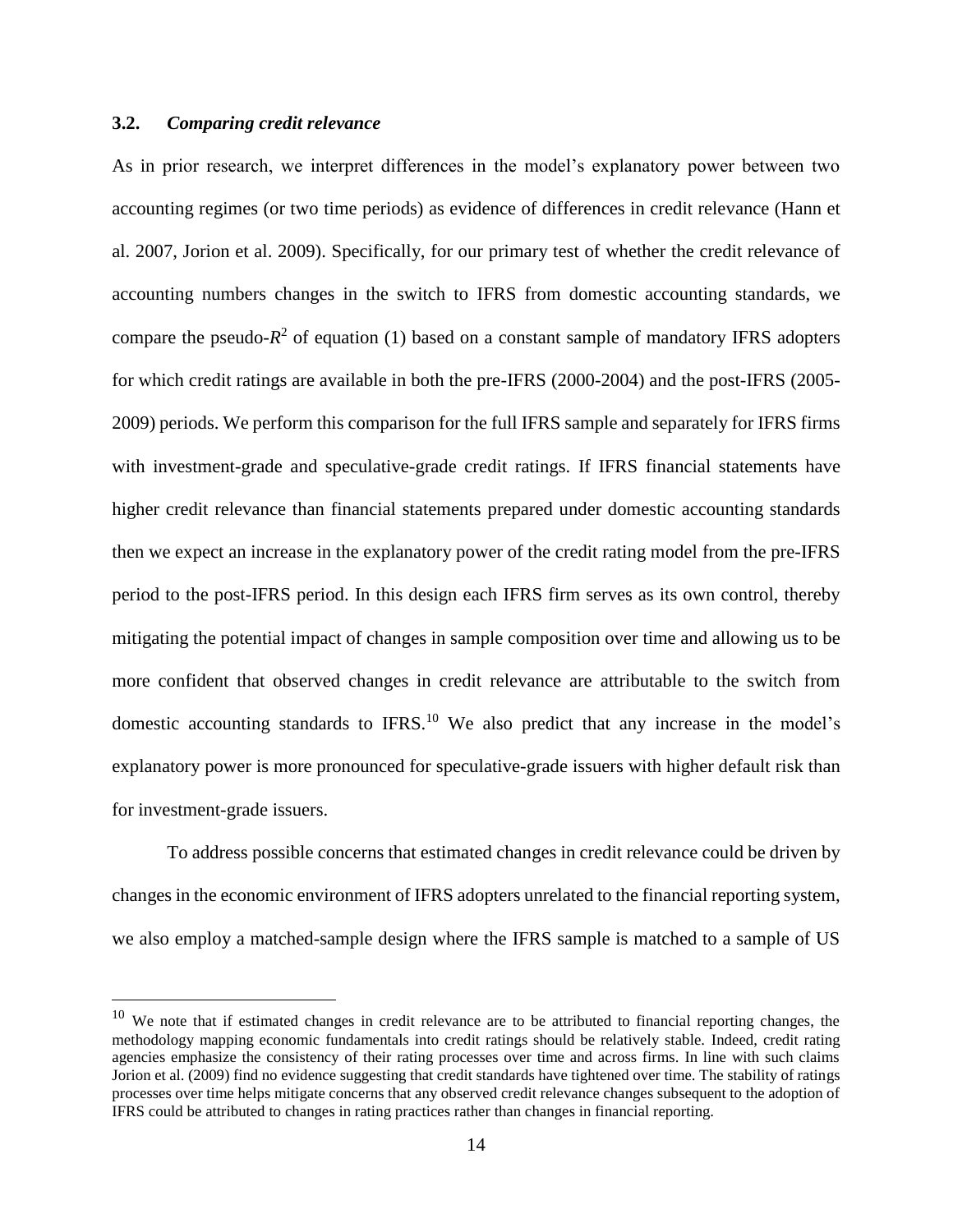firms that are subject to the same credit rating process but report under US GAAP. Similarly to Barth et al. (2012), for each year over the 2000-2009 period we match each mandatory adopter to a US firm in the same credit rating category (i.e. investment/speculative), same industry sector and year and of similar size, measured by equity market value.<sup>11</sup> We then estimate comparative changes in the credit relevance of financial statement numbers under IFRS and US GAAP using a difference-in-differences design. If IFRS provide more informative accounting numbers (compared to domestic accounting standards) then we expect any increase in credit relevance to be greater for IFRS adopters than for the US control group. In robustness checks we demonstrate that results are insensitive to the matched sample design by repeating our comparative analysis using the full US population of firms with credit ratings.

#### **3.3.** *IFRS reconciliations analysis*

<u>.</u>

We establish a direct link between credit relevance changes and a firm-level measure of the impact of IFRS on accounting amounts, exploiting reconciliations of pre-adoption year comparative financial statements. For the majority of firms where first-time IFRS financial statements are for fiscal year end December 2005, the restated accounting numbers are for fiscal year end December 2004; for the remaining firms that adopt IFRS for the first time during 2006, reconciliations relate to the fiscal year ending during 2005.

 $<sup>11</sup>$  Ideally we would like to match on the same credit rating score rather than the same credit rating category. However,</sup> this is not possible due to the smaller pool of available US peers. But, we assess the sensitivity of our results to alternative matching procedures in Section 5.2. We group firms into 12 aggregate sector groups based on Campbell (1996) using the SIC industry classifications (WS07021). Sectors are defined as follows (WS industry numbers in parentheses): Petroleum (13 and 29), Consumer Durables (25, 30, 36, 37, 50, 55, 57, and 39), Basic Industry (10, 12, 14, 24, 26, 28, 33, and 8), Food and Tobacco (1, 20, 21, 54, and 2), Construction (15-17, 32, and 52), Capital Goods (34, 35 and 38), Transportation (40-42, 44, 45, and 47), Utilities (46, 48, and 49), Textiles and Trade (22, 23, 31, 51, 53, 56, and 59), Services (72, 73, 75, 80, 82, 89, 7, 76, 83, and 87), Leisure (27, 58, 70, 78, 79, and 91-99) Finance and Real Estate (60-69).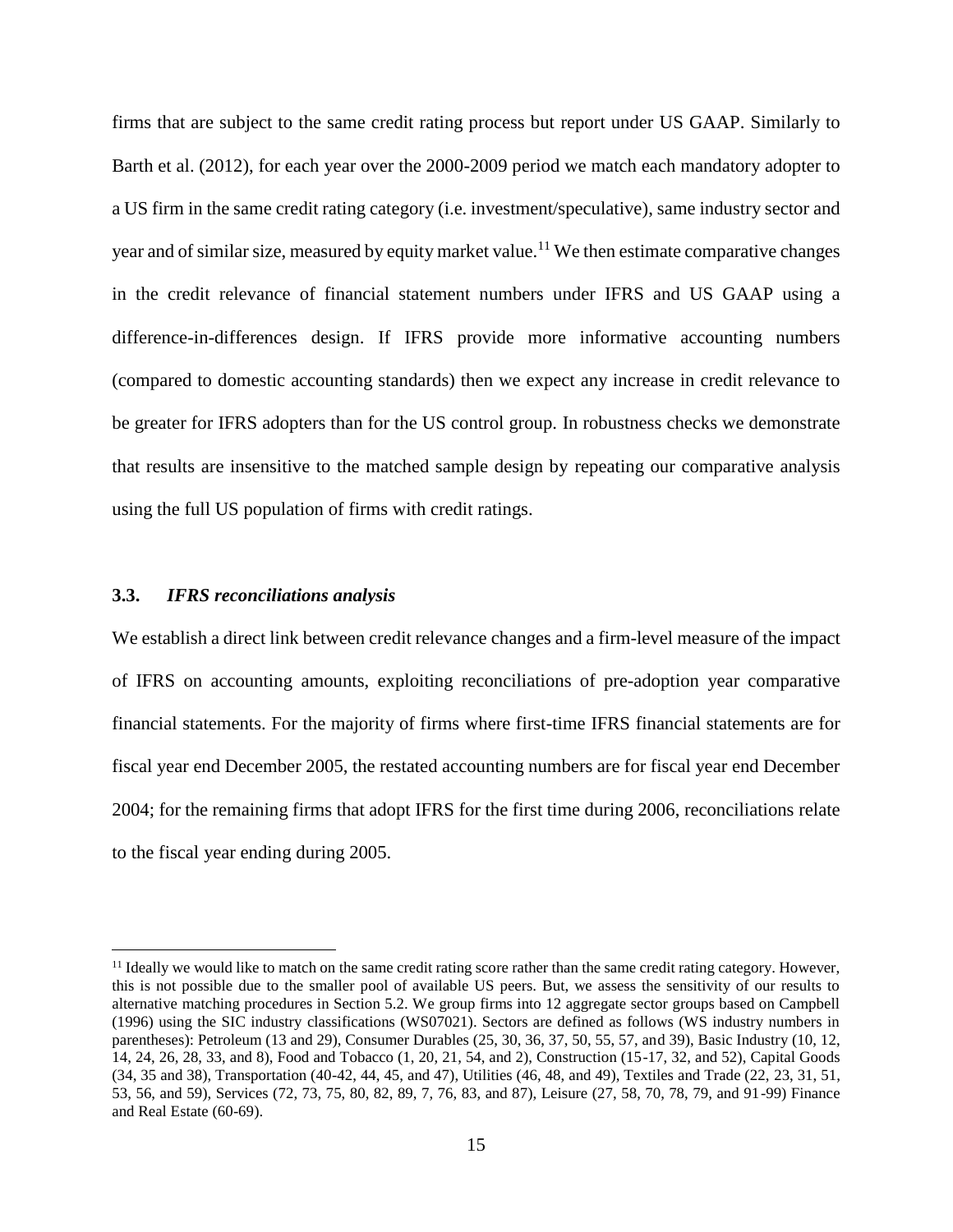We perform two complementary tests using first-time IFRS reconciliations. First, we examine the pseudo- $R^2$  of equation (1) for sub-samples of mandatory adopters based on the degree to which IFRS affects the accounting variables in the credit rating model. Second, we focus on the year prior to IFRS adoption and investigate the relative explanatory power of equation (1), first using accounting items prepared under domestic standards and then using IFRS-restated accounting items; we execute this analysis for sub-sets with different levels of reconciliations.

We collect all firm-level restated accounting items from Worldscope and identify those due to first-time IFRS application if the indicator Restatement Reason (WS11559) is coded 4 (i.e. 'Accounts are restated due to a change in GAAP followed by the company') and the indicator Accounting Standards Followed (WS07536) is coded 23 (i.e. 'IFRS'). We estimate firm-specific IFRS reconciliations as (accounting item under domestic standards - IFRS restated accounting item) for each variable used in equation (1). We winsorize each reconciliation item at the extreme percentiles.

We define extreme reconciliations using the following procedure. For each of the six accounting variables in equation (1) we generate a binary indicator equal to one if the reconciliation is either in the top or the bottom quartile of the distribution.<sup>12</sup> We then add the six extreme reconciliation indicators and obtain a composite score, labelled *Total Extreme Reconciliations*, with a theoretical range from 0 (i.e. the firm reports no extreme reconciliations at all) to 6 (i.e. the firm reports extreme reconciliations for all six accounting variables). We classify a firm as having large (small) reconciliations if *Total Extreme Reconciliations* is greater than or

<u>.</u>

 $12$  Applying different cut-off points to identify extreme firm reconciliations, i.e. top and bottom 15 and 35 percent, does not alter our inferences. Similarly, using the absolute value of firm actual reconciliations yields consistent results.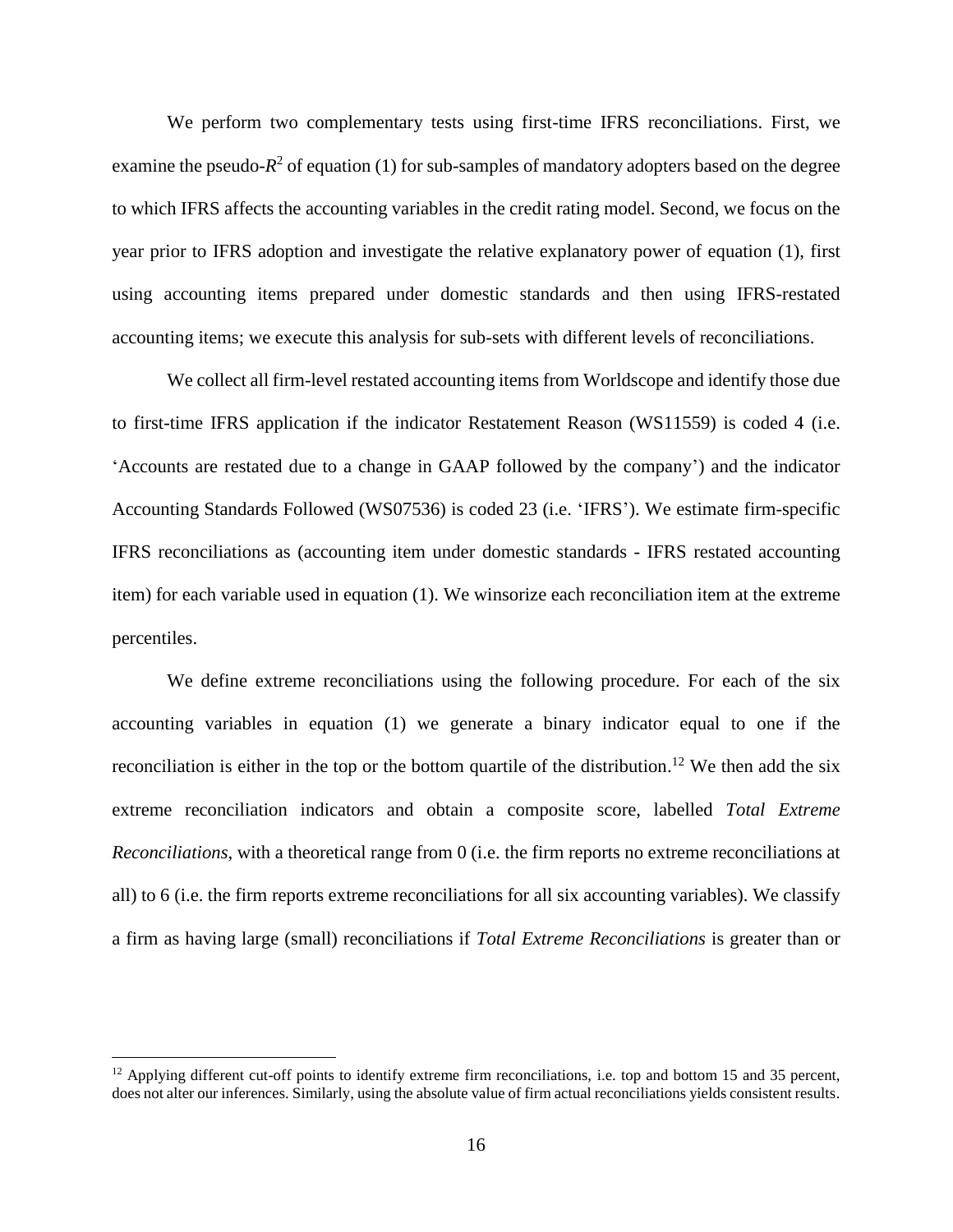equal to 4 (lower than 4).<sup>13</sup> We assume that large (small) reconciliations indicate higher (lower) de facto divergence between domestic accounting standards and IFRS.

We use the extreme reconciliations proxy to test whether IFRS have higher credit relevance as follows. First we test whether firms with small first-time reconciliations have higher estimated credit relevance than those with large reconciliations in the pre-IFRS period. Then we examine credit relevance in the pre-IFRS adoption year and test whether any increase in credit relevance in moving from domestic accounting standards to IFRS-restated numbers is higher for the large reconciliations sub-sample. Finally, we test whether any observed improvement in credit relevance between the pre- and post-IFRS periods is more pronounced for mandatory IFRS adopters with large reconciliations.

#### **4. Sample and descriptive statistics**

#### **4.1.** *Sample composition*

<u>.</u>

We compile our data by merging the S&P long-term issuer credit ratings database with Worldscope fundamentals data. We merge databases based on company name, the only firm identifier provided by S&P, employing a name-matching algorithm supplemented by manual checks. The S&P database covers 15,401 unique rated entities over the sample period 2000-2009 and our matching process yields an initial sample of 3,863 firms with Worldscope data.<sup>14</sup>

We identify the accounting standards used in each firm-year based on the Worldscope reporting standards code (WS07536) as applied by Daske et al. (2013). In defining the mandatory

<sup>13</sup> For example, a firm with *ROA* and *SIZE* extreme reconciliations obtains a *Total Extreme Reconciliations* score of two; in this case the *ROA* and the *SIZE* reconciliation (i.e. the difference between local GAAP and IFRS in *ROA* and *SIZE*, respectively) are below the  $25<sup>th</sup>$  or above the  $75<sup>th</sup>$  percentile of the respective reconciliation distribution.

<sup>&</sup>lt;sup>14</sup> Our matched sample accounts for 25 percent of the S&P issuer universe over the period 2000-2009. However, the true matched proportion is higher after excluding non-corporate issuers (e.g. states, municipalities, etc.) and non-listed issuer entities (i.e. private firms or subsidiaries of public firms). Unfortunately, the S&P database does not allow us to identify such entities explicitly.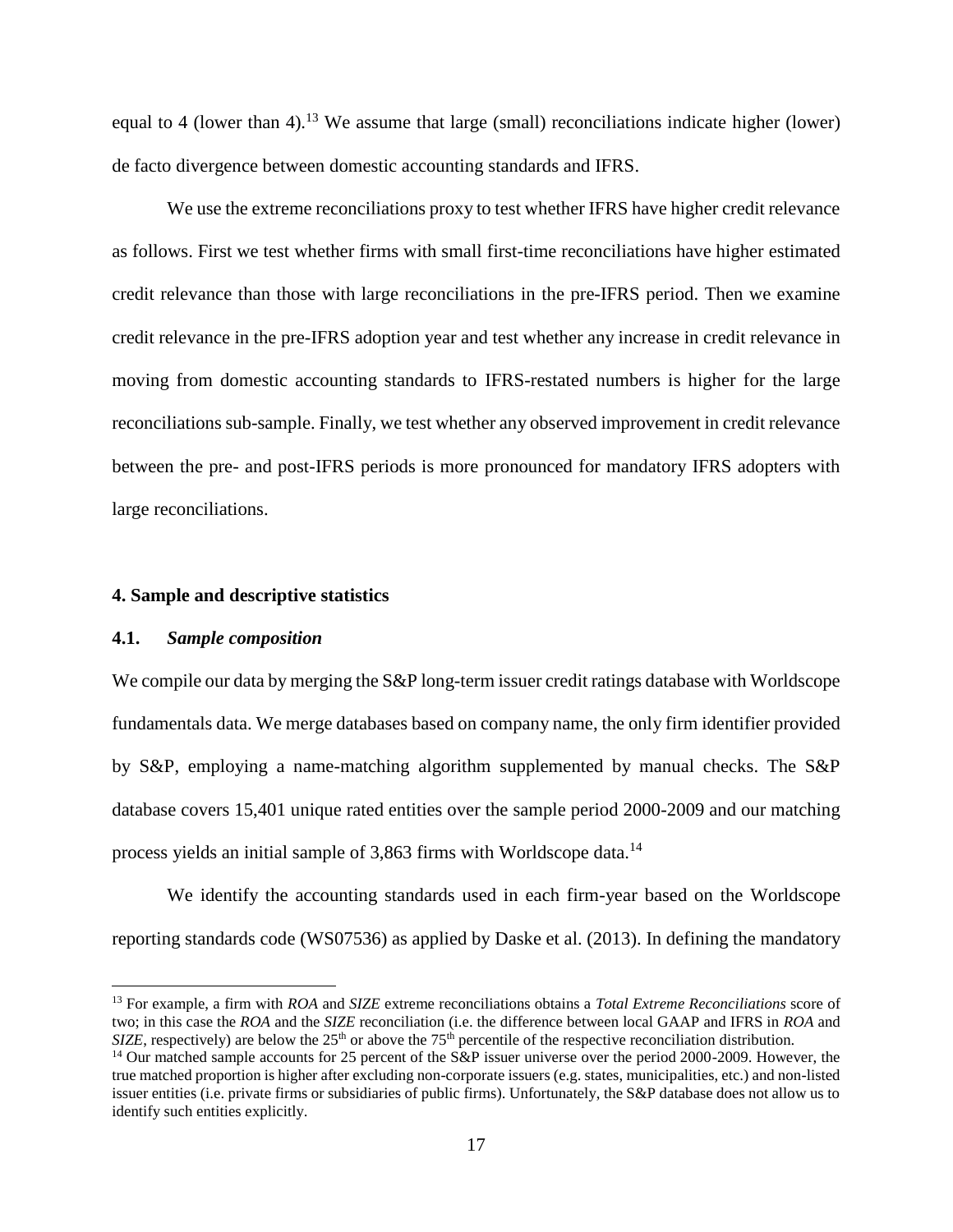IFRS sample we then exclude: firms without necessary financial statement and credit rating data; firms from countries that do not mandate IFRS reporting in the sample period (e.g. Canada, Japan, and US) or from countries that did not mandate IFRS for first time in 2005 (e.g. Singapore, Israel, and New Zealand); voluntary IFRS adopters; firms that do not switch to IFRS (e.g. firms in mandated IFRS countries that do not prepare consolidated financial statements); firms that used US GAAP before IFRS adoption; and mandatory adopters without observations in both the pre-IFRS and the post-IFRS periods. Applying these criteria we obtain a final sample of 202 unique firms with credit ratings and reporting under IFRS from seventeen countries yielding a total of 1,664 firm-years.<sup>15</sup> We summarize the IFRS sample selection process in Table 1.

The sample of IFRS firms with credit ratings represents a relatively small proportion of the universe of all mandatory IFRS adopters. To provide some insights to the representativeness of our sample we compare sample firm characteristics to the Worldscope universe and the subset of mandatory IFRS adopters within the Worldscope universe. Un-tabulated results show that our sample firms are larger, more leveraged and more profitable than both the Worldscope universe and the broader set of mandatory IFRS adopters. These differences are unsurprising given that Worldscope (and in turn the subset of firms in countries where IFRS is mandated) includes a large number of smaller and younger firms which rely less on public debt financing and are therefore less likely to receive an S&P issuer credit rating (Denis and Mihov 2003). We also compare financial and credit rating data of US firms in the S&P-Worldscope intersection to those of US rated firms examined in prior studies (Ashbaugh-Skaife et al. 2006, Jorion et al. 2009). In general,

1

<sup>&</sup>lt;sup>15</sup> Our final sample is smaller compared to that of related prior studies (Ashbaugh-Skaife et al. 2006, Hann et al. 2007, Jorion et al. 2009). However, these papers focus exclusively on US firms and therefore obtain larger samples due to credit rating and financial data being obtained from the same database, i.e. Compustat. Similar to our study Wu and Zhang (2014) match data from the Moody's default risk database and Worldscope and obtain an international credit rating sample of comparable size to ours (i.e. 1,917 vs. 1,664 firm-year observations).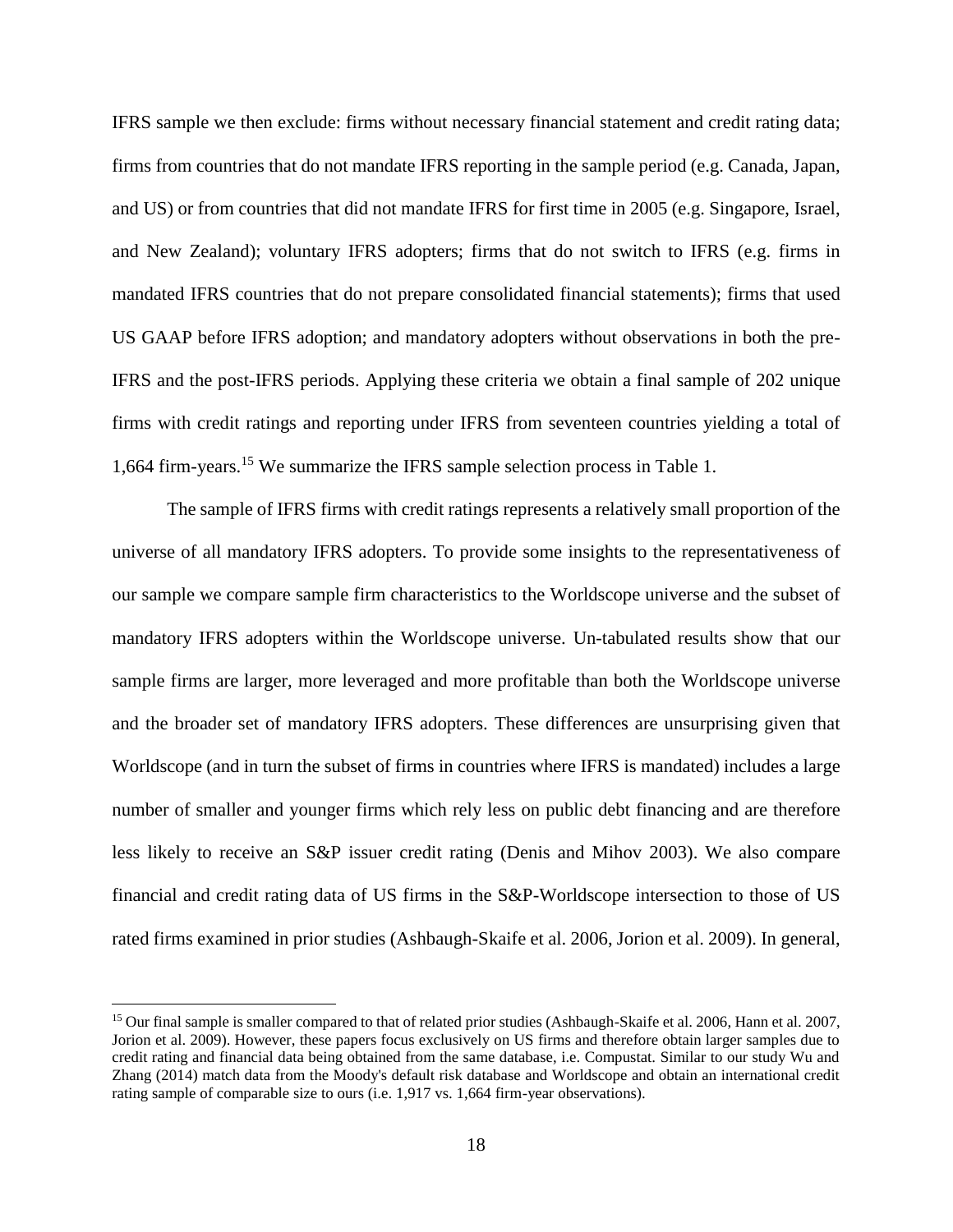un-tabulated results show that there are no marked differences in firm characteristics, suggesting that our matching process is unlikely to introduce important biases to the analysis.

Table 2 presents the sample composition analyzed by credit rating (Panel A), country (Panel B) and industry sector (Panel C). As shown in Panel A, S&P long-term issuer credit ratings range from AAA to CC with rating BBB+ (CC) having the highest (lowest) proportion of total observations (19.89 and 0.12 percent, respectively). Further, the majority of firms (86.66 percent) are rated investment grade, i.e. BBB- or above. Panel B indicates that UK, Australia and France have the highest representation in the sample. We note that the low number of firms in several countries (e.g. Belgium, Denmark, Italy etc.) can be attributed to the small population of these countries provided by the S&P database. Our sample is fairly evenly allocated between the preand post-IFRS period with 56.43 and 43.67 percent of observations respectively in the pre-IFRS and the post-IFRS periods. Rating agencies often group firms into four major industry sectors; as reported in Panel C, the majority of sample firms are industrials (63.53 percent).

#### **4.2.** *Descriptive statistics*

Table 3 provides descriptive statistics of the variables used to estimate equation (1). We report results separately for the pre-IFRS period and the post-IFRS period. Panel A refers to the sample of mandatory IFRS adopters, while Panels B and C relate to the matched US sample and the US population, respectively. In the case of mandatory IFRS adopters, there are significant differences between the pre-IFRS period and the post-IFRS period for several accounting variables. For example, after IFRS adoption firms have, on average, higher interest coverage, higher profitability, lower total debt, higher total assets and lower capital intensity. The reported differences are consistent with IFRS having systematic effects on financial statement numbers used in the credit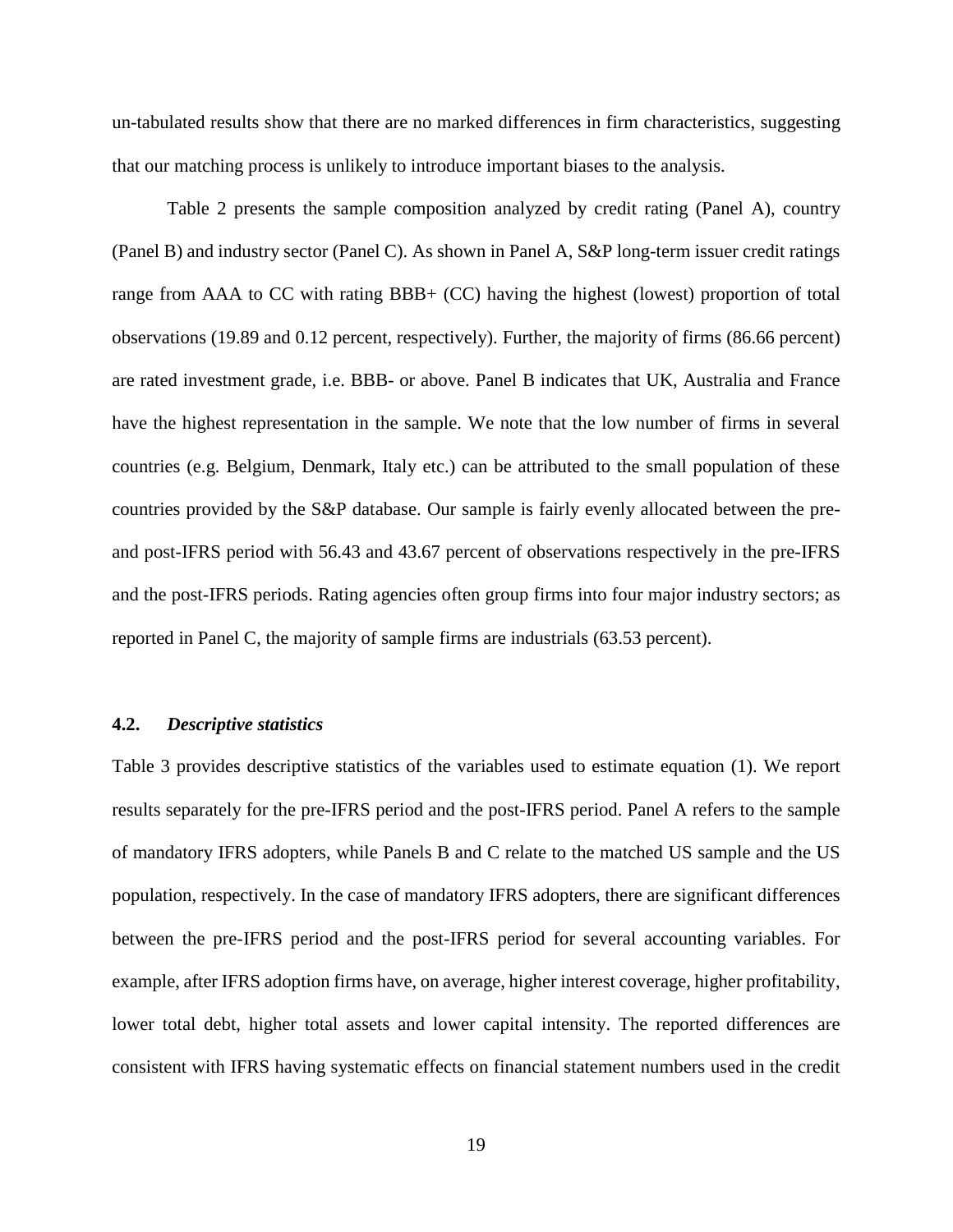relevance model to capture economic fundamentals. We also note that the proportions of firms rated with investment (speculative) grade do not change significantly over the periods surrounding mandated IFRS adoption. The similarity in the distributions of ratings over sub-sample periods provides reassurance that the ratings process is relatively stable and is therefore unlikely to be a factor that could lead to differences in estimated credit relevance.<sup>16</sup>

#### **5. Empirical results**

<u>.</u>

In this section we present our empirical findings. First, we compare the explanatory power of the accounting-based credit rating model between the pre-IFRS period and the post-IFRS adoption period, using the overall IFRS and matched US samples, as well as the US population. Next, we assess the robustness of our primary findings in many ways. Then we examine credit relevance changes for sub-samples comprising mandatory IFRS adopters with investment-grade and speculative-grade ratings; and with small and large reconciliations at first-time IFRS application.

#### **5.1.** *Credit relevance before and after mandatory IFRS adoption*

Table 4 reports the difference-in-differences analysis comparing credit relevance between mandatory IFRS adopters and US firms before and after the mandatory IFRS adoption date. Panels A and B refer to the matched US sample and the US population of firms, respectively. The reported pseudo- $R^2$  statistics are in line with those documented in prior studies (e.g. Jorion et al. 2009). As shown, the pseudo- $R<sup>2</sup>$  statistic for mandatory IFRS adopters is higher by 2.5 percentage points in the post-IFRS period compared to the pre-IFRS period (24.5 percent and 22.0 percent,

<sup>&</sup>lt;sup>16</sup> Un-tabulated analysis reveals that there are no significant correlations between the independent variables, with the exception of the two leverage factors that, as expected, are highly correlated. Because of this we assess the sensitivity of our results to the exclusion of *LTD Leverage* and find similar results.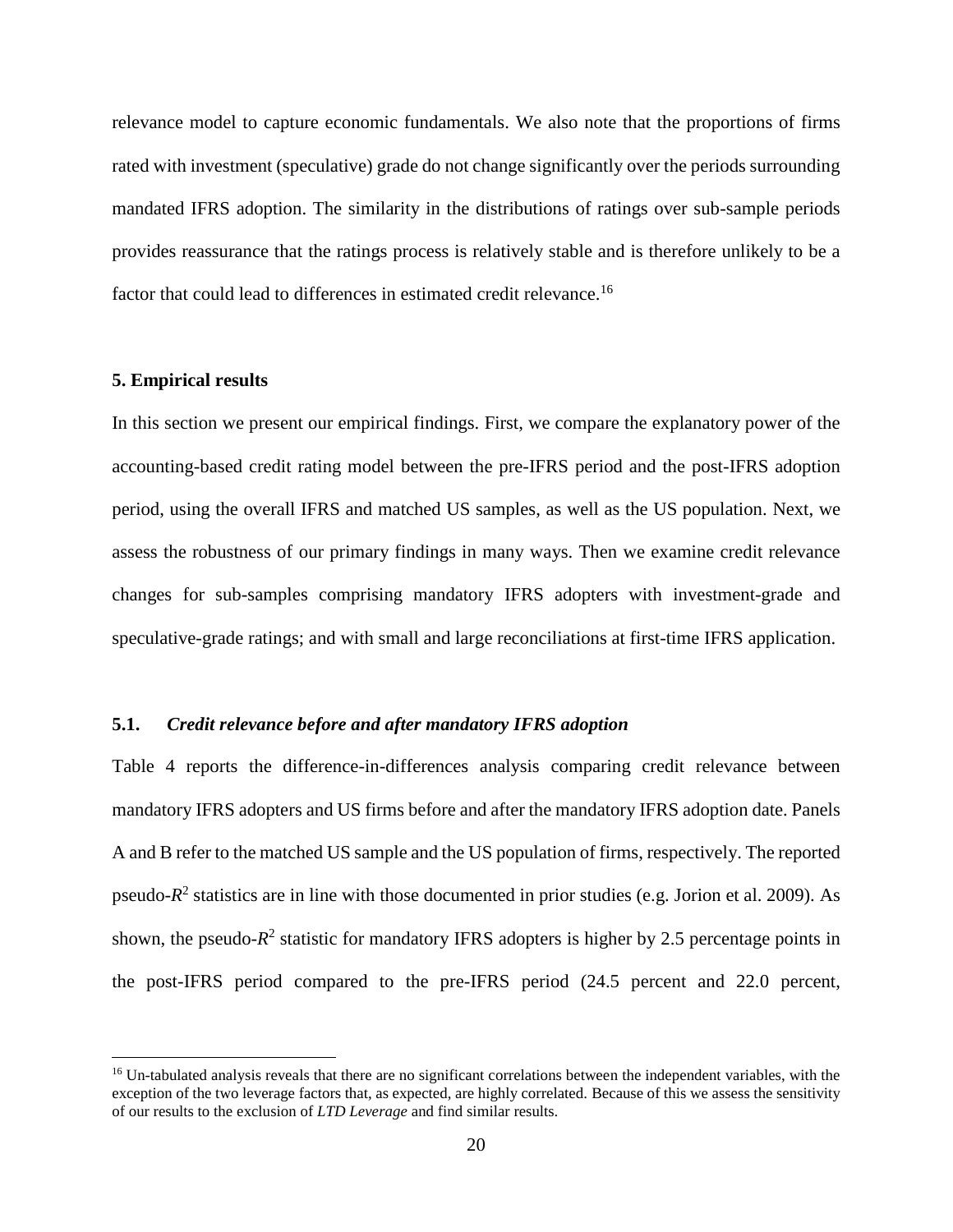respectively). This finding suggests that IFRS accounting numbers are more capable than accounting numbers prepared under domestic accounting standards of capturing the economic fundamentals explaining default probabilities, as reflected in analysts' credit ratings.

Table 4 Panel A shows that the pseudo- $R^2$  measure is higher by 0.9 percentage points for the US counterparts over the pre- to post-IFRS period, albeit this increase is smaller than that for the IFRS firms. After controlling for time trends in credit relevance captured in the US benchmark sample, we observe an increase of 1.6 percentage points in estimated credit relevance between the two groups of firms following mandatory IFRS adoption. <sup>17</sup> Empirical findings in Panel B are broadly consistent with those in Panel A; for example, while credit relevance for the population of US firms increases slightly between the pre-IFRS period and the post-IFRS period by 0.2 percentage points, this increase is lower than that reported for the IFRS sample. Collectively, these findings enhance our confidence that the observed improvement in credit relevance for the IFRS sample is likely attributed to the transition to the IFRS financial reporting regime.

As mentioned earlier, we are agnostic about the magnitude and change in values of the slope coefficients of the accounting-based factors. However, we present the estimation results of equation (1) in Appendix II. In general, the accounting variables have the expected signs; that is, larger firms as well as firms with higher interest coverage, profitability and capital intensity and lower long-term leverage receive higher credit ratings. Also, we find that in the post-IFRS period

<u>.</u>

 $17$  To the best of our knowledge there is no parametric test of statistical significance for differences in goodness of fit statistics from models estimated on different samples. The absence of such tests in prior literature (Jorion et al. 2009) is consistent with this claim. It is possible to apply bootstrap techniques where the treatment effect is randomly assigned to produce simulated distributions of goodness of fit statistics. However, in this case as shown by Barth et al. (2012) it is important to control for country and industry fixed effects when using an international sample. Failure to do so would confound the simulated distribution of goodness of fit statistics with country and industry effects. As mentioned in footnote 6 our aim is to compare the relevance of accounting information in explaining credit ratings under two alternative financial reporting regimes; therefore, we focus our analysis on the model specification that excludes fixed effects and contains accounting variables only. We are able to test for statistical significance controlling for country and industry fixed effects as described in Section 5.2.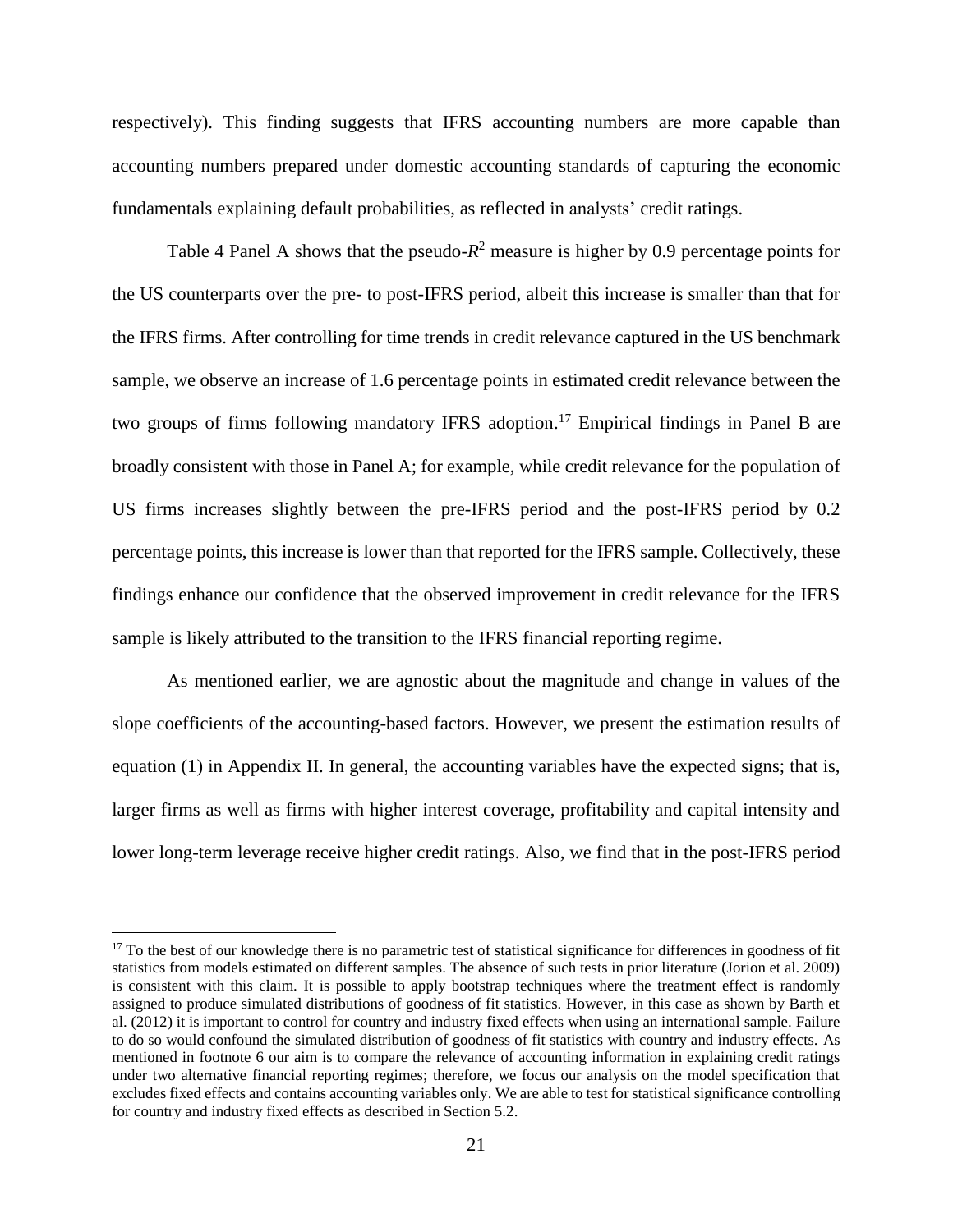the estimates of interest coverage (i.e. *IntCov2* and *IntCov3*) as well as *Size* become more positive and the estimate of *Loss* becomes more negative. These findings, although not directly comparable to prior work due to different research designs, are broadly consistent with the results of Wu and Zhang (2014); they document a significant post-adoption increase in the sensitivity of credit ratings to accounting numbers for mandatory IFRS adopters, but only in countries with strong rules of law (see their Table 5, columns 3 and 4). To examine further the impact of the legal environment we replicate our analysis reported in Table 4 after splitting the IFRS sample into two groups of countries conditioning on financial reporting enforcement based on the Brown et al. (2014) index. <sup>18</sup> Consistent with Wu and Zhang (2014) un-tabulated analysis reports that the increase in the pseudo- $R<sup>2</sup>$  of the credit rating model from the pre-IFRS period to the post-IFRS period is evident primarily for IFRS adopters in countries where financial reporting compliance is higher. Overall, the results in Table 4 are consistent with IFRS financial statements being more successful than domestic accounting standards in capturing the economic fundamentals underpinning credit ratings.

#### **5.2.** *Robustness of basic test results*

<u>.</u>

We perform a number of additional tests to assess the robustness of the findings reported in Table 4. We tabulate selected analyses in Table 5. Note that we estimate sensitivity tests using as benchmark both the US matched sample and US population, wherever applicable; inferences

<sup>&</sup>lt;sup>18</sup> To focus explicitly on factors that affect how compliance with accounting standards was promoted around the time of IFRS adoption we use the index of financial reporting enforcement constructed by Brown et al. (2014). This index measures the degree of accounting enforcement activity by independent enforcement bodies and is constructed based on publicly available data provided by the International Federation of Accountants (IFAC), the World Bank and the national securities regulators. In our analysis we partition the IFRS sample using the country-level median value of the ENFORCE index for years 2002 or 2005 or 2008; the country-level median value of the average ENFORCE index for years 2002, 2005 and 2008; and the median value of the ENFORCE index based on all 1,664 observations.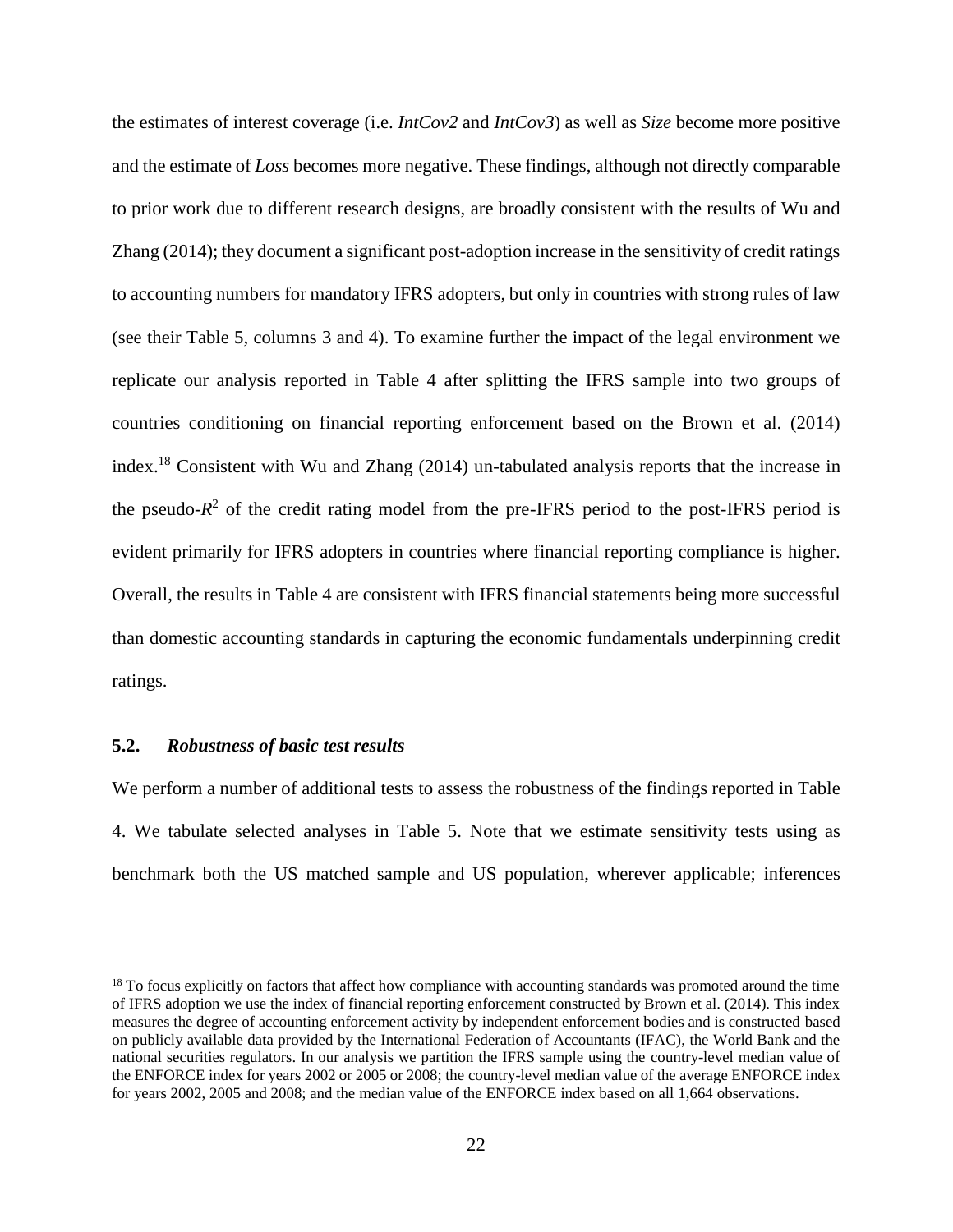remain qualitatively unchanged across the two alternative control groups, but for brevity we tabulate findings only for the US matched sample.<sup>19</sup>

First, we employ a series of different IFRS sample definitions, as follows: (a) we focus only on IFRS adopting countries with relatively large numbers of observations (i.e. UK, Australia and France) to ensure that results are not driven by small countries; (b) we extend our sample to all mandatory IFRS adopters without requiring them to have credit rating and financial statement data in both the pre- and post-IFRS periods to address concerns of potential survivorship bias in our sample; (c) we exclude UK firms to ensure our findings are not attributed to the largest country in the sample; (d) we eliminate financial firms because of the specific structure of their financial statements and distinct reporting requirements; (e) we drop countries where voluntary adoption of IFRS was permitted prior to 2005 (i.e. Denmark, Finland, Germany and South Africa) to address potential selection bias concerns; and (f) we exclude countries that introduced a change from reactive review of financial statements to proactive review at the same time as mandatory IFRS adoption, to mitigate concerns that the reported increase in credit relevance results from enforcement reforms (Christensen et al. 2013).<sup>20</sup> In all these tests the observed increased credit relevance persists.

Second, we employ the populations of Canadian and Japanese firms as alternative benchmark samples (see Panel A).<sup>21</sup> Similarly, we adopt alternative matching procedures by matching each IFRS firm-year with a US peer in the same year having similar predicted credit

<u>.</u>

 $19$  Empirical findings for all sensitivity tests are available from the authors on request.

<sup>&</sup>lt;sup>20</sup> These countries include Finland, Germany, Netherlands, Norway and UK. However, we acknowledge that credit ratings are relatively sticky and therefore provide a potentially less appropriate setting for testing the Christensen et al. (2013) hypothesis. Accordingly, we cannot entirely rule out the possibility that the observed credit relevance effects are the joint outcome of mandatory IFRS adoption and contemporaneous regulatory changes.

 $21$  It is not feasible to follow a matched-sample process as in the case of US; such an analysis would reduce the IFRS sample due to the lower number of total observations of the Canadian and Japanese population with all the required financial and credit rating data (i.e. 803 and 1,618 firm-years, respectively).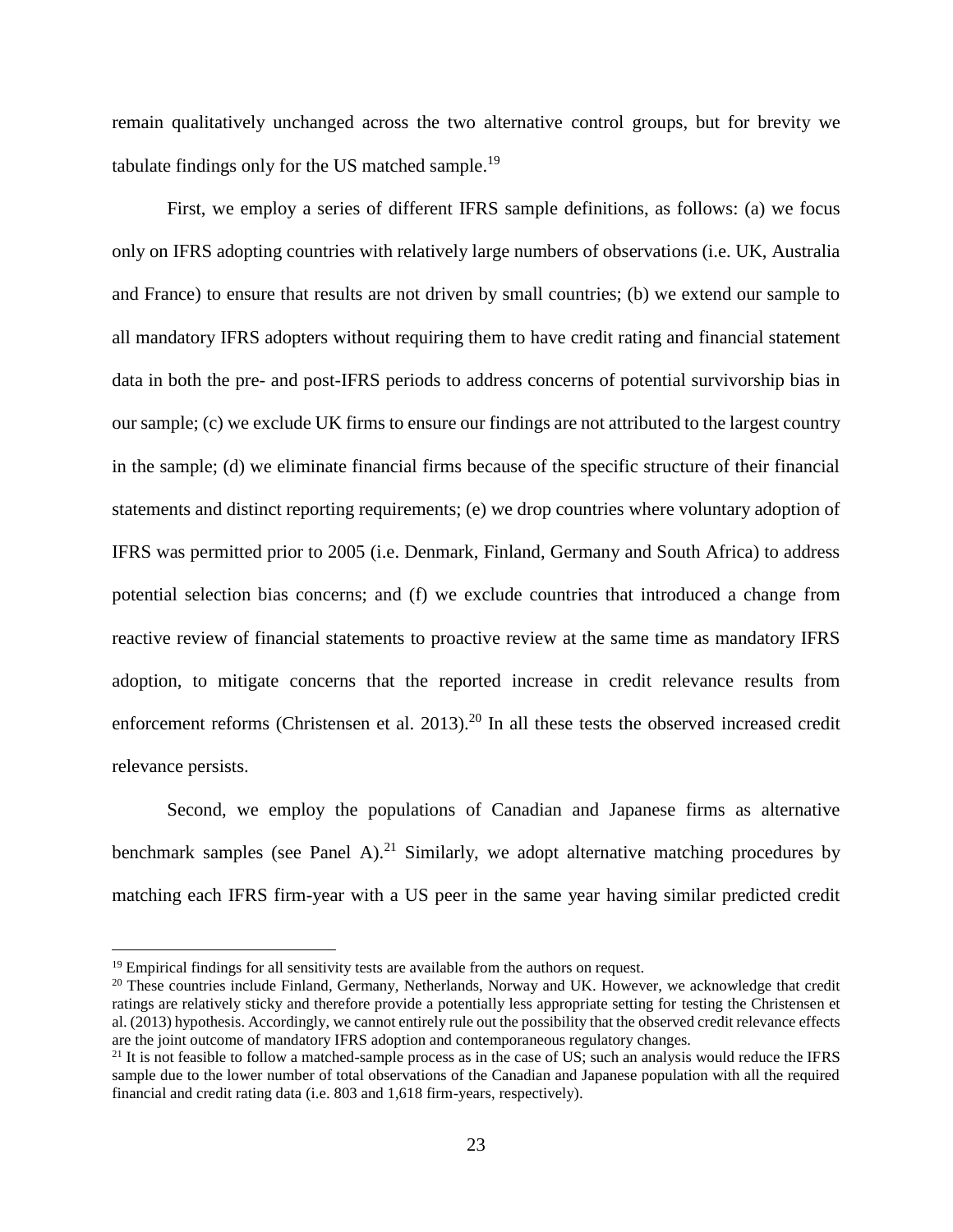rating probability and size; and by matching each IFRS observation with a random US observation in the same industry and year.<sup>22</sup> In all cases, empirical findings are qualitatively identical to those reported in Table 4.

Third, in line with prior literature we estimate alternative versions of the credit rating model, including: (a) *Operating Margin* and *Return on Equity* (*ROE*) as alternative profitability measures (Jorion et al. 2009); (b) *Current Ratio* and *Operating Cash Flow Ratio* as additional explanatory variables capturing liquidity effects (Jorion et al. 2009); (c) interest coverage ratio (*IntCov*) as a linear term in place of the four interest coverage indicators (Ashbaugh-Skaife et al. 2006, Cheng and Subramanyam 2008, Wu and Zhang 2014); and d) market-based factors, namely *Equity Beta, Residual Volatility* and *Returns Variability* in addition to the accounting-based variables (Jorion et al. 2009) (see Panel B).<sup>23</sup> Again, results remain qualitatively unchanged.

Fourth, similar to Barth et al. (2012) we repeat our empirical analysis after including country and industry fixed effects to control for any systematic differences in credit ratings across countries and industries that could affect credit relevance comparisons. As expected, the inclusion of these fixed effects increases the statistical performance of the credit rating model and estimated pseudo- $R^2$  statistics are higher than those reported in Table 4 in both the pre- and post-IFRS periods. In this specification the credit relevance for the IFRS sample increases by 7.9 percentage

<u>.</u>

<sup>&</sup>lt;sup>22</sup> In the first approach we estimate predicted credit rating probabilities based on our model described in equation  $(1)$ and after including industry dummies whereas in the second approach we select a random sample of US counterparts irrespective of their size and calculate the average difference in pseudo- $R^2$  over the pre- to post-IFRS period based on 100 random samples.

<sup>&</sup>lt;sup>23</sup> *Equity Beta* is estimated from the market model using daily stock returns in each calendar year. The beta estimates are controlled for nonsynchronous trading effects using the Dimson (1979) procedure with one leading and lagging value of the market return (market return is based on MSCI World Index). *Residual Volatility* is the standard error of the market model. *Returns Variability* is computed as the annual standard deviation of monthly stock returns. Data is obtained from Datastream.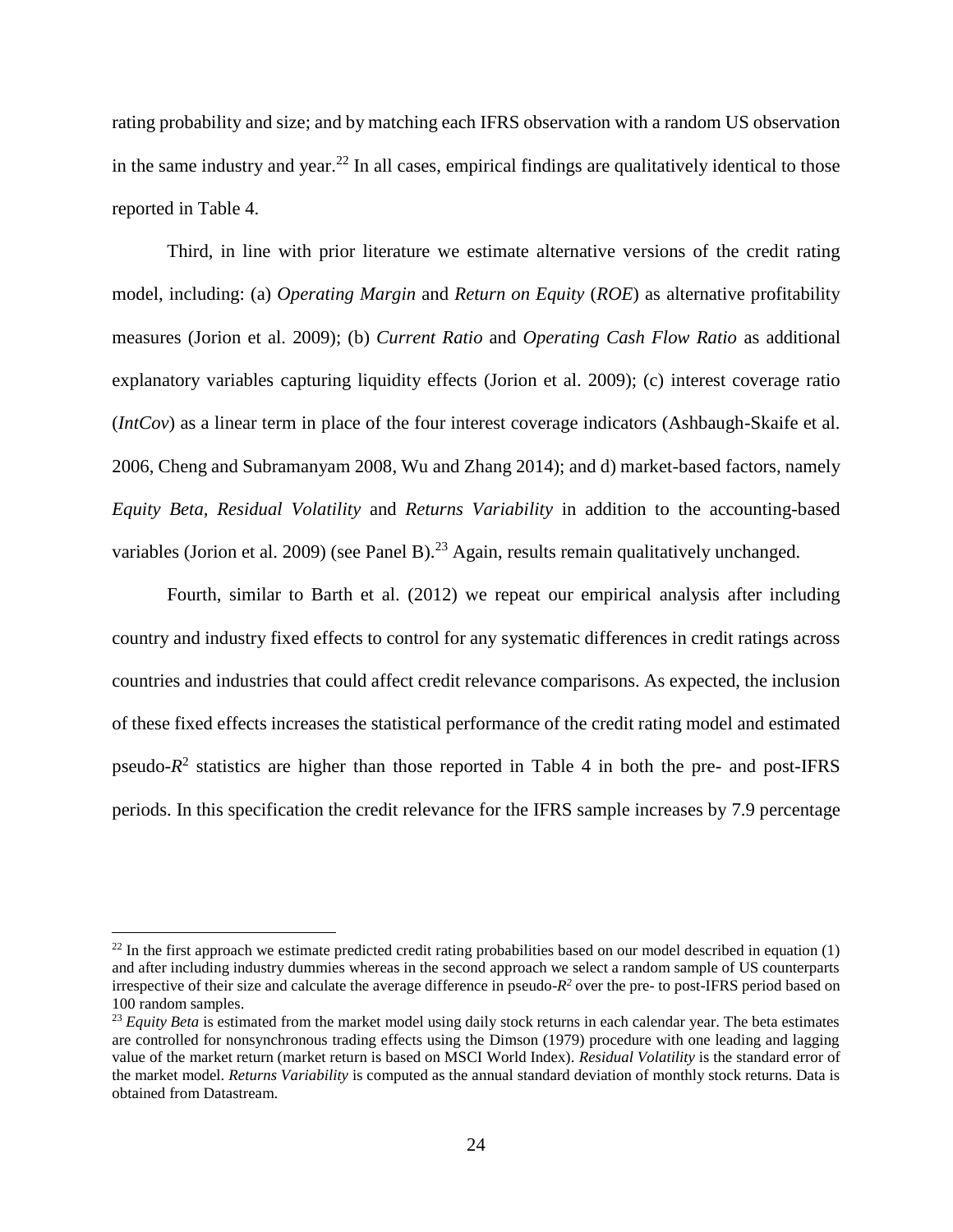points after the adoption while the equivalent change for the matched US sample is 0.2 percentage points.<sup>24</sup>

Fifth, we assess the robustness of our inferences to using two alternative goodness of fit measures for credit relevance, namely the McKelvey and Zavoina (1975) pseudo- $R^2$  and the Rank Probability Score (see Panels C and D, respectively).<sup>25</sup> Using these alternative criteria, base line inferences remain unchanged. For example, the overall prediction accuracy of the credit rating model based on the Rank Probability Score increases by 2.7 percentage points for mandatory IFRS adopters following the adoption but only by 0.5 percentage points for the US matched firms over the same period.

Sixth, we restrict our sample period to 2000-2007 to control for the potential effects of the global financial crisis (see Panel E). Then we employ an ordered probit model after equally weighting each firm in estimation (i.e. using firm averages for the pre- and post-IFRS periods instead of weighting each firm by the number of firm-years in a sub-sample); after averaging accounting variables over a 2-year and 3-year period (Jorion et al. 2009); and after measuring credit ratings three months following fiscal year-end (see Panel F). In all these tests we find results consistent with our main findings in Table 4.

1

 $24$  As discussed earlier in footnote 17, the inclusion of fixed effects allows us to assess the statistical significance of the difference in the pseudo- $R^2$  statistic between the IFRS and US samples in the post-IFRS period using bootstrap techniques. Specifically, following Barth et al. (2012) we randomize between treated and benchmark US firms around IFRS adoption to obtain bootstrap treatment and control samples and then calculate a difference in the pseudo- $R<sup>2</sup>$ statistics across the two samples. Repeating the above procedure 1,000 times, we obtain the empirical distribution of the difference in pseudo- $R^2$  statistics. Results indicate that this difference is statistically significant (p-value= $0.029$ ). <sup>25</sup> Compared to the McFadden pseudo- $R^2$  the McKelvey and Zavoina (1975) pseudo- $R^2$  has the disadvantage that it does not indicate the level of improvement in goodness of fit of the full model relative to the 'naive' intercept-only model. The Rank Probability Score (RPS) measures the accuracy of probability estimates when the response variable has more than two categories. In general, prediction accuracy increases as the model fit improves (BarNiv and McDonald 1999). The RPS score is zero for a perfect forecast and positive otherwise; lower values, therefore, imply higher prediction accuracy. We multiply differences in RPS by -1 for easier interpretation of results.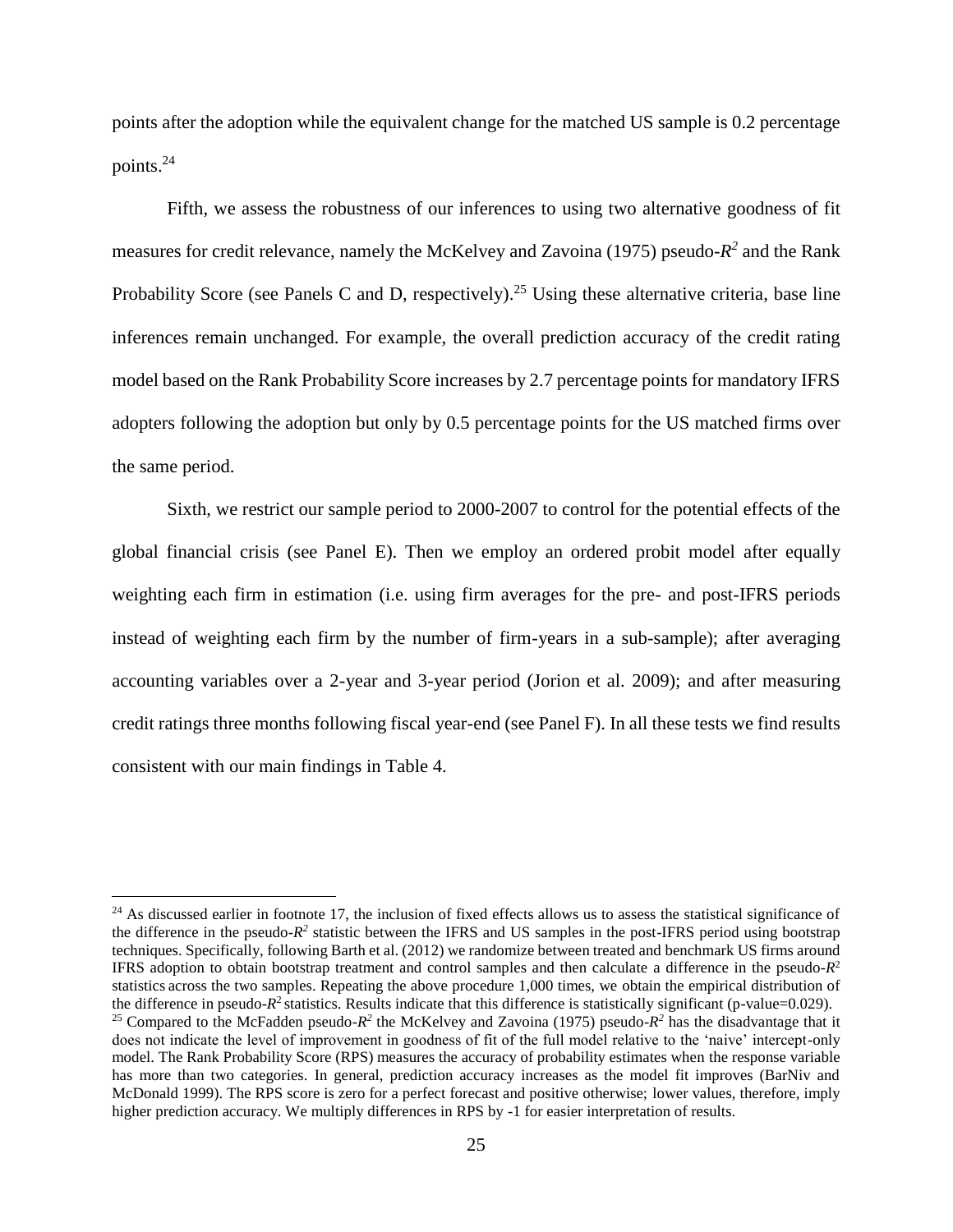Finally, we perform a series of 'placebo tests' by shifting the IFRS adoption date two years backwards (i.e. to 2003); by randomly assigning each firm-year to the pre- and post-IFRS periods; and by randomly shifting IFRS adoption one, two or three years backwards for each firm. In all these tests the explanatory power of the credit rating model for mandatory adopters does not increase between the pre-placebo date and the post-placebo date periods; instead it either remains unchanged or decreases slightly.

Overall, our inferences concerning the incremental credit relevance of IFRS financial statement numbers appear insensitive to a wide range of research design choices.

#### **5.3.** *Changes in credit relevance of IFRS: investment-grade versus speculative-grade firms*

We now continue our analysis by examining changes in credit relevance for investment-grade and speculative-grade mandatory IFRS adopters separately. Table 6 reports the findings. As shown, for both investment-rated and speculative-rated issuers accounting numbers prepared under IFRS are more successful in capturing the economic fundamentals underpinning credit ratings than those prepared under domestic accounting standards. However, consistent with predictions the increase in credit relevance is more than twice as high for the speculative-grade sub-sample (10.0 percentage points) compared to the investment-grade sub-sample (4.9 percentage points).

Un-tabulated analysis comparing investment-grade and speculative-grade firms across the IFRS and US GAAP samples reveals a larger increase in credit relevance in the post-IFRS period for both IFRS sub-sets relative to their respective US GAAP peers. Also, empirical findings remain qualitatively unchanged when we repeat the analysis after constraining slope coefficient estimates in the ordered probit models to be equal across models for investment-grade and speculative-grade IFRS issuers. This ensures that changes in estimated credit relevance are not driven by differences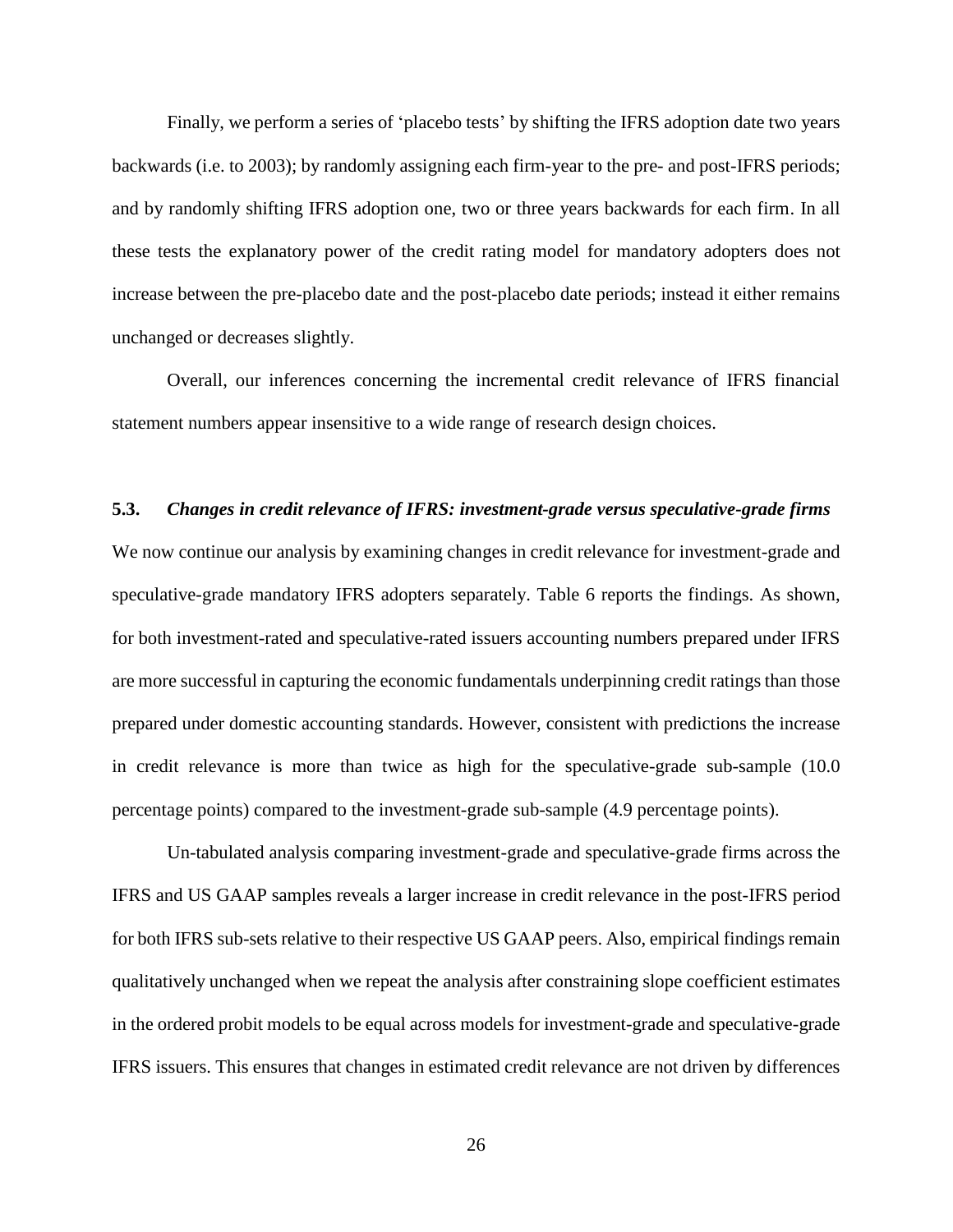in model calibration arising from estimation in different sub-samples partitioned on the dependent variable. In this case, the explanatory power of the credit-relevant accounting items increases for both groups of IFRS firms in the post-IFRS period, but the increase is much higher for those with a speculative credit rating; the difference between the two estimates is 20.7 percentage points.

In sum, our empirical findings suggest stronger links between credit ratings and IFRS accounting numbers for speculative-grade firms. This finding is consistent with prior studies indicating stronger association between bond values and accounting information (e.g. De Franco et al. 2009, Givoly et al. 2013) for lower credit quality issuers. Overall our results suggest that the documented increase in credit relevance after IFRS adoption is more likely associated with IFRS per se than with other omitted correlated factors.

#### **5.4.** *Changes in credit relevance of IFRS: small versus large reconciliations*

Next, we discuss sub-sample analysis based on the magnitude of the first-time IFRS adoption reconciliations. Table 7 reports the results of this analysis. Panels A and B provide descriptive statistics while Panels C, D and E document the regression analysis findings. Panel A presents the distribution of *Total Extreme Reconciliations*. We classify 44.06 percent (55.94 percent) of the IFRS sample as reporting large (small) overall IFRS impact on credit relevant accounting numbers. Panel B reports the descriptive statistics for the absolute values of accounting item reconciliations across the small and large reconciliation sub-samples. Our classification shows that the economic significance of restatements of accounting variables as a result of switching to IFRS can be quite high. For example, for the small reconciliation group, the mean (median) absolute value of the change in interest coverage is 1.35 (0.495) times, while for the large reconciliation group the change is 1.967 (1.124) times. Un-tabulated analysis shows that our composite extreme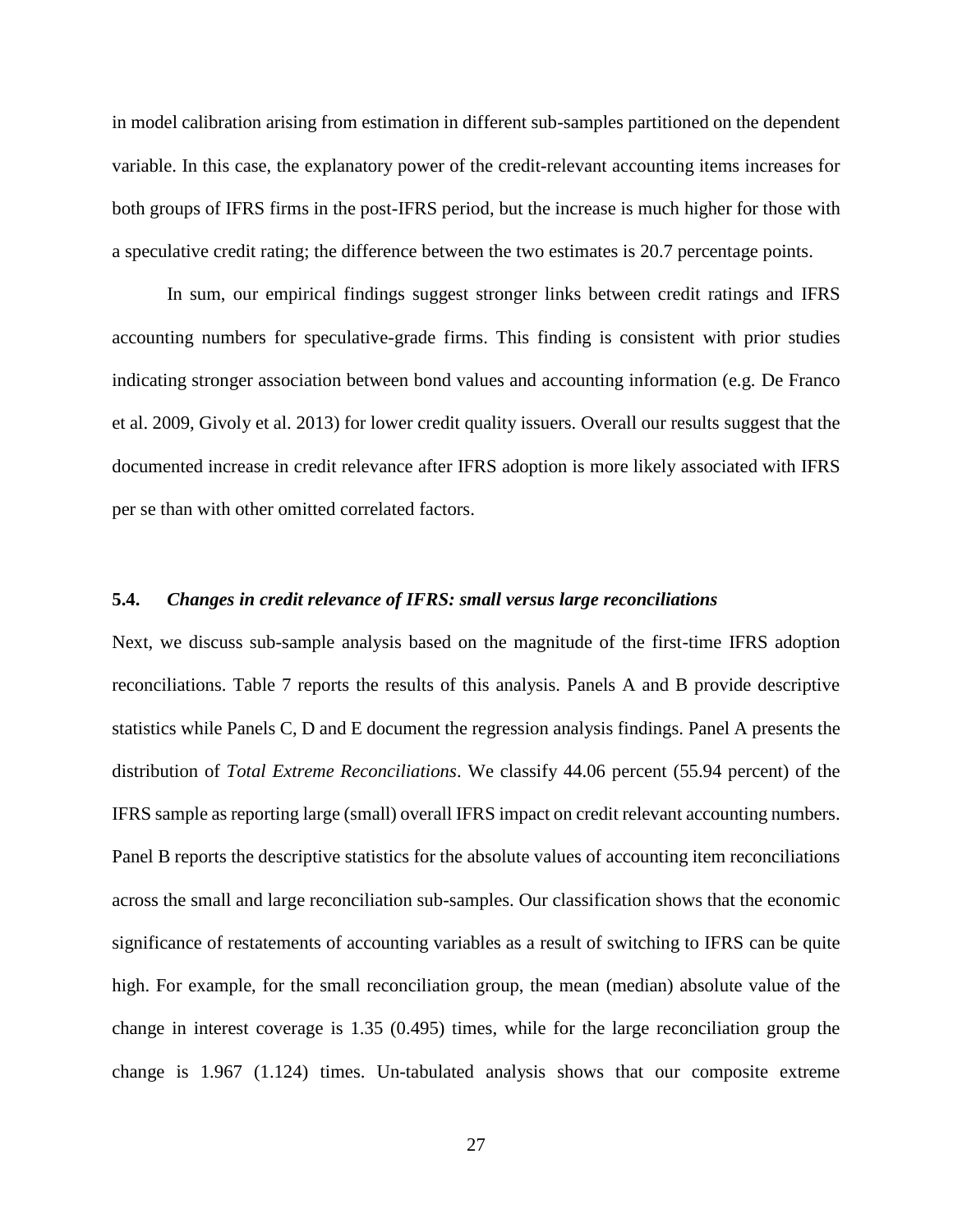reconciliations measure captures firm-level information beyond country or industry effects. For example, 34 percent (66 percent) of the UK sample is classified as having small (large) reconciliations; while 55 percent (45 percent) of utilities firms are assigned to the small (large) reconciliation sub-sample.

In Panel C we repeat the credit relevance analysis based on equation (1) after partitioning firms into small and large reconciliation sub-samples in both the pre- and post-IFRS periods. Prior to the implementation of IFRS the pseudo- $R^2$  statistic of the credit rating model is much higher for IFRS adopters with small reconciliations; the difference in estimated credit relevance between the small and large reconciliation sub-sets is 12.8 percentage points. This result suggests that credit rating analysts understand the deficiencies of domestic accounting standards in capturing economic fundamentals relevant to credit ratings decisions. It also suggests that they are able to anticipate some of the potential effects of IFRS on financial reporting. We also see from Panel C that the overall increase in credit relevance for IFRS adopters depends on the magnitude of firsttime reconciliations, and hence on the impact of IFRS on credit relevant accounting numbers; the increase in the pseudo- $R^2$  of the credit rating model from the pre-IFRS period to the post-IFRS period is evident only for IFRS adopters with large reconciliations, the magnitude of the increase being 4.9 percentage points. This finding is similar in spirit to results in Horton et al. (2013), who find a higher increase in the accuracy of equity analysts' earnings forecasts for mandatory IFRS adopters with larger reconciliations.

Panel D reports the comparative credit relevance of domestic standards relative to IFRSrestated accounting amounts for the year prior to IFRS adoption. Again, the credit relevance of the IFRS-restated accounting numbers depends strongly on the magnitude of the reconciliations; the pseudo- $R^2$  of the IFRS-based credit rating model is higher than that of the local GAAP-based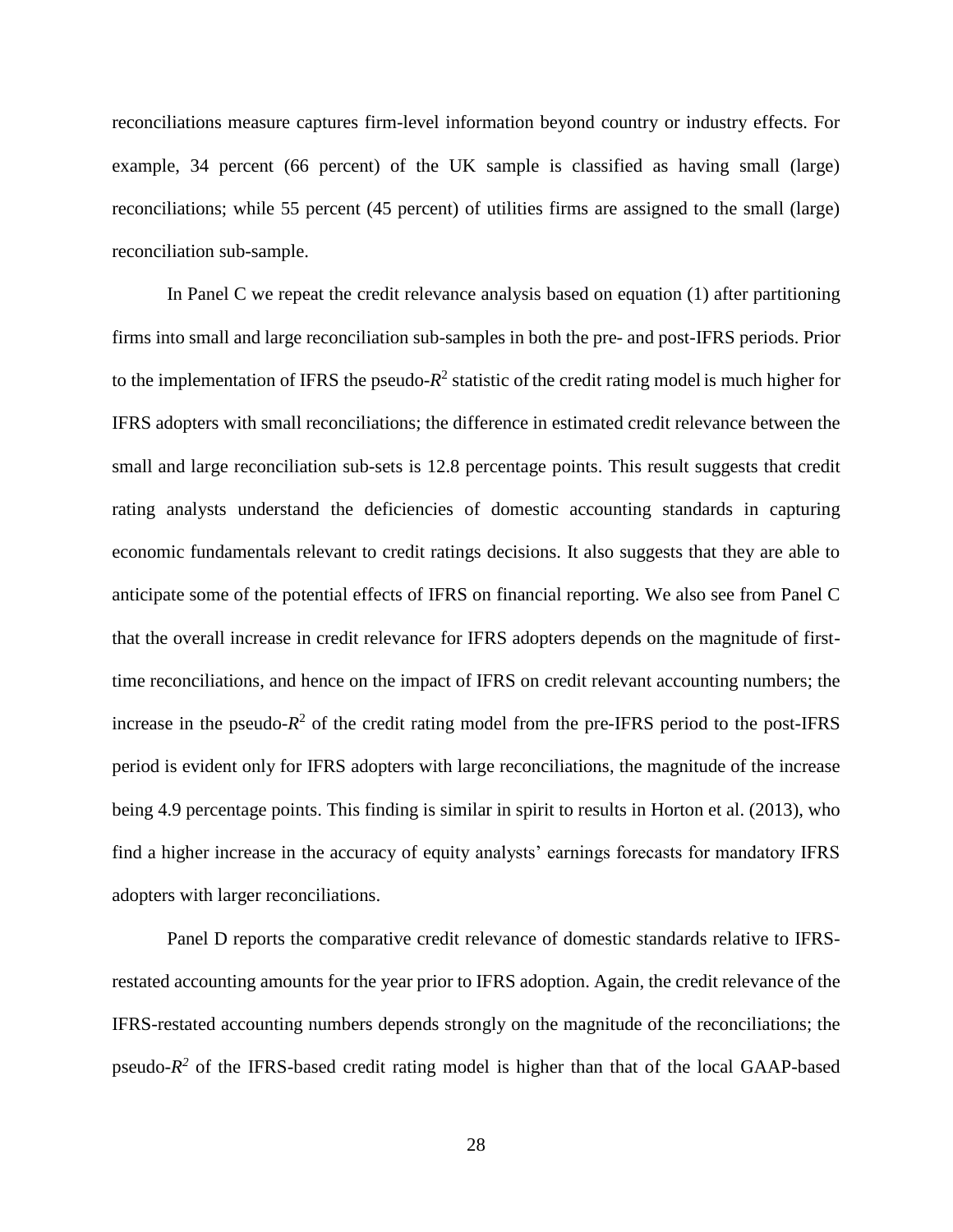model but only for mandatory IFRS adopters with large reconciliations (credit relevance increases by 5.6 percentage points). In Panel E we repeat the above analysis for each reconciliation item separately, and we summarise the differences in the pseudo- $R<sup>2</sup>$  statistics between the IFRS-based and the domestic accounting standards-based models for small and large reconciliations. As shown, in all cases (with the exception of *LTD Leverage*) the credit relevance of the IFRS-restated accounting numbers is higher than that of the equivalent local GAAP numbers, but only for issuers with large reconciliations. Consistent with Panel C, these finding suggests that credit rating analysts understand the differences between domestic accounting standards and IFRS and that IFRS numbers better reflect economic fundamentals.

Overall, empirical findings in Table 7 support our expectation that the positive impact of the mandatory transition to IFRS on the credit relevance of accounting numbers is associated primarily with firms where there is higher de facto divergence between reporting under domestic accounting standards and under IFRS. Consequently, these findings help mitigate concerns that the observed changes in credit relevance are driven by other concurrent changes excluded from the analysis.

#### **6. Conclusions**

In this study we examine changes in the credit relevance of accounting information at the time of mandatory IFRS adoption. We define credit relevance as the extent to which accounting numbers are associated with default probabilities. We employ S&P issuer credit ratings as a surrogate for default risk and estimate the relation between credit ratings and financial statement numbers reported by mandatory IFRS issuers under domestic accounting standards in the pre-IFRS period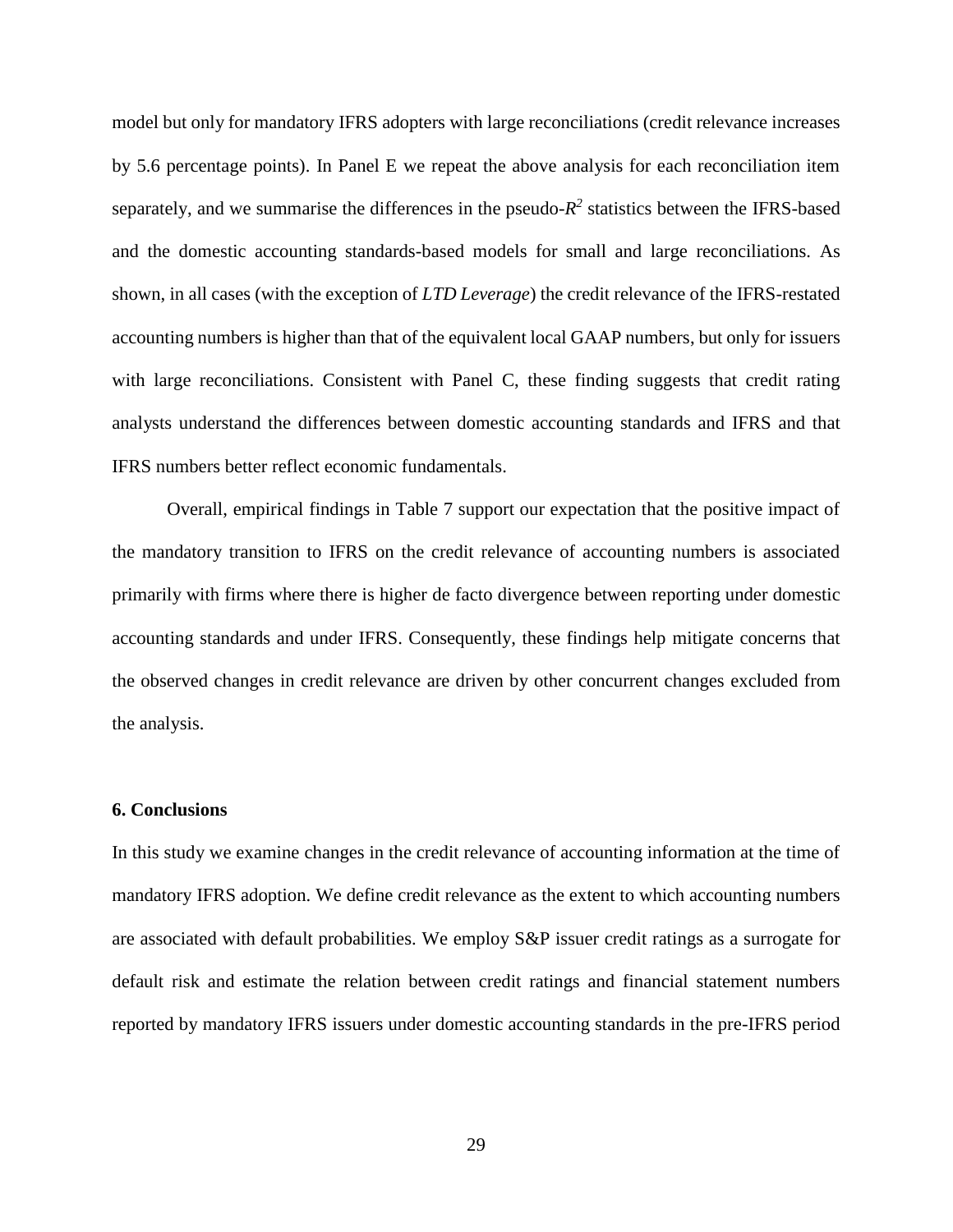and under IFRS in the post-IFRS period. Our credit relevance metric is based on the explanatory power of the model, as captured by the pseudo- $R^2$  statistic.

Using a constant sample of mandatory IFRS adopters from seventeen countries over the period 2000-2009, we document a number of findings that are new to the literature. First, we document an increase in the explanatory power of the credit rating model after IFRS adoption for the full sample of mandatory adopters. Second, the observed credit relevance improvement is greater than that reported for a matched sample of US firms over the same period. We interpret our empirical findings as indicating that IFRS provide more reliable and informative financial statements to creditors than financial statements prepared under domestic accounting standards.

In subsequent tests we demonstrate that improvements in the credit relevance of IFRS financial statements are more pronounced in specific sub-samples for which stronger effects are predicted; namely, for mandatory IFRS adopters with speculative credit ratings rather than investment credit ratings, where the demand for accounting information is expected to be higher; and for IFRS adopters with large first-time reconciliations, where the impact of IFRS on creditrelevant accounting numbers is greater. These findings improve confidence that the changes in credit relevance we observe for the full sample are related to the financial reporting changes resulting from the switch from domestic accounting standards to IFRS, rather than to other unmodelled factors.

Two findings in particular point to credit rating analysts being effective in processing financial statement information and understanding differences between accounting standards regimes. First, prior to IFRS adoption the ability of accounting numbers to determine credit ratings is higher for IFRS issuers who subsequently report small first-time reconciliations. Second, IFRS restatements of accounting numbers relating to the pre-IFRS adoption year have higher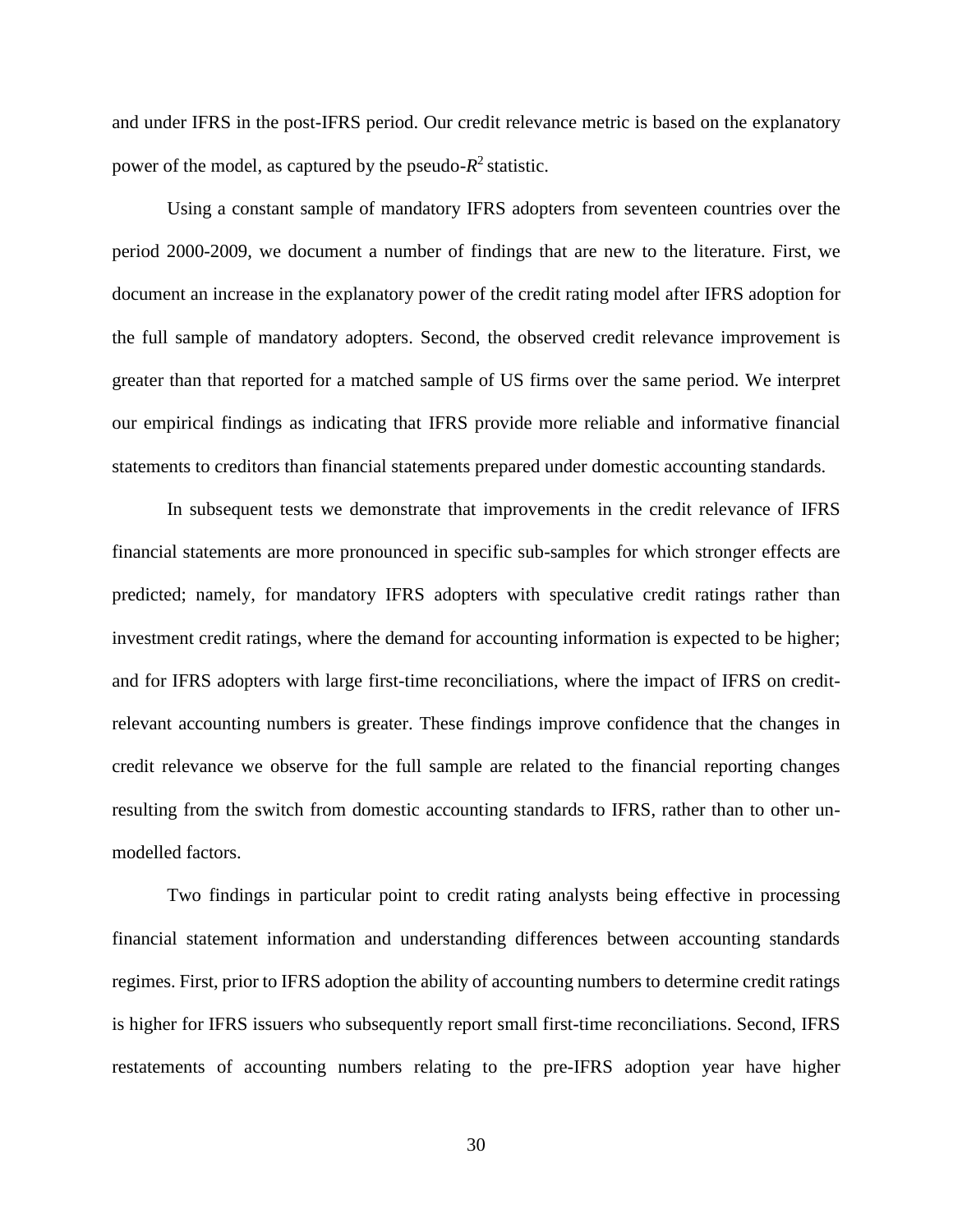explanatory power for contemporaneous credit ratings than the equivalent accounting numbers reported under domestic accounting standards, but only for IFRS adopters reporting large firsttime reconciliations, even though they are not known at the time.

Our results are subject to at least two caveats. First, they are based on a selected sample of firms that are rated by one of the major rating agencies. Results might not generalize to other rating agencies; or to firms that do not have credit ratings. Second, we assume that credit ratings capture fundamental differences in default risk across firms. To the extent that credit ratings are incomplete measures of default risk, our results could understate the credit relevance of IFRS financial statements. Nevertheless, subject to these caveats, our study documents that mandatory IFRS adoption is associated with improved informativeness of financial statements from the perspective of creditors.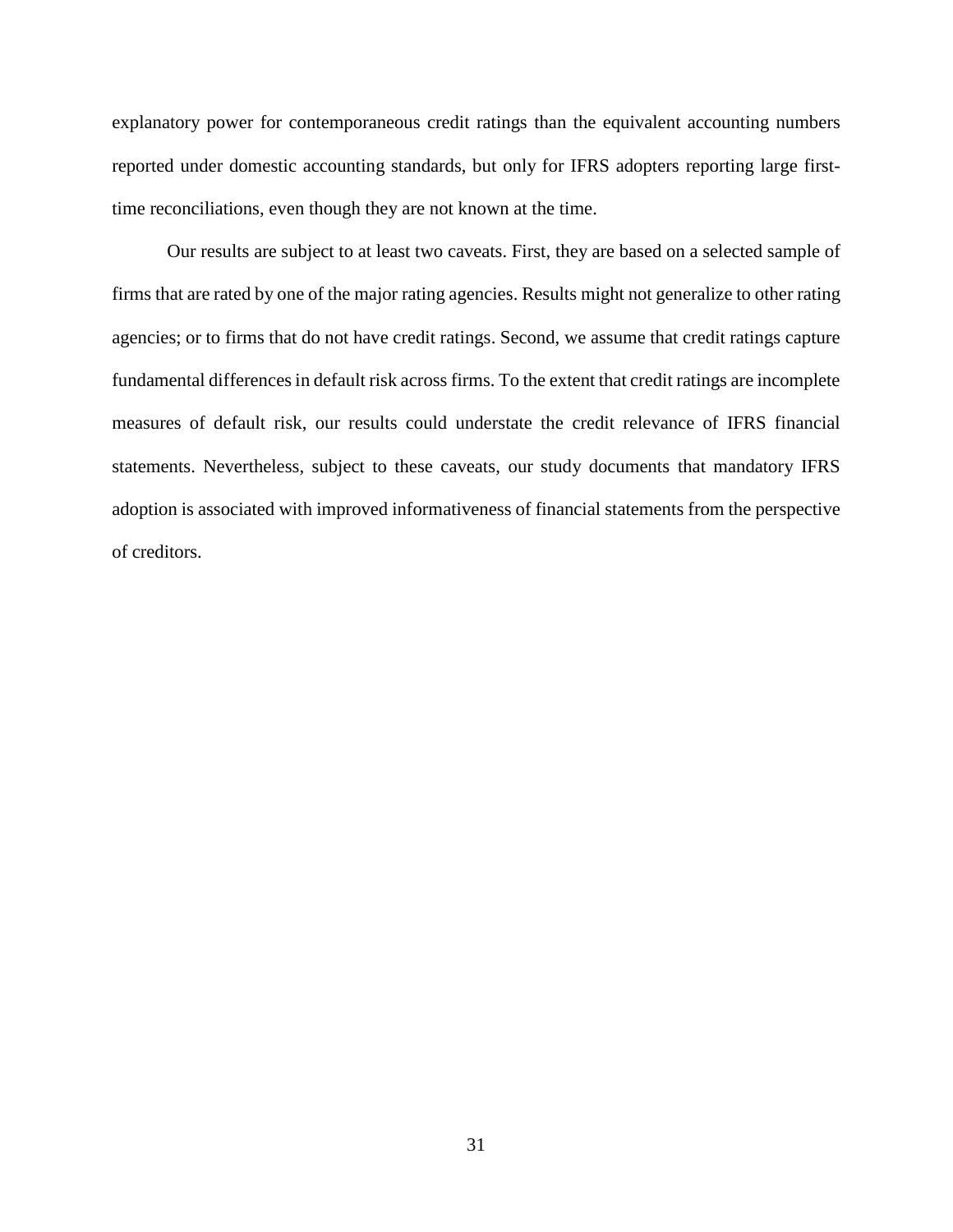#### **References**

- Armstrong, C., Guay, W.R. and Weber, J.P., 2010. The role of information and financial reporting in corporate governance and debt contracting. Journal of Accounting and Economics*,* 50(2-3), 179234.
- Ashbaugh-Skaife, H., Collins, D.W. and LaFond, R., 2006. The effects of corporate governance on firms' credit ratings. Journal of Accounting and Economics, 42 (1-2), 203–243.
- Bae, K.H., Tan, H. and Welker, M., 2008. International GAAP differences: the impact on foreign analysts. Accounting Review,  $83$  (3),  $593-628$ .
- Ball, R., Askon, R. and Sadka, G., 2008. Is financial reporting shaped by equity markets or by debt markets? An international study of timeliness and conservatism. Review of Accounting Studies, 13 (2), 168-205.
- Ball, R., Li, X. and Shivakumar, L., 2015. Contractibility and transparency of financial statement information prepared under IFRS: evidence from debt contracts around IFRS adoption. Journal of Accounting Research,  $53$  (5),  $915-963$ .
- BarNiv, R., and McDonald, J.B., 1999. Review of categorical models for classification issues in accounting and finance. Review of Quantitative Finance and Accounting, 13 (1), 39–62.
- Barth, M.E., Landsman, W.R. and Lang, M.H., 2008. International accounting standards and accounting quality. Journal of Accounting Research, 46 (3), 467–498.
- Barth, M.E., Landsman, W.R., Lang, M.H. and Williams, C., 2012. Are international accounting standards-based and US GAAP-based accounting amounts comparable? Journal of Accounting and Economics, 54 (1), 68–93.
- Bhat G., Callen, J.L. and Segal, D., 2014. Credit risk and IFRS: the case of credit default swaps. Journal of Accounting, Auditing and Finance, 29 (2), 129–162.
- Blume, M.E., Lim, F. and MacKinlay, A.C., 1998. The declining credit quality of U.S. corporate debt: myth or reality? Journal of Finance,  $53(4)$ ,  $1389-1413$ .
- Brochet, F., Jagolinzer, A.D. and Riedl, E.J., 2013. Mandatory IFRS adoption and financial statement comparability. Contemporary Accounting Research, 30 (4), 1373–1400.
- Brown, A.B., 2016. Institutional differences and international private debt markets: A test using mandatory IFRS Adoption. Journal of Accounting Research, 54 (3), 679–723.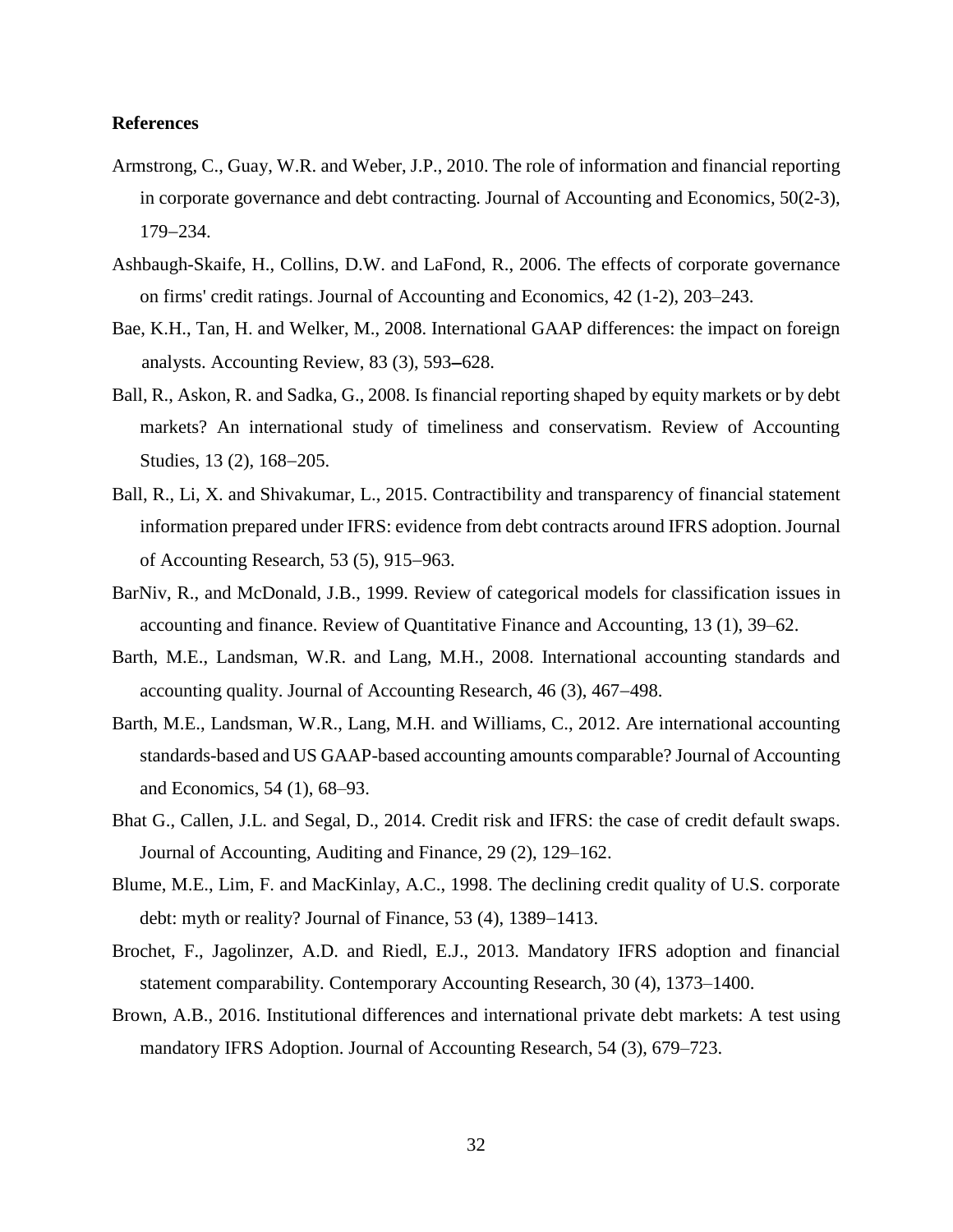- Brown, P., Preiato, J. and Tarca, A. 2014. Measuring country differences in enforcement of accounting standards: an audit and enforcement proxy. Journal of Business Finance and Accounting,  $41$  (1-2), 1-52.
- Campbell, J.Y., 1996. Understanding risk and return. Journal of Political Economy, 104 (2), 298-345.
- Chen, T.Y., Chin, C.L. and Wang, S. (2013). The effect of mandatory IFRS adoption on bank loan contracting. SSRN Working paper.
- Cheng, M. and Subramanyam, K.R., 2008. Analyst following and credit ratings. Contemporary Accounting Research, 25 (4), 1007–1044.
- Christensen, H.B., Hail, L. and Leuz, C., 2013. Mandatory IFRS reporting and changes in enforcement. Journal of Accounting and Economics, 56 (2-3), 147–177.
- Daske, H., Hail, L., Leuz, C. and Verdi, R., 2013. Adopting a label: heterogeneity in the economic consequences around IAS/IFRS adoptions. Journal of Accounting Research, 51 (3), 495–547.
- De Franco, G., Vasvari, F.P. and Wittenberg-Moerman, R., 2009. The informational role of bond analysts. Journal of Accounting Research,  $47(5)$ ,  $1201-1248$ .
- Denis, D. J. and Mihov, V.T., 2003. The choice among bank debt, non-bank private debt, and public debt: evidence from new corporate borrowings. Journal of Financial Economics, 70 (1),  $3 - 28.$
- Dimson, E., 1979. Risk measurement when shares are subject to infrequent trading. Journal of Financial Economics, 7 (2), 197-226.
- Ding, Y., Hope, O.K., Jeanjean, T. and Stolowy, H. 2007. Differences between domestic accounting standards and IAS: measurements, determinants and implications. Journal of Accounting and Public Policy,  $26(1)$ ,  $1-38$ .
- Easton, P.D., Monahan, S.J. and Vasvari, F.P., 2009. Initial evidence on the role of accounting earnings in the bond market. Journal of Accounting Research, 47 (3), 721–766.
- Florou, A. and Kosi, U. 2015. Does mandatory IFRS adoption facilitate debt financing. Review of Accounting Studies,  $20(4)$ ,  $1407-1456$ .
- Frost, C.A., 2007. Credit rating agencies in capital markets: a review of research evidence on selected criticisms of the agencies. Journal of Accounting Auditing and Finance, 22 (3), 469492.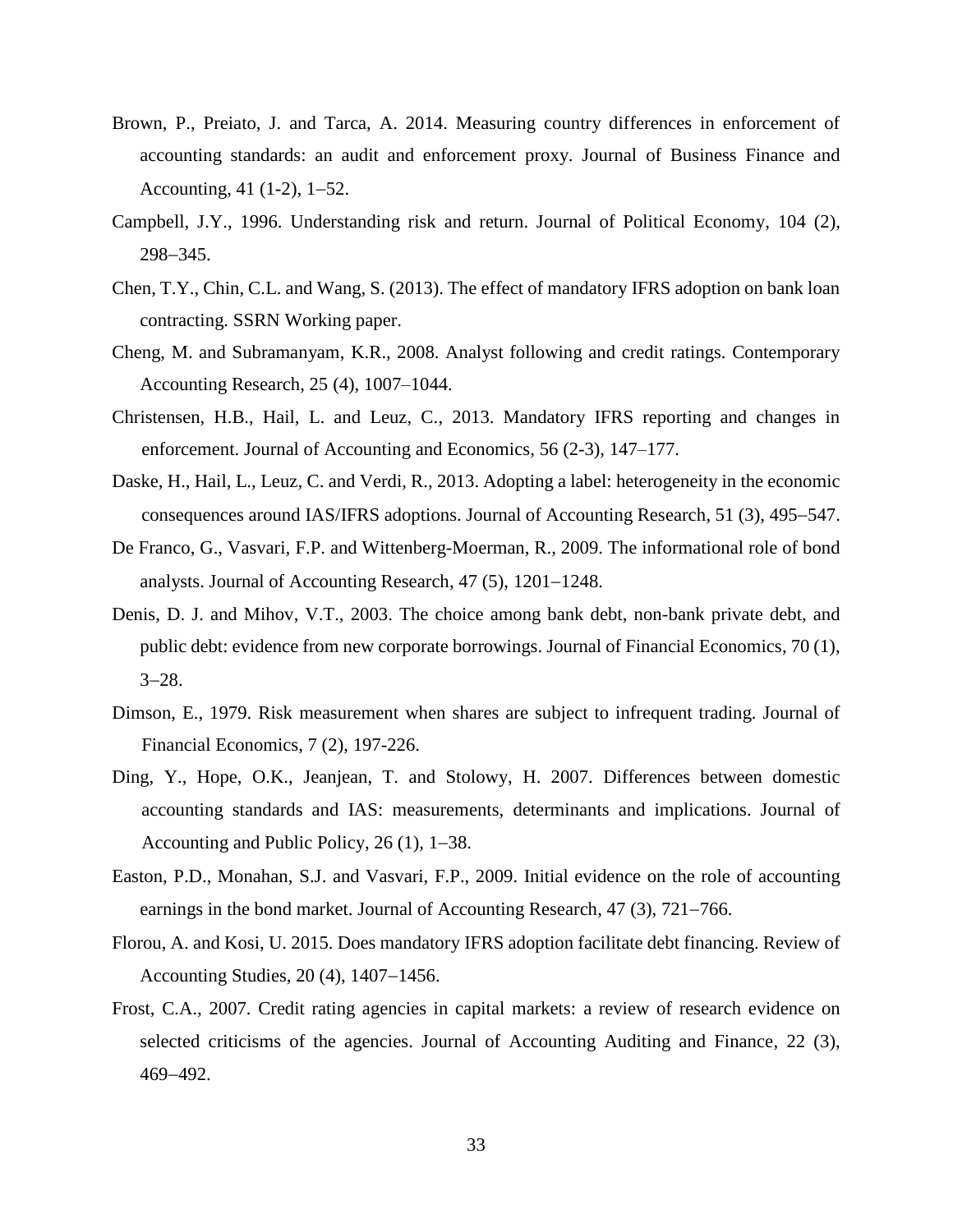- Givoly, D., Hayn, C. and Katz, S., 2013. The changing relevance of accounting numbers to debt holders over time. SSRN Working paper.
- Hail, L., Leuz, C. and Wysocki, P., 2010. Global accounting convergence and the potential adoption of IFRS by the US (Part I): conceptual underpinnings and economic analysis. Accounting Horizons,  $24$  (3),  $355-394$ .
- Hann, R.N., Heflin, F. and Subramanayam, K.R., 2007. Fair-value pension accounting. Journal of Accounting and Economics, 44 (3), 328–358.
- Henderson, B., Jegadeesh, N. and Weisbach, M., 2006. World markets for raising new capital. Journal of Financial Economics,  $82(1)$ ,  $63-101$ .
- Holthausen, R.W. and Watts, R.L., 2001. The relevance of the value-relevance literature for financial accounting standard setting. Journal of Accounting and Economics, 31 (1-3), 3–75.
- Horrigan, J.O., 1966. The determination of long-term credit standing with financial ratios. Journal of Accounting Research, 4, pp. 44-62.
- Horton, J., Serafeim, G. and Serafeim, I., 2013. Does mandatory IFRS adoption improve the information environment? Contemporary Accounting Research, 30 (1), 388–423.
- Hu, B., Shao, J. and Palta, M., 2006. Pseudo-R<sup>2</sup> in logistic regression model. Statistica Sinica, 16, 847–860.
- International Accounting Standards Board, 2015. Exposure draft: the conceptual framework for financial reporting. London: IFRS Foundation.
- Jorion, P., Liu, Z. and Shi, C., 2005. Informational effects of regulation FD: evidence from rating agencies. Journal of Financial Economics, 76 (2), 309–330.
- Jorion, P., Shi, C. and Zhang, S., 2009. Tightening credit standards: the role of accounting quality. Review of Accounting Studies, 14 (1), 123–160.
- Kaplan, R.S and Urwitz, G., 1979. Statistical models of bond ratings: a methodological inquiry. Journal of Business, 52 (2), pp. 231–261.
- Kraft, P., 2015. Rating agency adjustments to GAAP financial statements and their effect on ratings and credit spreads. Accounting Review, 90 (2), 641–674.
- Kraft, P. and Landsman, W.R., 2014. Effect of mandatory IFRS adoption on accounting-based prediction models for CDS spreads. SSRN Working paper.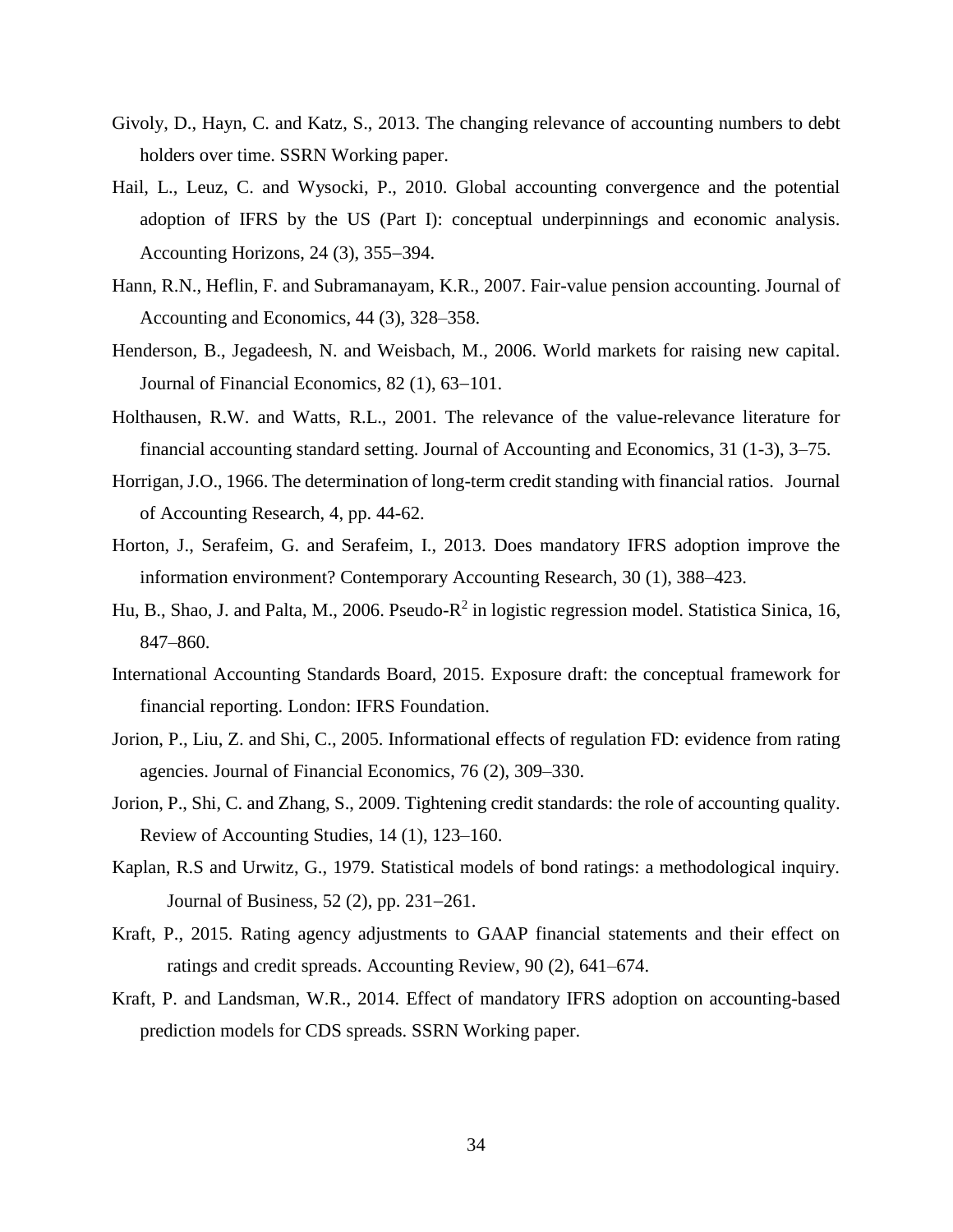- Liu, P., Seyyed, F.J. and Smith, S.D., 1999. The independent impact of credit rating changes the case of Moody's rating refinement on yield premiums. Journal of Business Finance and Accounting, 26 (3-4), 337–363.
- McFadden, D., 1974. Conditional logit analysis of qualitative choice behaviour. In: P. Zarembka, eds. Frontiers in Econometrics. New York: Academic Press.
- McKelvey, R.D. and Zavoina, W., 1975. A statistical model for the analysis of ordinal level dependent variables. Journal of Mathematical Sociology, 4 (1), 103–120.
- Moody's, 2010. Moody's approach to global standard adjustments in the analysis of financial statements for non-financial corporations.
- Naranjo, P., Saavedra, D. and Verdi, R.S., 2015. Financial reporting regulation and financing decisions. SSRN Working paper.
- Ohlson, J.A., 1980. Financial ratios and the probabilistic prediction of bankruptcy. Journal of Accounting Research, 18 (1), 109–131.
- Petersen, M.A., 2009. Estimating standard errors in finance panel data sets: comparing approaches. Review of Financial Studies,  $22(1)$ ,  $435-480$ .
- Schipper, K., (2005). The introduction of International Accounting Standards in Europe: implications for international convergence. European Accounting Review,  $14$  (1),  $101-126$ .
- Standard & Poor's, 2004. Transition without tears: a five-point plan for IFRS disclosure. London: Ratings Direct.
- Standard & Poor's, 2008. Corporate criteria: analytical methodology. Available from: [http://www.standardandpoors.com/prot/ratings/articles/en/us/?assetID=1245319323579.](http://www.standardandpoors.com/prot/ratings/articles/en/us/?assetID=1245319323579)
- Watts, R.L., 2003. Conservatism in accounting part I: explanations and implications. Accounting Horizons,  $17(3)$ ,  $207-221$ .
- West, R.R., 1970. An alternative approach to predicting corporate bond ratings. Journal of Accounting Research, 8 (1), 118–125.
- Wu, J.S., and Zhang, I.X. 2014. The adoption of internationally recognized accounting standards: implications for the credit markets. Journal of Accounting, Auditing and Finance, 29 (2), 95– 128.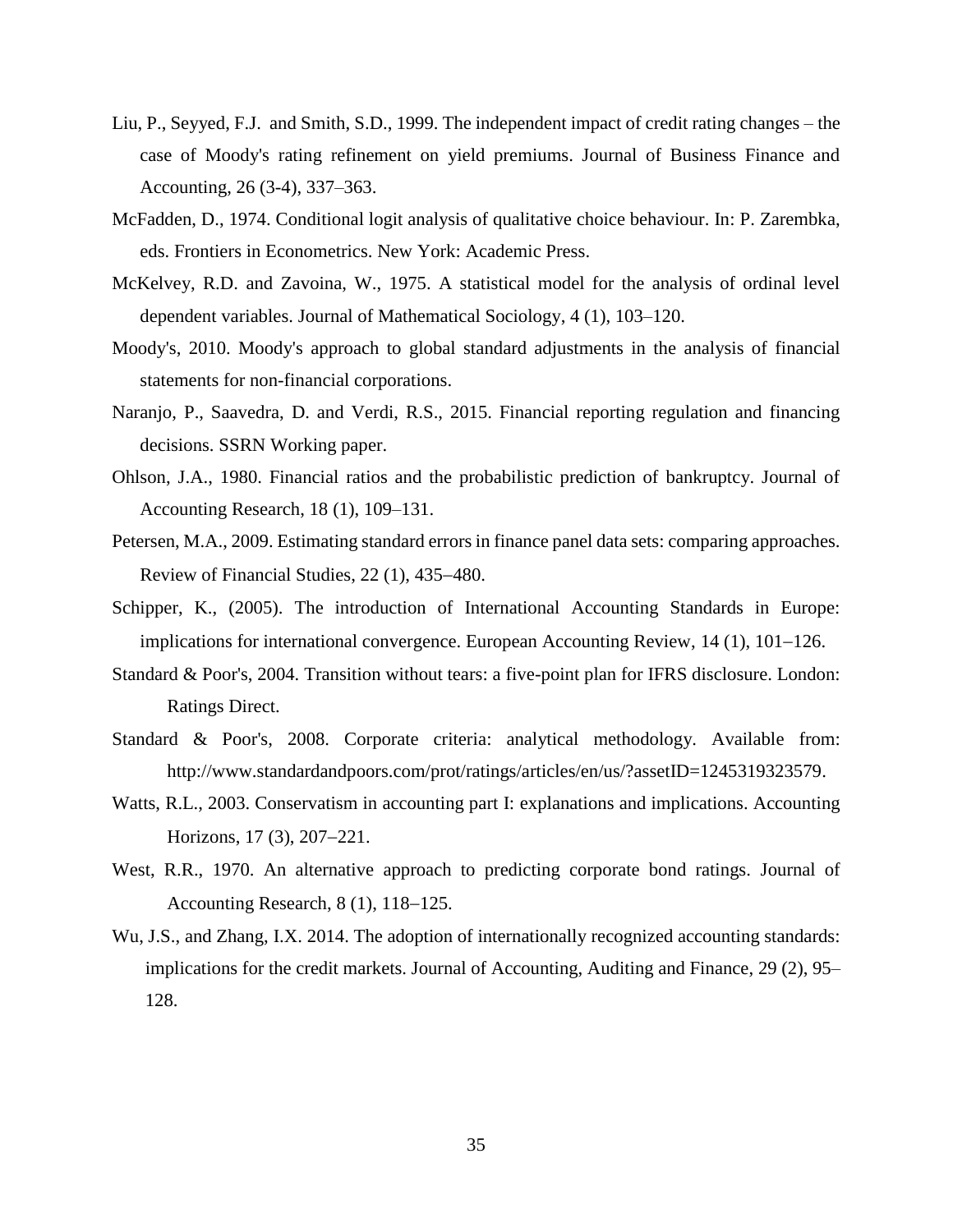# **APPENDIX 1 Variable definitions**

| Rating                       | Rating score assigned to Standard & Poor's long-term issuer credit rating at the end                                                                                                                                                                                                                                                                    |
|------------------------------|---------------------------------------------------------------------------------------------------------------------------------------------------------------------------------------------------------------------------------------------------------------------------------------------------------------------------------------------------------|
| <b>InvGrade</b>              | of fiscal year, converted into numerical values from 1 (CC) to 8 (AAA)<br>Binary variable that equals 1 if a firm's credit rating is investment grade (i.e. BBB-                                                                                                                                                                                        |
|                              | or higher), and 0 if rating is speculative grade                                                                                                                                                                                                                                                                                                        |
| IntCov                       | Interest coverage ratio measured as operating income before depreciation<br>(WS18155) minus depreciation (WS01151) deflated by interest expense<br>(WS01251). The variable is treated in a non-linear fashion. After setting $IntCov$ to<br>0 for negative values and to 100 for values above 100, four variables are<br>constructed as described below |
| IntCov1                      | Variable equals <i>IntCov</i> if $0 \leq IntCov < 5$ , and 5 otherwise                                                                                                                                                                                                                                                                                  |
| IntCov2                      | Variable equals 0 if $IntCov < 5$ , equals $(intCov-5)$ if $5 \leq IntCov < 10$ , and 5 otherwise                                                                                                                                                                                                                                                       |
| IntCov3                      | Variable equals 0 if $IntCov < 10$ , equals $(intCov-10)$ if $10 \leq IntCov < 20$ , and 10                                                                                                                                                                                                                                                             |
|                              | otherwise                                                                                                                                                                                                                                                                                                                                               |
| IntCov4                      | Variable equals 0 if $IntCov < 20$ , and $(intCov-20)$ otherwise                                                                                                                                                                                                                                                                                        |
| <b>ROA</b>                   | Net income before extraordinary items (WS01551) deflated by total assets<br>(WS02999)                                                                                                                                                                                                                                                                   |
| LTD Leverage                 | Long-term debt leverage measured as a ratio of long-term debt (WS03251) to total<br>assets (WS02999)                                                                                                                                                                                                                                                    |
| TD Leverage                  | Total debt leverage measured as a ratio of total debt (WS03255) to total assets<br>(WS02999)                                                                                                                                                                                                                                                            |
| Size                         | Natural log of total assets in USD (WS07230)                                                                                                                                                                                                                                                                                                            |
| CI                           | Capital intensity measured as a ratio of net property, plant and equipment<br>(WS02501) to total assets (WS02999)                                                                                                                                                                                                                                       |
| Loss                         | Binary variable that equals 1 if net income before extraordinary items (WS01551) is<br>negative in the current and prior fiscal year, and 0 otherwise                                                                                                                                                                                                   |
| <b>Operating Margin</b>      | Operating income before depreciation (WS18155) deflated by sales (WS01001)                                                                                                                                                                                                                                                                              |
| <b>ROE</b>                   | Net income before extraordinary items (WS01551) deflated by book value of equity<br>(WS03501)                                                                                                                                                                                                                                                           |
| <b>Current Ratio</b>         | Current assets (WS02201) deflated by current liabilities (WS03101)                                                                                                                                                                                                                                                                                      |
| <b>Operating Cash Flow</b>   | Net income bottom-line (WS01651) plus depreciation (WS01151) minus change in<br>current assets (WS02201) plus change in current liabilities (WS03101) deflated<br>by total debt (WS03255)                                                                                                                                                               |
| <b>Market Capitalisation</b> | Market value in USD (WS07210)                                                                                                                                                                                                                                                                                                                           |
| <b>Equity Beta</b>           | Estimated from the market model using daily stock returns in each calendar year. The<br>beta estimates are controlled for nonsynchronous trading effects using the Dimson<br>(1979) procedure with one leading and lagging value of the market return (market<br>return is based on MSCI World Index)                                                   |
| Residual Volatility          | The standard error of residuals from the market model                                                                                                                                                                                                                                                                                                   |
| Returns Variability          | Annual standard deviation of monthly stock returns                                                                                                                                                                                                                                                                                                      |

This table provides details on the definition of all variables. Worldscope item codes are in parentheses.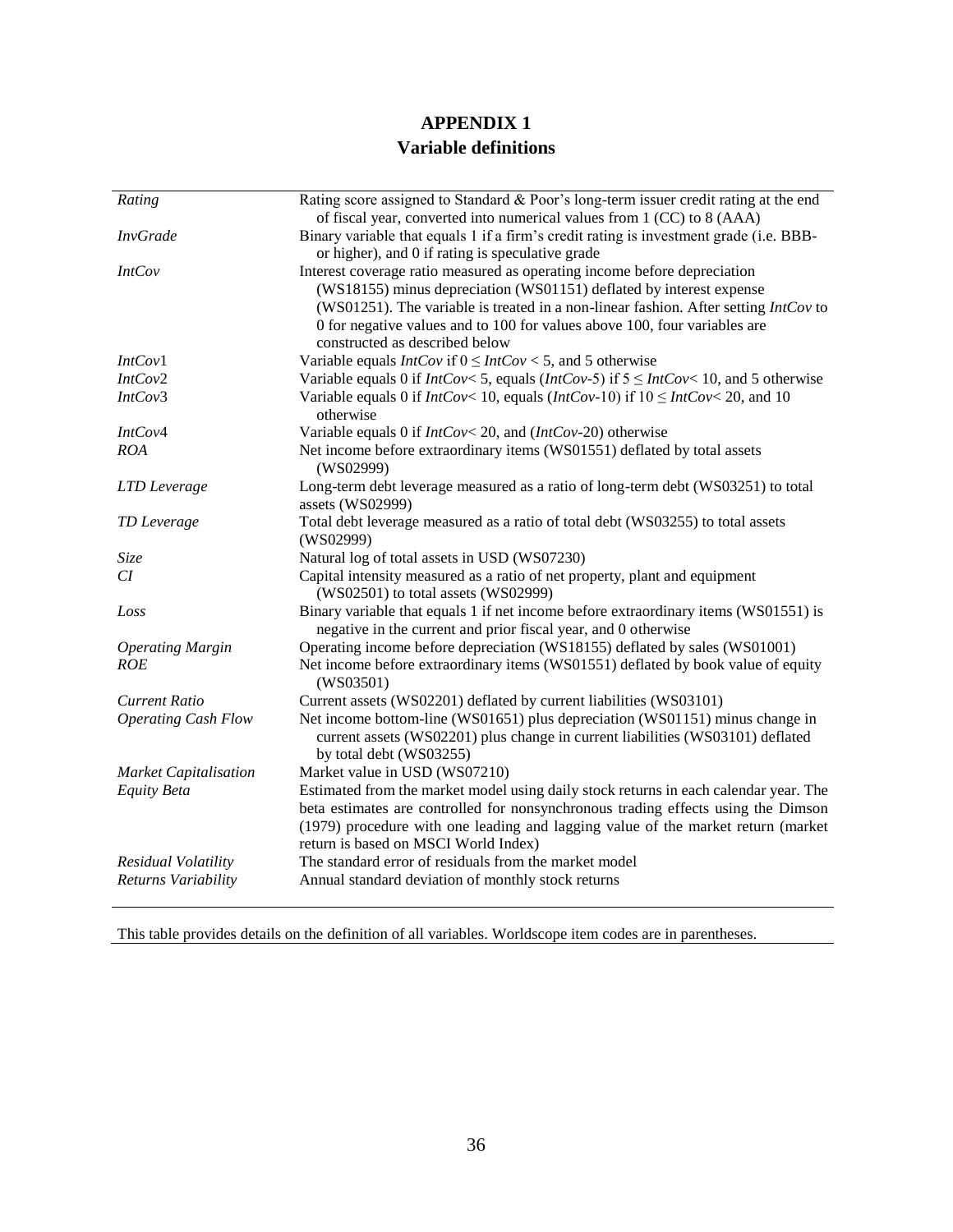| <b>Independent Variables</b> | <b>Pre-IFRS</b> | Post-IFRS   |
|------------------------------|-----------------|-------------|
| <i>IntCov1</i>               | $0.085*$        | 0.055       |
|                              | (0.074)         | (0.390)     |
| IntCov2                      | $0.098**$       | $0.116***$  |
|                              | (0.036)         | (0.009)     |
| IntCov3                      | $-0.039$        | $0.064**$   |
|                              | (0.210)         | (0.017)     |
| IntCov4                      | $0.017***$      | 0.009       |
|                              | (0.004)         | (0.123)     |
| <b>ROA</b>                   | 3.085***        | 0.257       |
|                              | (0.003)         | (0.782)     |
| LTD Leverage                 | $-3.063***$     | $-1.614*$   |
|                              | (0.002)         | (0.094)     |
| TD Leverage                  | $1.660**$       | 1.667       |
|                              | (0.049)         | (0.100)     |
| Size                         | $0.499***$      | $0.603***$  |
|                              | (0.000)         | (0.000)     |
| CI                           | $0.862***$      | $0.707**$   |
|                              | (0.004)         | (0.023)     |
| Loss                         | $-0.721***$     | $-1.007***$ |
|                              | (0.001)         | (0.002)     |
| No. of observations          | 939             | 725         |
| Pseudo- $R^2$ (McFadden)     | 0.220           | 0.245       |

# **APPENDIX 2 Estimation results of the credit rating model**

This table reports coefficient estimates of the following model:

#### *Rating* = *f* (*IntCov*1, *IntCov*2, *IntCov*3, *IntCov*4, *ROA*, *LTD Leverage*, *TD Leverage*, *Size*, *CI*, *Loss*)

Total sample contains 1,664 firm-years for 202 unique mandatory IFRS adopters with observations in both the pre- and post-IFRS adoption period during 2000-2009. Models are estimated using the ordered probit regression, where *Rating* is an ordered dependent variable on a scale from 1 to 8. Other variable definitions are provided in Appendix 1.

All continuous variables are winsorized at the  $1<sup>st</sup>$  and  $99<sup>th</sup>$  percentiles. In parentheses we report p-values based on firm clusters and heteroskedasticity-corrected standard errors. \*\*\*, \*\* and \* denote significance at the 1%, 5% and 10% levels, respectively (two-tailed test).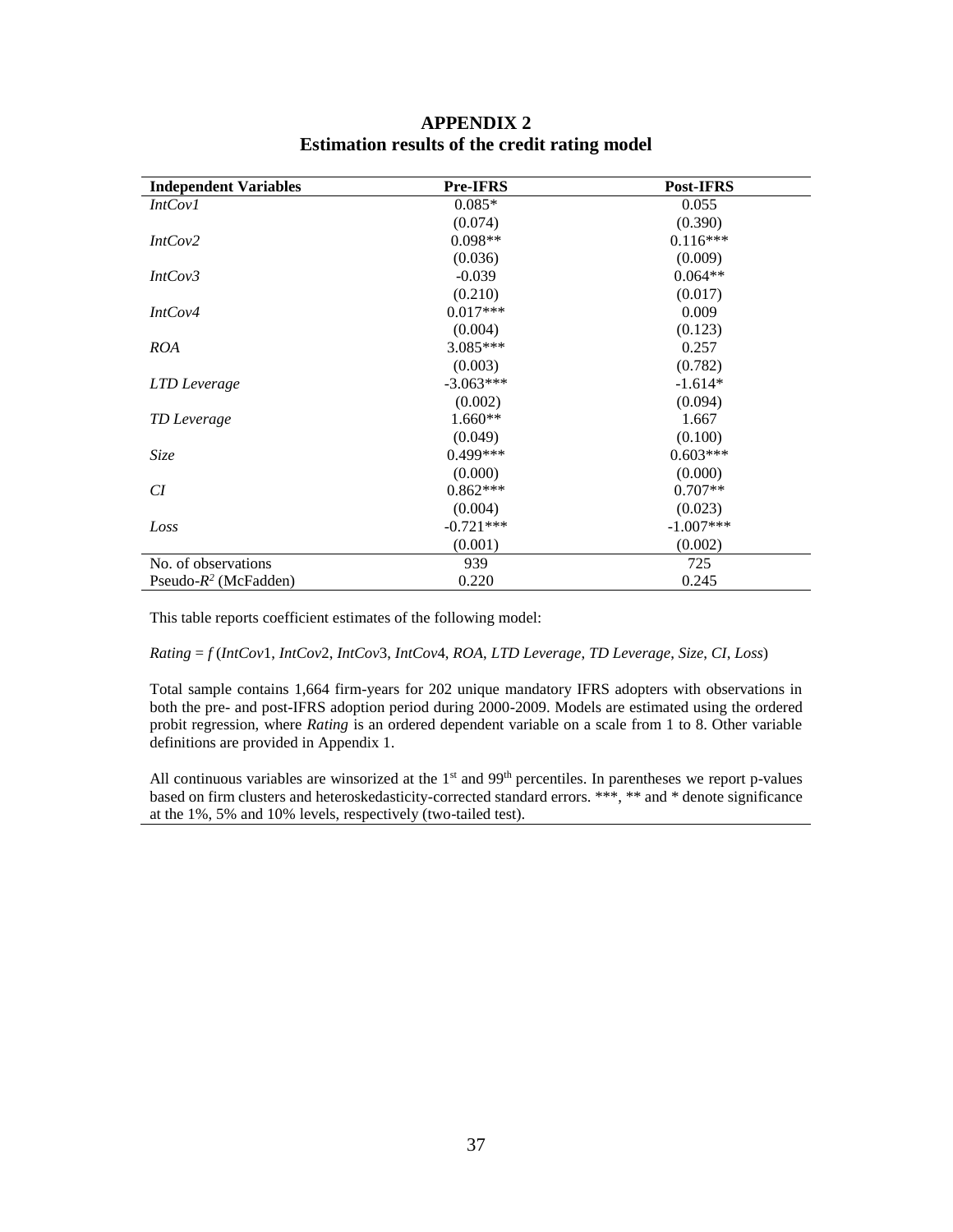|                                                                       | <b>Firms</b> | <b>Firm-years</b> |
|-----------------------------------------------------------------------|--------------|-------------------|
| S&P database (2000 - 2009)                                            | 15,401       |                   |
| WS database (2000 - 2009)                                             | 45,440       |                   |
| Matched firms                                                         | 3,863        |                   |
| Less firms with missing financial data                                | (311)        |                   |
| Matched firms with required financial data                            | 3,552        | 26,869            |
| Less firms from countries that do not mandate IFRS (either at all or  |              |                   |
| in $2005$ )                                                           | (2,897)      | (22, 146)         |
| Matched firms with required financial data and from countries that    |              |                   |
| mandate IFRS in 2005                                                  | 655          | 4,723             |
| Less firms/observations with missing credit rating data               | (23)         | (1,095)           |
| Matched firms with required financial and credit rating data and from |              |                   |
| countries that mandate IFRS in 2005                                   | 632          | 3,628             |
| Less voluntary IFRS adopters                                          | (160)        | (935)             |
| Less firms not switching to IFRS                                      | (119)        | (550)             |
| Less firms using US GAAP                                              | (21)         | (107)             |
| Mandatory IFRS adopters                                               | 332          | 2,036             |
| Less mandatory IFRS adopters without observations in both periods     | (130)        | (372)             |
| <b>Final IFRS sample</b>                                              | 202          | 1,664             |

# **TABLE 1 Sample formation**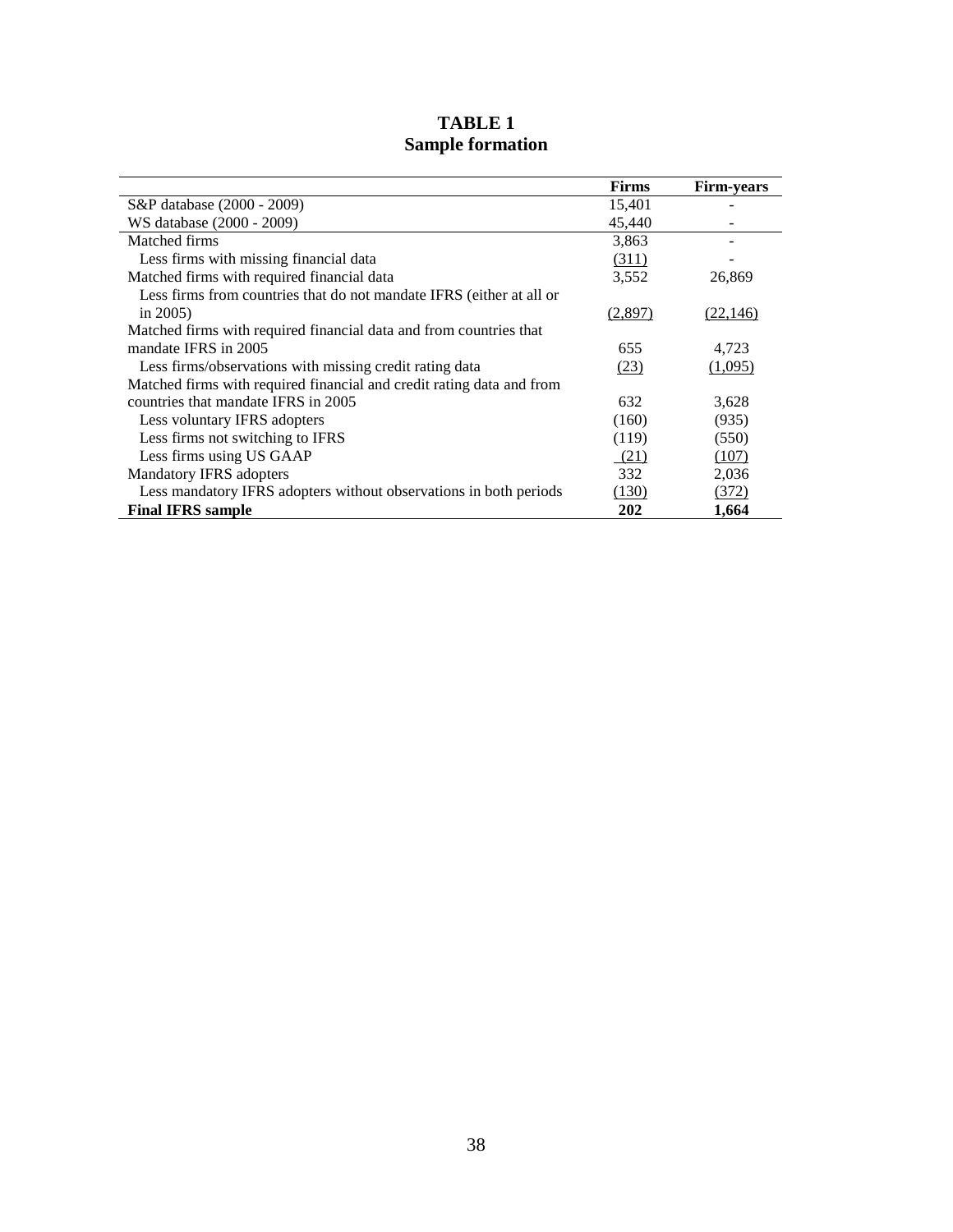# **TABLE 2 Sample composition**

| <b>S&amp;P Issuer Credit</b> |                   |       |                |                 |
|------------------------------|-------------------|-------|----------------|-----------------|
| Rating                       | <b>Firm-years</b> | $\%$  | Rating         | <b>InvGrade</b> |
| AAA                          | 9                 | 0.54  | 8              | Investment      |
| $AA+$                        | 20                | 1.20  | 7              | Investment      |
| AA                           | 34                | 2.04  | 7              | Investment      |
| $AA-$                        | 107               | 6.43  | 7              | Investment      |
| $A+$                         | 134               | 8.05  | 6              | Investment      |
| A                            | 162               | 9.74  | 6              | Investment      |
| $A-$                         | 257               | 15.44 | 6              | Investment      |
| $BBB+$                       | 331               | 19.89 | 5              | Investment      |
| <b>BBB</b>                   | 251               | 15.08 | 5              | Investment      |
| BBB-                         | 137               | 8.23  | 5              | Investment      |
| $BB+$                        | 69                | 4.15  | $\overline{4}$ | Speculative     |
| BB                           | 48                | 2.88  | $\overline{4}$ | Speculative     |
| BB-                          | 47                | 2.82  | 4              | Speculative     |
| $B+$                         | 20                | 1.20  | 3              | Speculative     |
| B                            | 8                 | 0.48  | 3              | Speculative     |
| <b>B-</b>                    | 16                | 0.96  | 3              | Speculative     |
| $CCC+$                       | 4                 | 0.24  | $\overline{2}$ | Speculative     |
| <b>CCC</b>                   | 8                 | 0.48  | $\overline{2}$ | Speculative     |
| CC                           | 2                 | 0.12  | 1              | Speculative     |
| <b>Total</b>                 | 1,664             | 100   |                |                 |

| Panel A: By credit rating |
|---------------------------|
|                           |

Panel B: By country

|                    |       |       |                | <b>Pre-IFRS</b>   | Post-IFRS         |
|--------------------|-------|-------|----------------|-------------------|-------------------|
|                    | Firm- |       |                |                   |                   |
| Country            | vears | $\%$  | <b>Firms</b>   | <b>Firm-years</b> | <b>Firm-years</b> |
| Australia          | 338   | 20.31 | 40             | 193               | 145               |
| Belgium            | 13    | 0.78  | $\overline{2}$ | 5                 | 8                 |
| Denmark            | 10    | 0.60  |                | 6                 | $\overline{4}$    |
| Finland            | 17    | 1.02  | $\overline{2}$ | 9                 | 8                 |
| France             | 256   | 15.38 | 31             | 145               | 111               |
| Germany            | 39    | 2.34  | 5              | 19                | 20                |
| Ireland            | 23    | 1.38  | 3              | 12                | 11                |
| Italy              | 4     | 0.24  |                | 1                 | 3                 |
| <b>Netherlands</b> | 109   | 6.55  | 13             | 68                | 41                |
| Norway             | 29    | 1.74  | 4              | 14                | 15                |
| Philippines        | 26    | 1.56  | 4              | 11                | 15                |
| Poland             | 7     | 0.42  |                | 4                 | 3                 |
| Portugal           | 34    | 2.04  | 4              | 18                | 16                |
| South Africa       | 13    | 0.78  | $\overline{2}$ | 5                 | 8                 |
| Spain              | 102   | 6.13  | 12             | 58                | 44                |
| Sweden             | 110   | 6.61  | 12             | 65                | 45                |
| UK                 | 534   | 32.09 | 65             | 306               | 228               |
| Total              | 1,664 | 100   | 202            | 939               | 725               |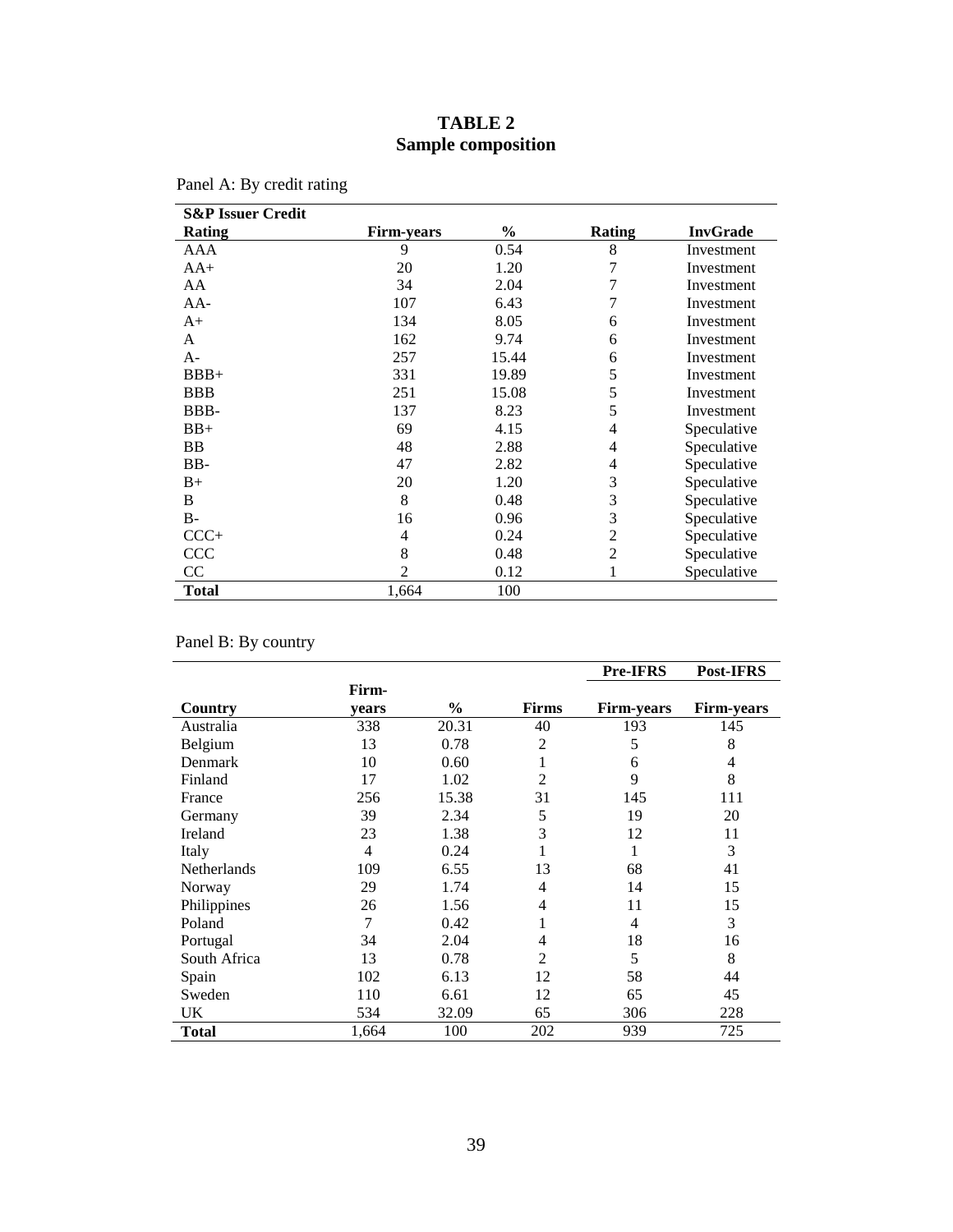Panel C: By industry sector

|                        |                |               |              | <b>Pre-IFRS</b>   | Post-IFRS         |
|------------------------|----------------|---------------|--------------|-------------------|-------------------|
| <b>Industry Sector</b> | Firm-<br>vears | $\frac{6}{9}$ | <b>Firms</b> | <b>Firm-vears</b> | <b>Firm-years</b> |
| Industrials            | 1,039          | 63.53         | 120          | 608               | 431               |
| <b>Transport</b>       | 88             | 4.90          | 11           | 49                | 39                |
| <b>Utilities</b>       | 350            | 21.16         | 42           | 194               | 156               |
| <b>Financials</b>      | 187            | 10.41         | 29           | 88                | 99                |
| <b>Total</b>           | .664           | 100           | 202          | 939               | 725               |

Total sample contains 1,664 firm-years for 202 unique mandatory IFRS adopters with observations in both the pre- and post-IFRS adoption period during 2000-2009. Panel A shows how ratings are grouped into eight categories to generate the dependent variable *Rating*. We also split ratings into investment grade and speculative grade (*InvGrade*). Panel B reports composition of the sample by country and shows number of observations in the pre- and post-IFRS adoption period. Panel C reports composition of the sample by industry sector and reports number of observations in the pre- and post-IFRS adoption period.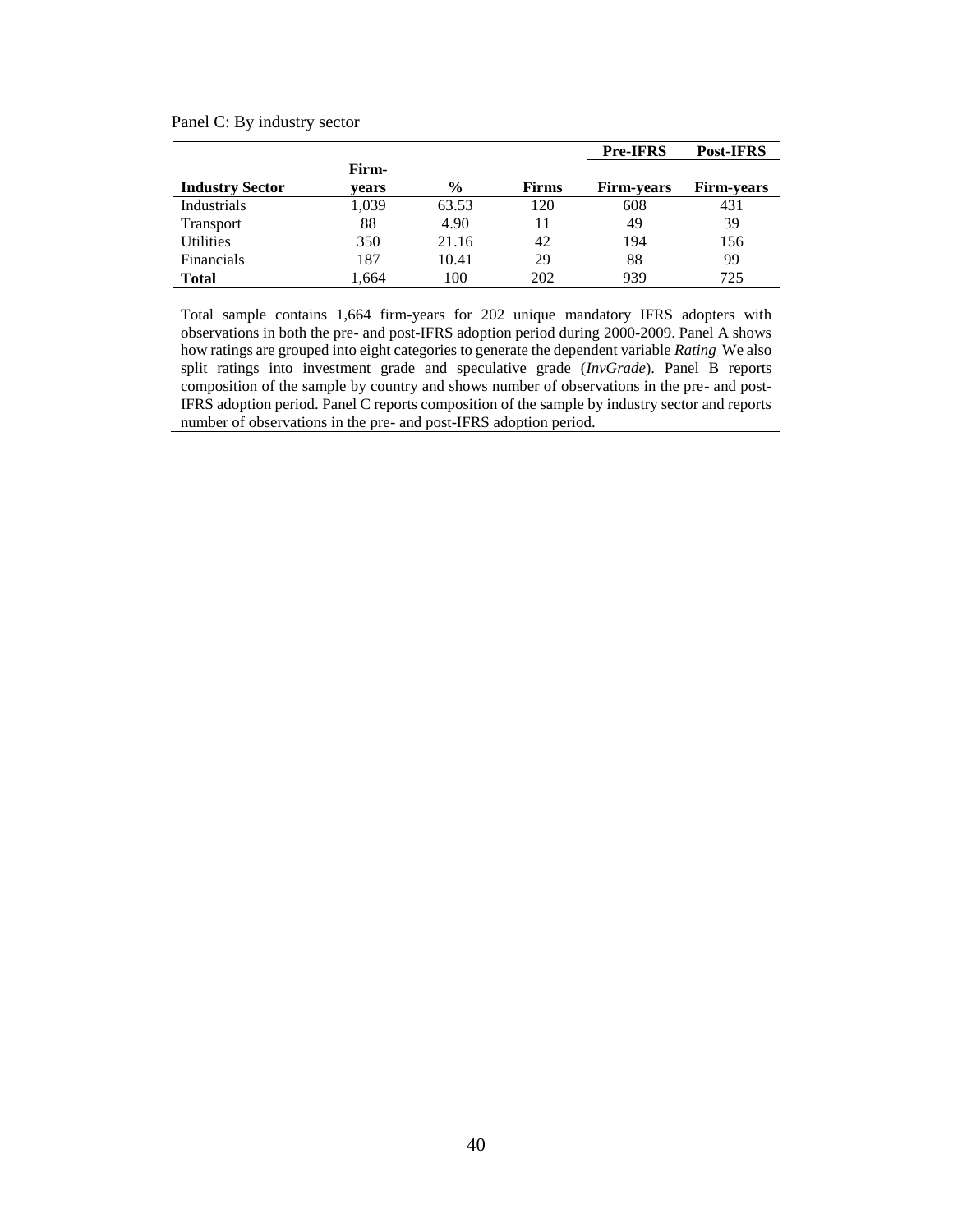| <b>TABLE 3</b>                |
|-------------------------------|
| <b>Descriptive statistics</b> |

Panel A: IFRS firms

|                 |                    |           |                 |               |            |                     |           |                 |               |            | Diff. in                 |
|-----------------|--------------------|-----------|-----------------|---------------|------------|---------------------|-----------|-----------------|---------------|------------|--------------------------|
|                 | Pre-IFRS $(N=939)$ |           |                 |               |            | Post-IFRS $(N=725)$ |           |                 |               |            | mean                     |
|                 | <b>Mean</b>        | <b>SD</b> | P <sub>25</sub> | <b>Median</b> | <b>P75</b> | <b>Mean</b>         | <b>SD</b> | P <sub>25</sub> | <b>Median</b> | <b>P75</b> | <i>p</i> -value          |
| <b>IntCov</b>   | 6.748              | 13.670    | 2.603           | 4.091         | 6.931      | 9.575               | 18.234    | 3.286           | 5.122         | 8.459      | 0.000                    |
| <b>IntCov1</b>  | 3.646              | 1.488     | 2.603           | 4.091         | 5.000      | 4.067               | 1.313     | 3.286           | 5.000         | 5.000      |                          |
| IntCov2         | 1.129              | 1.799     | 0.000           | 0.000         | 1.931      | 1.591               | 2.039     | 0.000           | 0.122         | 3.459      | $\overline{\phantom{a}}$ |
| IntCov3         | 0.640              | 2.147     | 0.000           | 0.000         | 0.000      | 1.176               | 2.898     | 0.000           | 0.000         | 0.000      |                          |
| IntCov4         | 1.129              | 8.509     | 0.000           | 0.000         | 0.000      | 2.288               | 11.925    | 0.000           | 0.000         | 0.000      |                          |
| <b>ROA</b>      | 0.035              | 0.064     | 0.017           | 0.038         | 0.063      | 0.057               | 0.063     | 0.026           | 0.053         | 0.088      | 0.000                    |
| LTD Leverage    | 0.268              | 0.150     | 0.164           | 0.252         | 0.342      | 0.262               | 0.159     | 0.154           | 0.229         | 0.346      | 0.425                    |
| TD Leverage     | 0.347              | 0.157     | 0.236           | 0.341         | 0.433      | 0.331               | 0.167     | 0.211           | 0.307         | 0.430      | 0.038                    |
| Size            | 15.885             | 1.384     | 14.928          | 15.733        | 16.745     | 16.378              | 1.481     | 15.414          | 16.289        | 17.267     | 0.000                    |
| CI              | 0.393              | 0.259     | 0.179           | 0.360         | 0.600      | 0.360               | 0.268     | 0.130           | 0.308         | 0.560      | 0.010                    |
| Loss            | 0.068              | 0.252     | 0.000           | 0.000         | 0.000      | 0.036               | 0.186     | 0.000           | 0.000         | 0.000      | 0.004                    |
| Rating          | 5.420              | 0.987     | 5.000           | 5.000         | 6.000      | 5.292               | 0.922     | 5.000           | 5.000         | 6.000      | 0.007                    |
| <b>InvGrade</b> | 0.880              | 0.326     | 1.000           | 1.000         | 1.000      | 0.850               | 0.358     | 1.000           | 1.000         | 1.000      | 0.074                    |

Panel B: Matched US firms

|                 |                    |           |                 |               |            |                     |           |                 |               |        | Diff. in                 |
|-----------------|--------------------|-----------|-----------------|---------------|------------|---------------------|-----------|-----------------|---------------|--------|--------------------------|
|                 | $Pre-IFRS (N=939)$ |           |                 |               |            | Post-IFRS $(N=725)$ |           |                 |               |        | mean                     |
|                 | Mean               | <b>SD</b> | P <sub>25</sub> | <b>Median</b> | <b>P75</b> | <b>Mean</b>         | <b>SD</b> | P <sub>25</sub> | <b>Median</b> | P75    | <i>p</i> -value          |
| <i>IntCov</i>   | 8.829              | 9.999     | 3.486           | 5.522         | 9.849      | 9.801               | 11.700    | 3.513           | 5.860         | 11.070 | 0.068                    |
| IntCov1         | 4.185              | 1.178     | 3.486           | 5.000         | 5.000      | 4.157               | 1.304     | 3.513           | 5.000         | 5.000  | $\overline{\phantom{a}}$ |
| IntCov2         | 1.818              | 2.137     | 0.000           | 0.522         | 4.849      | 2.008               | 2.183     | 0.000           | 0.860         | 5.000  | $\overline{\phantom{a}}$ |
| IntCov3         | 1.477              | 3.196     | 0.000           | 0.000         | 0.000      | 1.767               | 3.441     | 0.000           | 0.000         | 1.070  |                          |
| IntCov4         | 1.349              | 5.935     | 0.000           | 0.000         | 0.000      | 1.870               | 7.512     | 0.000           | 0.000         | 0.000  |                          |
| <b>ROA</b>      | 0.050              | 0.051     | 0.025           | 0.044         | 0.074      | 0.051               | 0.061     | 0.026           | 0.048         | 0.083  | 0.493                    |
| LTD Leverage    | 0.283              | 0.151     | 0.180           | 0.264         | 0.368      | 0.286               | 0.169     | 0.166           | 0.264         | 0.364  | 0.676                    |
| TD Leverage     | 0.330              | 0.156     | 0.229           | 0.317         | 0.416      | 0.333               | 0.172     | 0.210           | 0.310         | 0.416  | 0.744                    |
| Size            | 15.638             | 1.331     | 14.647          | 15.541        | 16.624     | 16.089              | 1.276     | 15.132          | 16.078        | 17.068 | 0.000                    |
| CI              | 0.408              | 0.254     | 0.193           | 0.371         | 0.603      | 0.401               | 0.274     | 0.166           | 0.338         | 0.634  | 0.620                    |
| Loss            | 0.045              | 0.207     | 0.000           | 0.000         | 0.000      | 0.039               | 0.193     | 0.000           | 0.000         | 0.000  | 0.539                    |
| Rating          | 5.279              | 0.911     | 5.000           | 5.000         | 6.000      | 5.206               | 0.901     | 5.000           | 5.000         | 6.000  | 0.101                    |
| <b>InvGrade</b> | 0.880              | 0.326     | 1.000           | 1.000         | 1.000      | 0.850               | 0.358     | 1.000           | 1.000         | 1.000  | 0.074                    |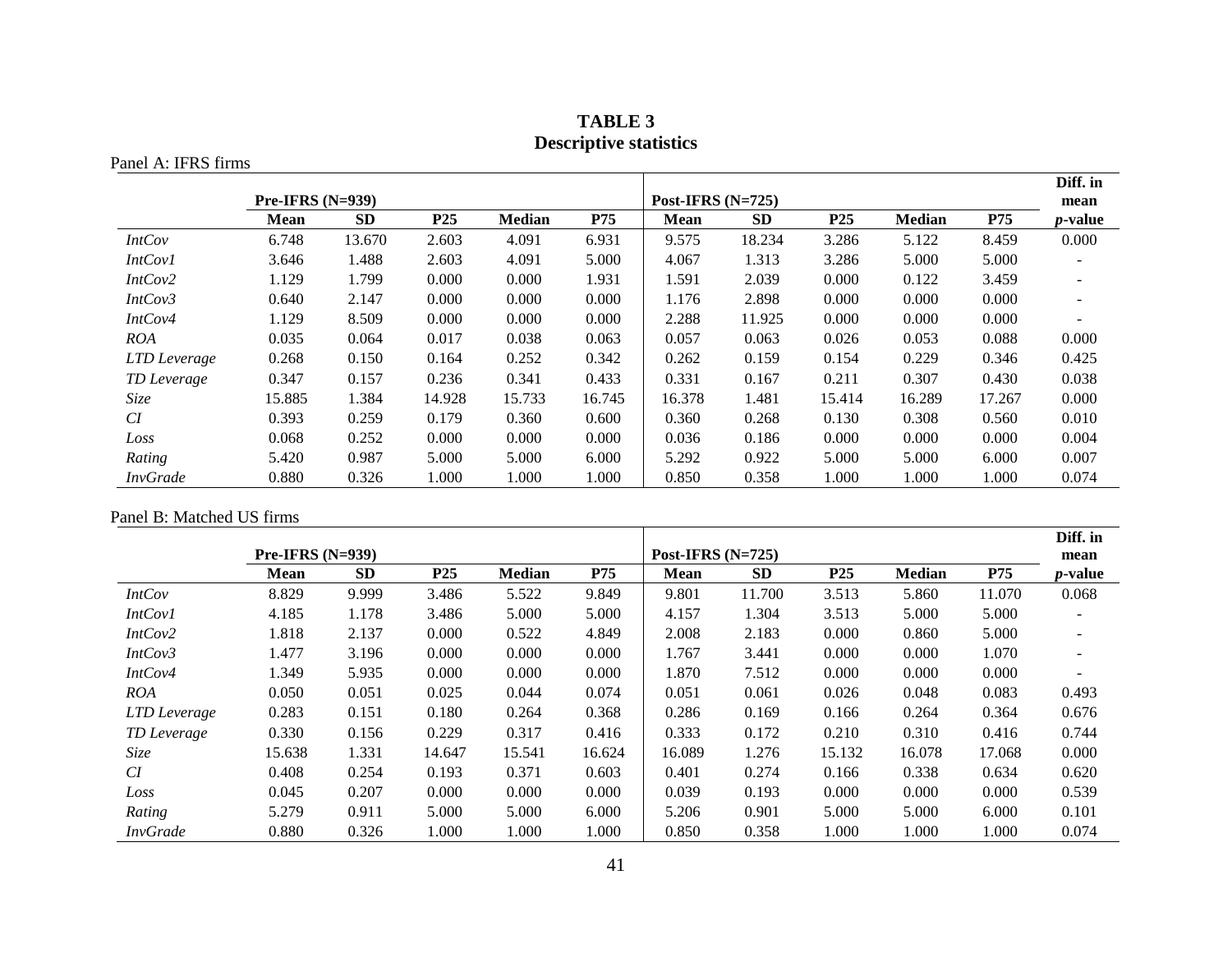| Panel C: US population |  |
|------------------------|--|
|------------------------|--|

|                 |                      |           |        |               |            |                       |           |            |               |        | Diff. in                 |
|-----------------|----------------------|-----------|--------|---------------|------------|-----------------------|-----------|------------|---------------|--------|--------------------------|
|                 | Pre-IFRS $(N=5,924)$ |           |        |               |            | Post-IFRS $(N=4,254)$ |           |            |               |        | mean                     |
|                 | <b>Mean</b>          | <b>SD</b> | P25    | <b>Median</b> | <b>P75</b> | <b>Mean</b>           | <b>SD</b> | <b>P25</b> | <b>Median</b> | P75    | <i>p</i> -value          |
| <b>IntCov</b>   | 7.325                | 11.848    | 2.279  | 3.952         | 7.361      | 9.075                 | 13.939    | 2.553      | 4.699         | 9.666  | 0.000                    |
| <i>IntCov1</i>  | 3.523                | 1.576     | 2.279  | 3.952         | 5.000      | 3.721                 | 1.580     | 2.553      | 4.699         | 5.000  |                          |
| IntCov2         | 1.278                | 1.968     | 0.000  | 0.000         | 2.361      | 1.684                 | 2.151     | 0.000      | 0.000         | 4.666  | $\overline{\phantom{a}}$ |
| IntCov3         | 1.072                | 2.829     | 0.000  | 0.000         | 0.000      | 1.566                 | 3.293     | 0.000      | 0.000         | 0.000  |                          |
| IntCov4         | 1.674                | 9.006     | 0.000  | 0.000         | 0.000      | 2.426                 | 11.013    | 0.000      | 0.000         | 0.000  |                          |
| <b>ROA</b>      | 0.021                | 0.095     | 0.005  | 0.032         | 0.060      | 0.020                 | 0.115     | 0.008      | 0.036         | 0.070  | 0.835                    |
| LTD Leverage    | 0.329                | 0.209     | 0.188  | 0.299         | 0.431      | 0.306                 | 0.211     | 0.157      | 0.269         | 0.411  | 0.000                    |
| TD Leverage     | 0.380                | 0.215     | 0.238  | 0.350         | 0.484      | 0.351                 | 0.221     | 0.200      | 0.317         | 0.461  | 0.000                    |
| Size            | 14.924               | 1.406     | 13.893 | 14.752        | 15.881     | 15.277                | 1.447     | 14.276     | 15.153        | 16.225 | 0.000                    |
| CI              | 0.380                | 0.263     | 0.159  | 0.329         | 0.586      | 0.347                 | 0.271     | 0.115      | 0.279         | 0.557  | 0.000                    |
| Loss            | 0.147                | 0.354     | 0.000  | 0.000         | 0.000      | 0.119                 | 0.324     | 0.000      | 0.000         | 0.000  | 0.000                    |
| Rating          | 4.569                | 1.212     | 4.000  | 5.000         | 5.000      | 4.466                 | 1.182     | 4.000      | 5.000         | 5.000  | 0.000                    |
| <b>InvGrade</b> | 0.536                | 0.499     | 0.000  | 1.000         | 1.000      | 0.505                 | 0.500     | 0.000      | 1.000         | 1.000  | 0.002                    |

Total sample contains 1,664 firm-years for 202 unique mandatory IFRS adopters with observations in both the pre- and post-IFRS adoption period during 2000- 2009. Panels A, B and C report descriptive statistics for mandatory IFRS adopters, matched and all US firms, respectively, for the pre- and post-IFRS adoption period separately and the test of the difference in means. We report exact levels of significance of a two-sided test. For each year over the 2000-2009 period we match each mandatory adopter to a US firm in the same credit rating category (i.e. investment/speculative), same industry sector and year and of similar size, measured by equity market value. All continuous variables are winsorized at the 1<sup>st</sup> and 99<sup>th</sup> percentiles. Variable definitions are provided in Appendix 1.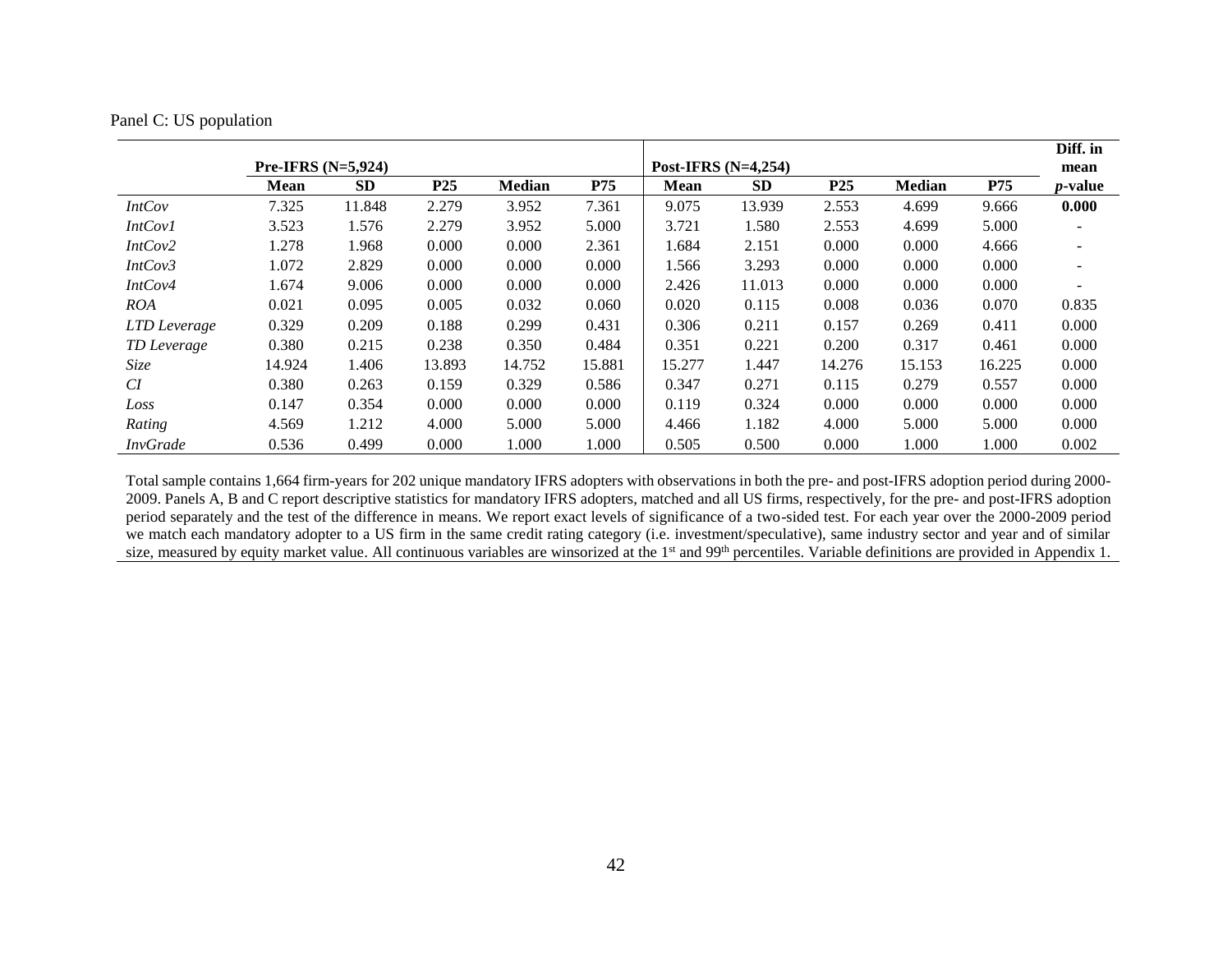# **TABLE 4 Credit relevance before and after mandatory IFRS adoption IFRS** *vs***. US**

Panel A: IFRS *vs.* matched US sample

| <b>Sample</b>         | <b>Pre-IFRS</b> | Post-IFRS | $(b)-(a)$ |
|-----------------------|-----------------|-----------|-----------|
|                       | (a)             | (b)       |           |
| <b>IFRS</b> firms (i) | 0.220           | 0.245     | 0.025     |
|                       | $(N=939)$       | $(N=725)$ |           |
| US firms<br>(ii)      | 0.240           | 0.249     | 0.009     |
|                       | $(N=939)$       | $(N=725)$ |           |
| $(i)-(ii)$            | $-0.020$        | $-0.004$  | 0.016     |

#### Panel B: IFRS *vs*. US population

| <b>Sample</b>         | <b>Pre-IFRS</b><br>(a) | <b>Post-IFRS</b><br>(b) | $(b)-(a)$ |
|-----------------------|------------------------|-------------------------|-----------|
| <b>IFRS</b> firms (i) | 0.220                  | 0.245                   | 0.025     |
|                       | $(N=939)$              | $(N=725)$               |           |
| US firms<br>(ii)      | 0.263                  | 0.265                   | 0.002     |
|                       | $(N=5,924)$            | $(N=4,254)$             |           |
| $(i)-(ii)$            | $-0.043$               | $-0.020$                | 0.023     |

This table reports McFadden's pseudo-*R* 2 as the credit relevance metric of estimated models. Total sample contains 1,664 firm-years for 202 unique mandatory IFRS adopters with observations in both the pre- and post-IFRS adoption period during 2000-2009. For each year over the 2000-2009 period we match each mandatory adopter to a US firm in the same credit rating category (i.e. investment/speculative), same industry sector and year and of similar size, measured by equity market value.

All models are estimated using the ordered probit regression, where *Rating* is an ordered dependent variable on a scale from 1 to 8. Other variable definitions are provided in Appendix 1. Models are estimated separately for the pre- and post-IFRS adoption period and are of the form:

*Rating* = *f* (*IntCov*1, *IntCov*2, *IntCov*3, *IntCov*4, *ROA*, *LTD Leverage*, *TD Leverage*, *Size*, *CI*, *Loss*)

All continuous variables are winsorized at the  $1<sup>st</sup>$  and  $99<sup>th</sup>$  percentiles. All models are estimated with White standard errors adjusted to account for correlation within firm clusters.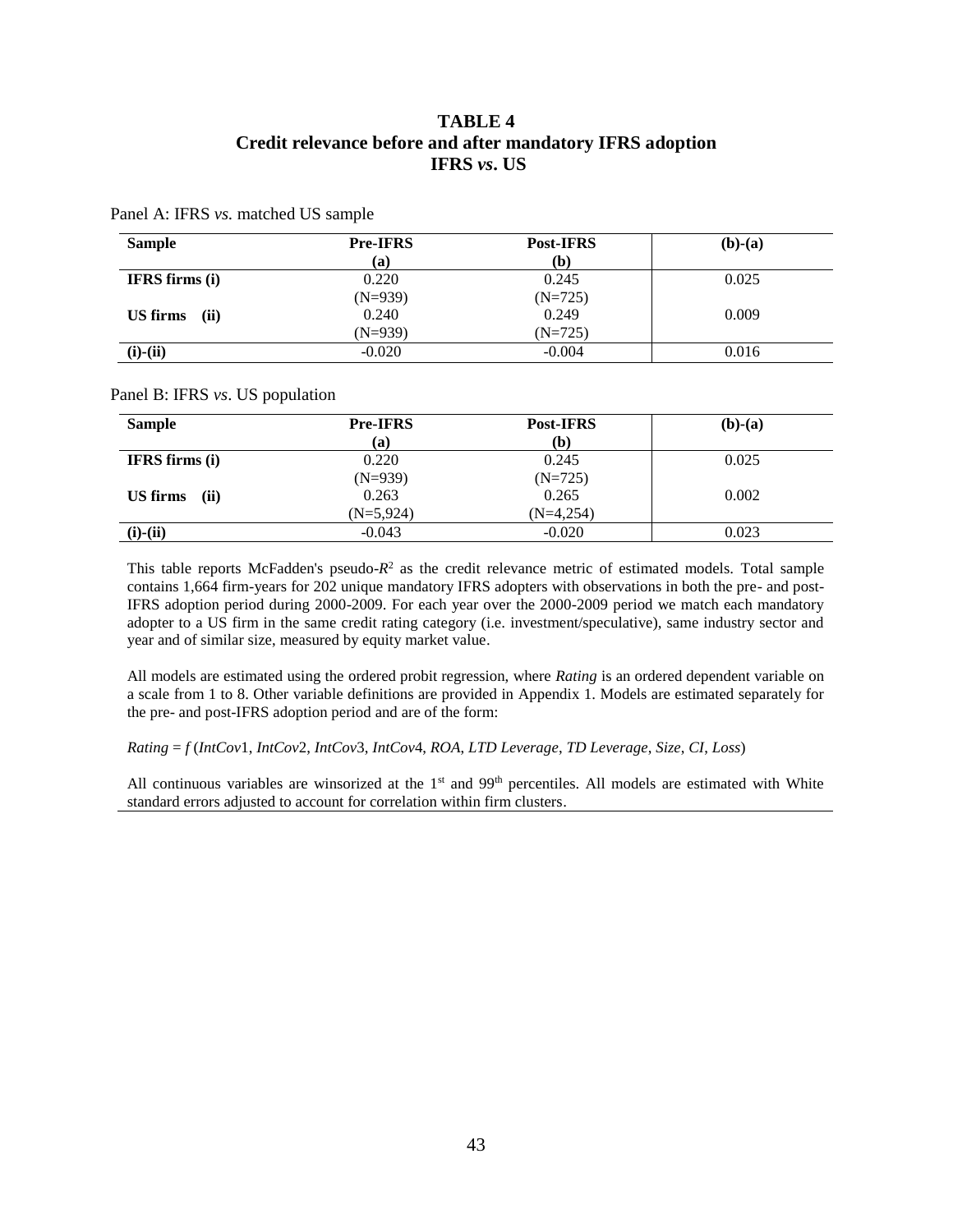# **TABLE 5 Credit relevance before and after mandatory IFRS adoption Selected robustness analyses**

Panel A: Employ the population of Canadian and Japanese firms as alternative benchmark samples

| <b>Sample</b>            | <b>Pre-IFRS</b> | <b>Post-IFRS</b> | $(b)-(a)$ |
|--------------------------|-----------------|------------------|-----------|
|                          | (a)             | (b)              |           |
| <b>IFRS</b> firms<br>(i) | 0.220           | 0.245            | 0.025     |
|                          | $(N=939)$       | $(N=725)$        |           |
| Canadian firms (ii)      | 0.301           | 0.291            | $-0.010$  |
|                          | $(N=451)$       | $(N=352)$        |           |
| $(i)-(ii)$               | $-0.081$        | $-0.046$         | 0.035     |
| Japanese firms (iii)     | 0.196           | 0.133            | $-0.063$  |
|                          | $(N=977)$       | $(N=641)$        |           |
| $(i)-(iii)$              | 0.024           | 0.112            | 0.088     |

#### Panel B: Include market-based variables

| <b>Sample</b>     | <b>Pre-IFRS</b> | <b>Post-IFRS</b> | $(b)-(a)$ |
|-------------------|-----------------|------------------|-----------|
|                   | (a)             | (b)              |           |
| <b>IFRS</b> $(i)$ | 0.266           | 0.299            | 0.033     |
|                   | $(N=893)$       | $(N=621)$        |           |
| US matched (ii)   | 0.294           | 0.281            | $-0.013$  |
|                   | $(N=893)$       | (N=621)          |           |
| $(i)-(ii)$        | $-0.028$        | 0.018            | 0.046     |

#### Panel C: Estimate the McKelvey and Zavoina pseudo-*R 2*

| <b>Sample</b>         | <b>Pre-IFRS</b> | <b>Post-IFRS</b> | $(b)-(a)$ |
|-----------------------|-----------------|------------------|-----------|
|                       | (a)             | (b)              |           |
| <b>IFRS</b> firms (i) | 0.500           | 0.529            | 0.029     |
|                       | $(N=939)$       | $(N=725)$        |           |
| US firms<br>(ii)      | 0.521           | 0.530            | 0.009     |
|                       | $(N=939)$       | $(N=725)$        |           |
| $(i)$ - $(ii)$        | $-0.021$        | $-0.001$         | 0.020     |

# Panel D: Estimate the Rank Probability Score

| <b>Sample</b>         | <b>Pre-IFRS</b> | <b>Post-IFRS</b> | $(b)-(a)$ |
|-----------------------|-----------------|------------------|-----------|
|                       | (a)             | (b)              |           |
| <b>IFRS</b> firms (i) | 0.353           | 0.326            | 0.027     |
|                       | $(N=939)$       | $(N=725)$        |           |
| US firms<br>(ii)      | 0.320           | 0.315            | 0.005     |
|                       | $(N=939)$       | $(N=725)$        |           |
| $(i)-(ii)$            | $-0.033$        | $-0.011$         | 0.022     |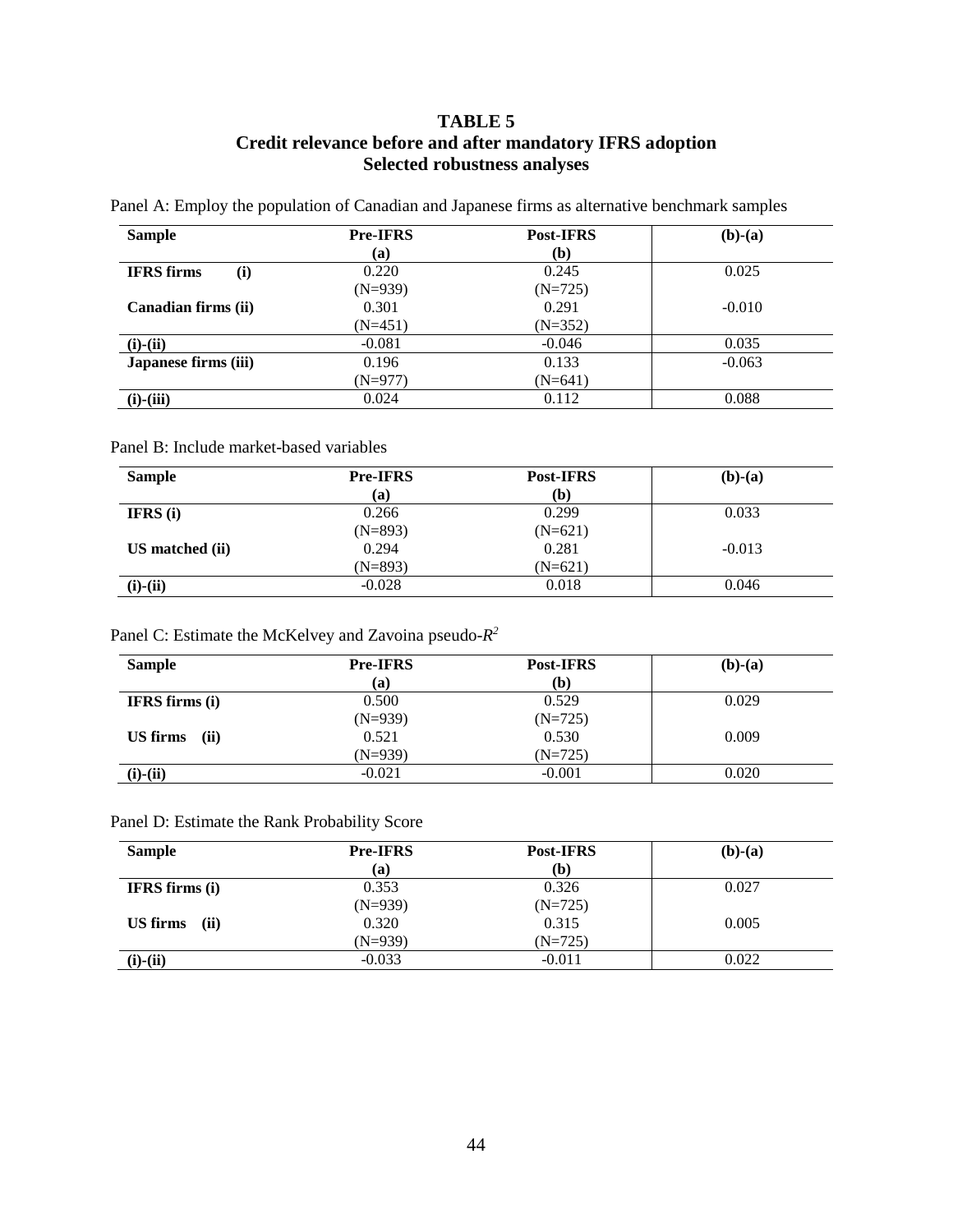| <b>Sample</b>         | <b>Pre-IFRS</b> | <b>Post-IFRS</b> | $(b)-(a)$ |
|-----------------------|-----------------|------------------|-----------|
|                       | <b>(a)</b>      | (b)              |           |
| <b>IFRS</b> firms (i) | 0.220           | 0.256            | 0.036     |
|                       | $(N=939)$       | $(N=505)$        |           |
| US firms<br>(ii)      | 0.240           | 0.243            | 0.003     |
|                       | $(N=939)$       | $(N=505)$        |           |
| $(i)-(ii)$            | $-0.020$        | 0.013            | 0.033     |

Panel E: Restrict sample period to 2000-2007

Panel F: Measure credit ratings three months after fiscal year-end

| <b>Sample</b>         | <b>Pre-IFRS</b><br>(a) | Post-IFRS<br>$\mathbf{b}$ | $(b)-(a)$ |
|-----------------------|------------------------|---------------------------|-----------|
| <b>IFRS</b> firms (i) | 0.233                  | 0.247                     | 0.014     |
|                       | $(N=939)$              | $(N=725)$                 |           |
| US firms<br>(ii)      | 0.243                  | 0.251                     | 0.008     |
|                       | $(N=939)$              | $(N=725)$                 |           |
| $(i)-(ii)$            | $-0.010$               | $-0.004$                  | 0.006     |

This table presents selected analyses assessing the robustness of findings reported in Table 4. For each year over the 2000-2009 period we match each mandatory adopter to a US firm in the same credit rating category (i.e. investment/speculative), same industry sector and year and of similar size, measured by equity market value.

All models are estimated using the ordered probit regression, where *Rating* is an ordered dependent variable on a scale from 1 to 8. Other variable definitions are provided in Appendix 1. Models are estimated separately for the pre- and post-IFRS adoption period and are of the form:

#### *Rating* = *f* (*IntCov*1, *IntCov*2, *IntCov*3, *IntCov*4, *ROA*, *LTD Leverage*, *TD Leverage*, *Size, CI*, *Loss*)

All continuous variables are winsorized at the 1<sup>st</sup> and 99<sup>th</sup> percentiles. All models are estimated with White standard errors adjusted to account for correlation within firm clusters.

In Panel B we include market-based variables, namely *Equity Beta, Residual Volatility* and *Returns Variability*. In Panels C and D, we employ two alternative goodness of fit measures of credit relevance, namely the McKelvey and Zavoina pseudo- $R^2$  and the Rank Probability Score (RPS), respectively. The RPS measures the accuracy of probability estimates when the response variable has more than two categories; lower values imply higher prediction accuracy. For easier interpretation of results, we multiple differences in RPS by -1.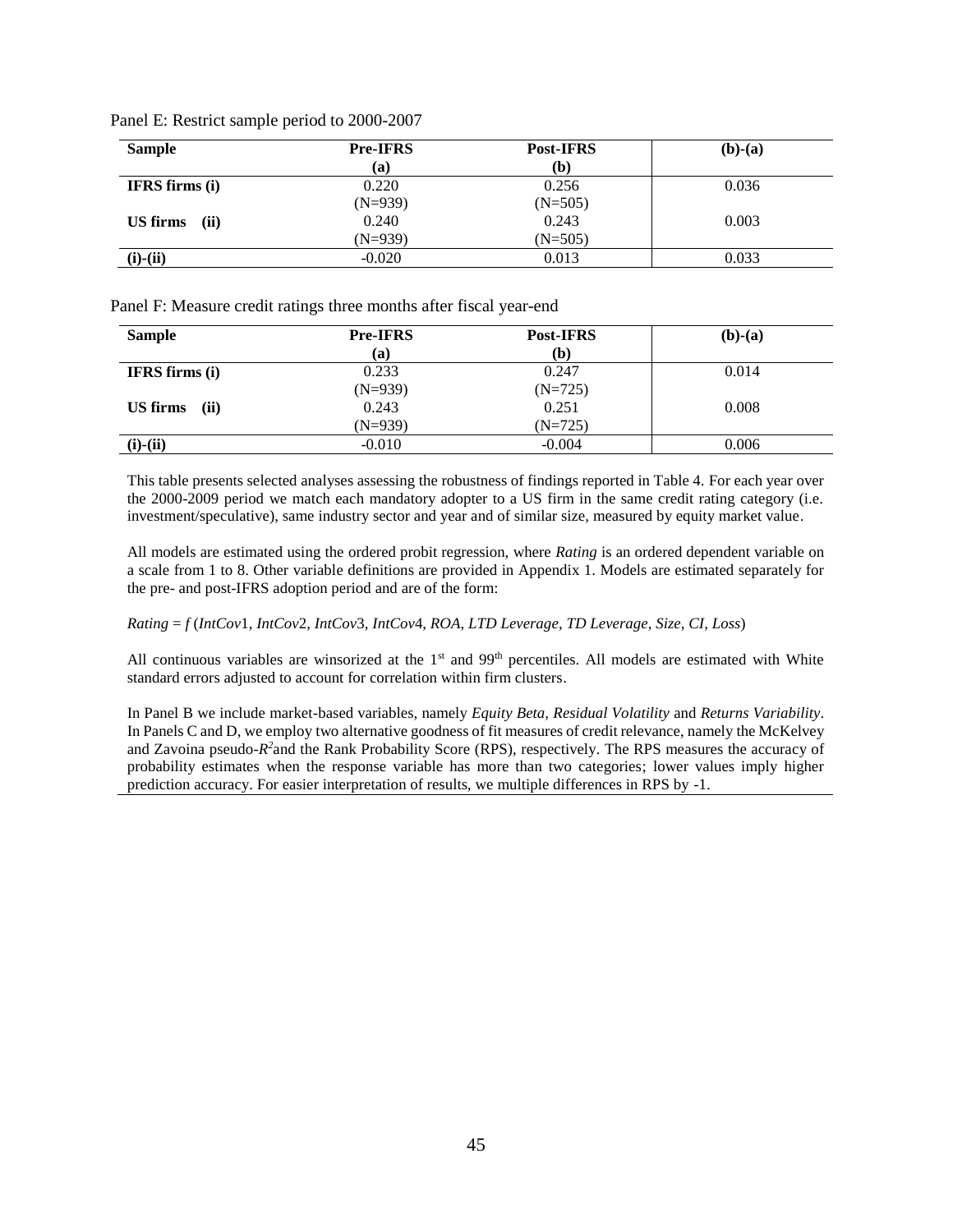## **TABLE 6 Credit relevance before and after mandatory IFRS adoption Investment-grade** *vs.* **speculative-grade firms**

| <b>Sample</b>          | <b>Pre-IFRS</b> | <b>Post-IFRS</b><br>(b) | $(b)-(a)$ |
|------------------------|-----------------|-------------------------|-----------|
|                        | (a)             |                         |           |
| Investment-grade (i)   | 0.181           | 0.230                   | 0.049     |
|                        | $(N=826)$       | $(N=616)$               |           |
| Speculative-grade (ii) | 0.208           | 0.308                   | 0.100     |
|                        | $(N=113)$       | $(N=109)$               |           |
| $(ii)-(i)$             | 0.027           | 0.078                   | 0.051     |

This table reports McFadden's pseudo- $R^2$  as the credit relevance metric of estimated models. Total sample contains 1,664 firm-years for 202 unique mandatory IFRS adopters with observations in both the pre- and post-IFRS adoption period during 2000-2009. Investment grade firms are rated BBB- or above.

All models are estimated using the ordered probit regression, where *Rating* is an ordered dependent variable on a scale from 1 to 8. Other variable definitions are provided in Appendix 1. Models are estimated separately for the pre- and post-IFRS adoption period and are of the form:

*Rating* = *f* (*IntCov*1, *IntCov*2, *IntCov*3, *IntCov*4, *ROA*, *LTD Leverage*, *TD Leverage*, *Size*, *CI*, *Loss*)

All continuous variables are winsorized at the 1<sup>st</sup> and 99<sup>th</sup> percentiles. All models are estimated with White standard errors adjusted to account for correlation within firm clusters.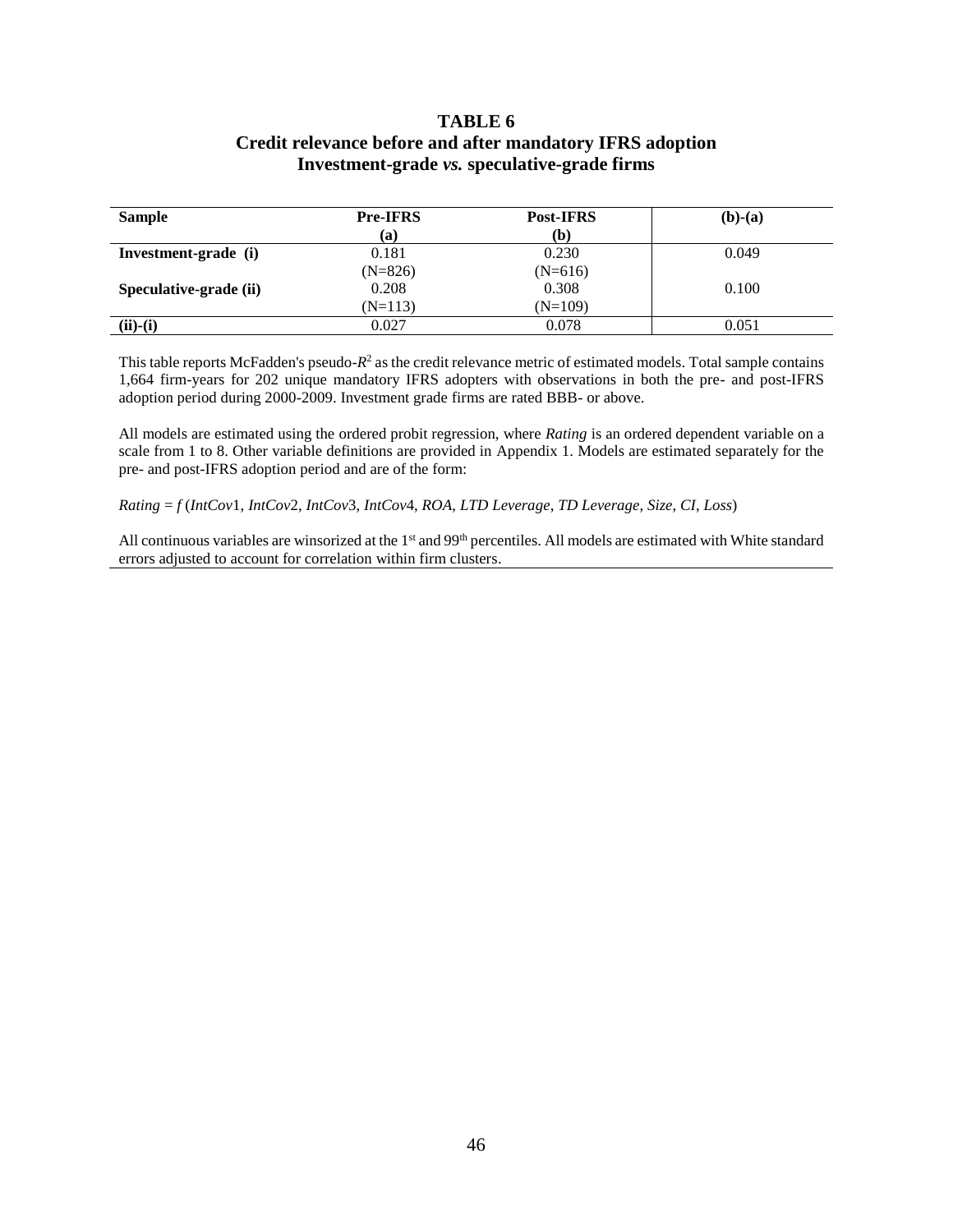# **TABLE 7 Credit relevance at the time of mandatory IFRS adoption Small** *vs***. large first-time IFRS reconciliations**

| Range          | No. observations $(\% )$ |  |
|----------------|--------------------------|--|
|                | 16(7.92)                 |  |
|                | 32 (15.84)               |  |
| $\mathfrak{D}$ | 37 (18.32)               |  |
| 3              | 28 (13.86)               |  |
|                | 40 (19.80)               |  |
| 5              | 32 (15.84)               |  |
| 6              | 17 (8.42)                |  |

#### Panel A: Total extreme reconciliations

# Panel B: Descriptive statistics

|             | Small $(N=113)$ |               |       |             |               |           |
|-------------|-----------------|---------------|-------|-------------|---------------|-----------|
|             | <b>Mean</b>     | <b>Median</b> | SD.   | <b>Mean</b> | <b>Median</b> | <b>SD</b> |
| IntCov      | 1.350           | 0.495         | 2.440 | 1.967       | 1.124         | 2.823     |
| <b>ROA</b>  | 0.012           | 0.006         | 0.018 | 0.022       | 0.011         | 0.026     |
| <b>LTD</b>  | 0.009           | 0.004         | 0.017 | 0.032       | 0.023         | 0.029     |
| Leverage    |                 |               |       |             |               |           |
| TD Leverage | 0.005           | 0.003         | 0.005 | 0.027       | 0.019         | 0.028     |
| <i>Size</i> | 0.015           | 0.013         | 0.012 | 0.079       | 0.068         | 0.072     |
| CI          | 0.011           | 0.006         | 0.015 | 0.030       | 0.024         | 0.030     |

# Panel C: Pre-IFRS *vs*. post-IFRS period

| <b>Sample</b>                    | <b>Pre-IFRS</b> | Post-IFRS | $(b)-(a)$ |
|----------------------------------|-----------------|-----------|-----------|
|                                  | (a)             | (b)       |           |
| <b>Small reconciliations (i)</b> | 0.295           | 0.285     | $-0.010$  |
|                                  | $(N=501)$       | $(N=394)$ |           |
| Large reconciliations (ii)       | 0.167           | 0.216     | 0.049     |
|                                  | (N=438)         | $(N=331)$ |           |
| $(ii)-(i)$                       | $-0.128$        | $-0.069$  | 0.059     |

#### Panel D: Local GAAP *vs.* IFRS-restated accounting factors

| <b>Sample</b>                    | <b>Local GAAP</b> | <b>IFRS-restated</b> | $(b)-(a)$ |
|----------------------------------|-------------------|----------------------|-----------|
|                                  | (a)               | (b)                  |           |
| <b>Small reconciliations (i)</b> | 0.296             | 0.291                | $-0.005$  |
|                                  | $(N=113)$         | $(N=113)$            |           |
| Large reconciliations (ii)       | 0.211             | 0.267                | 0.056     |
|                                  | $(N=89)$          | $(N=89)$             |           |
| $(ii)-(i)$                       | $-0.085$          | $-0.024$             | 0.061     |